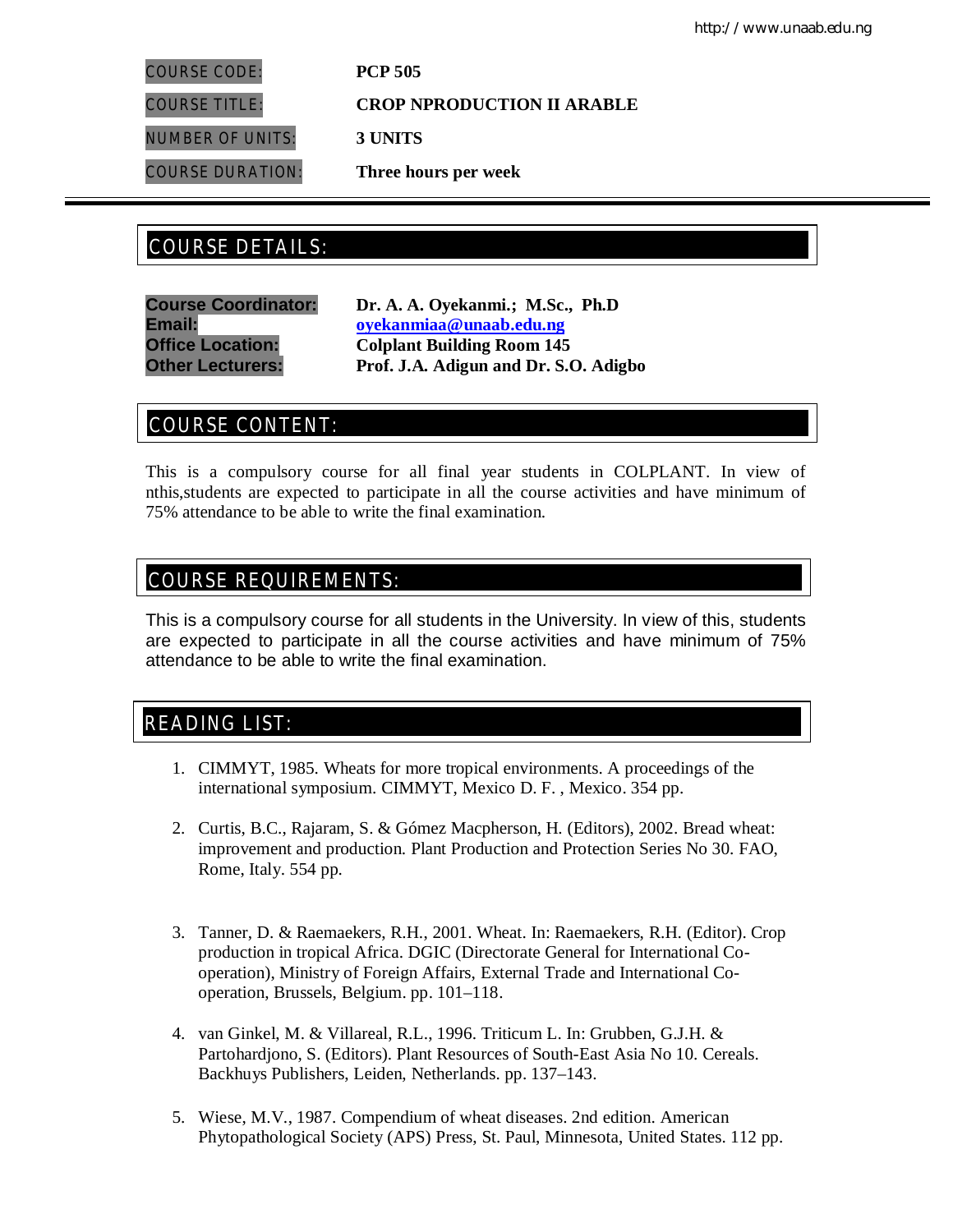- 6. Alam, M.S., John, V.T. & Zan, K., 1985. Insect pests and diseases of rice in Africa. In: Rice improvement in Eastern, Central, and Southern Africa. IRRI, Manila, Philippines. pp. 67–82.
- 7 Buddenhagen, I.W. & Persley, G.J. (Editors), 1978. Rice in Africa. Academic Press, London, United Kingdom. 356 pp.
- 8 Oyekanmi A.A. (2007). Influence of seeding Density and seed weight on grain yield and yield component of rianfed lowland rice (Oryza sativa L.) variety.International Journal of Tropical Agriculture. Vol. 25. No. 3.pp 569-575.
- 9 Oyekanmi A.A., Okeleye. K.A., and Okonji., C.J. (2008). On-farm evaluation of rainfed lowland rice varieties at Olokose Village, Odeda, Ogun State, Nigeria. Journal of Agronomy 7 (2): 192-196.
- 10 Oyekanmi.A.A., Okonji. C.J., Odedina J.N., Atayese M.O. and Okeleye. K.A. (2009) Effect of poultry manure on the yield components and grain yield of upland rice varieties. International Journal of Tropical Agriculture. Vol. 27. No. 3-4 pp. 549-553
- 11 Schalbroeck, J.-J., 2001. Rice. In: Raemaekers, R.H. (Editor). Crop production in tropical Africa. DGIC (Directorate General for International Co-operation), Ministry of Foreign Affairs, External Trade and International Co-operation, Brussels, Belgium. pp. 59–78.
- 12 .Smith, C.W. & Dilday, R.H., 2003. Rice: origin, history, technology, and production. John Wiley & Sons, Hoboken, New Jersey, United States. 642 pp.
- 13 Byerlee, D. & Eicher, C.K. (Editors), 1997. Africa's emerging maize revolution. Lynne Rienner Publishers, Boulder, Colorado, United States. 301 pp.
- 14 Kulp, K. & Ponte, J.G. (Editors), 2000. Handbook of cereal science and technology. 2nd Edition. Marcel Dekker, New York, United States. 790 pp.
- 15 Kling, J.G. & Edmeades, G., 1997. Morphology and growth of maize. 2nd Edition. IITA/CIMMYT Research Guide No 9. IITA, Ibadan, Nigeria. 36 pp.
- 16 Smith, C.W., Betrán, J. & Runge, E.C.A. (Editors), 2004. Corn: origin, history, technology, and production. John Wiley & Sons, Hoboken, New Jersey, United States. 949 pp.
- 17 Adetiloye, P.O., Oyekanmi A.A. and Olatunde. G.O (2001). Effect of cropping system on Maize (Zea mays L) stem borers and grian yield in Southern Nigeria. Moor Journal of Agricultural Research. 2: pp. 119-124.
- 18 Murty, D.S. & Renard, C., 2001. Sorghum. In: Raemaekers, R.H. (Editor). Crop production in tropical Africa. DGIC (Directorate General for International Cooperation), Ministry of Foreign Affairs, External Trade and International Cooperation, Brussels, Belgium. pp. 78–96.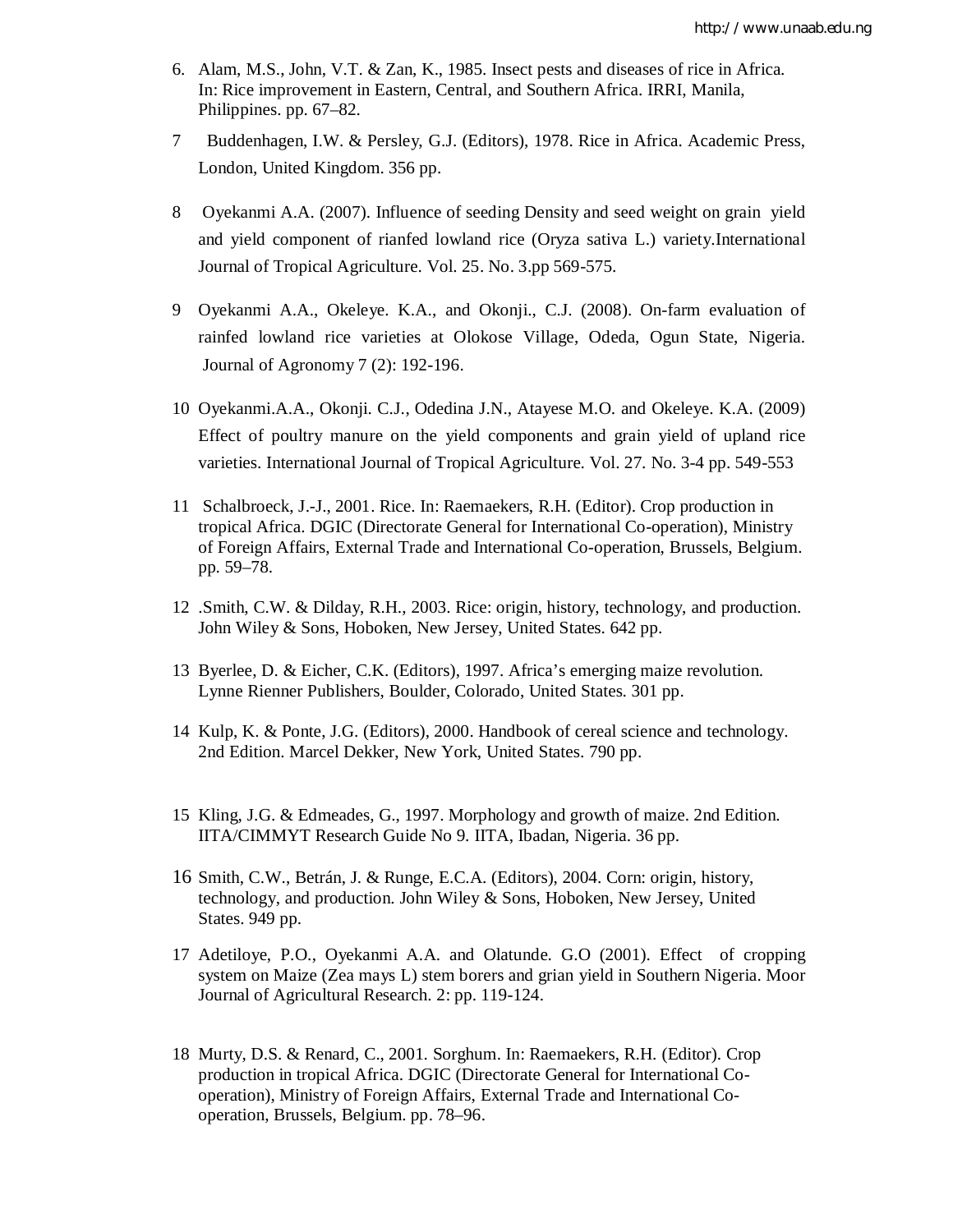- 19 Rice, R. P., Rice, L. W. and Tindall, H. D. (1990). Fruit and Vegetable Production in Warm Climates. Macmillan Education Ltd, London and Basingstoke, Pp 280-297
- 20 Adetiloye, P. O., Okeleye, K. A. and Olatunde, G. O. (2006). Principles and Practices of Crop Production. BIIM Nigeria Ltd. Pp 198-211.

# LECTURE NOTES

#### CEREALS.

E

The origin, economic importance, morphological description and agronomy of four most important cereals (Wheat (*Triticum aestivum L*), Rice (*Oryza sativa L.*), Maize (*Zea Mays L.*), and Sorghum *(Sorghum bicolor (L.) Moench)*) in the food security of Nigeria are discussed.

WHEAT (Triticum aestivum L.) Family Poaceae (Gramineae)

Origin

The Bread wheat originated from Armenia in Transcaucasia to the south-west coastal areas of the Caspian Sea in Iran. The Hybridization of a wild *Aegilops* species (*Aegilops tauschii* Coss., with the D-genome) with emmer, an old type of cultivated wheat belonging to *Triticum turgidum* L., gave rise to the hexaploid wheats i.e bread wheat (Triticum aestivum L.) and spelt wheat (*Triticum spelta* L.). The D-genome conferred on bread wheat and spelt wheat the adaptation to cold winters and humid summers thus allowing them to conquer temperate Europe and Asia.

ECONOMIC IMPORTANCE

According to FAO estimates, the average world production of wheat grain (bread wheat and durum wheat together) in 1999–2003 amounted to 576 million t/year from 209 million ha. Worldwide, bread wheat constitutes more than 90% of the area under the cultivated wheats. Wheat production in tropical Africa in 1999–2003 was 2.5 million t/year from 1.6 million ha, and in Nigeria (75,000 t/year from 53,000 ha. The main importer in tropical Africa is Nigeria (1.9 million t/year in 1998–2002), CULTIVATED SPECIES

- Common wheat or Bread wheat  $(T. aestivum) A hexaploid species that is the most widely$ cultivated in the world.
- Durum (*T. durum*) The only tetraploid form of wheat widely used today, and the second most widely cultivated wheat.
- Einkorn (*T. monococcum*) A diploid species with wild and cultivated variants.
- Emmer (*T. dicoccum*) A tetraploid species, cultivated in ancient times but no longer in widespread use.
- Spelt (*T. spelta*) Another hexaploid species cultivated in limited quantities.

#### CLASSES

- Durum Very hard, translucent, light-colored grain used to make <u>semolina</u> flour for pasta.
- Hard Red Spring Hard, brownish, high-protein wheat used for bread and hard baked goods.
- Hard Red Winter Hard, brownish, mellow high-protein wheat used for bread, hard baked goods.
- Soft Red Winter Soft, low-protein wheat used for cakes, pie crusts, biscuits, and muffins.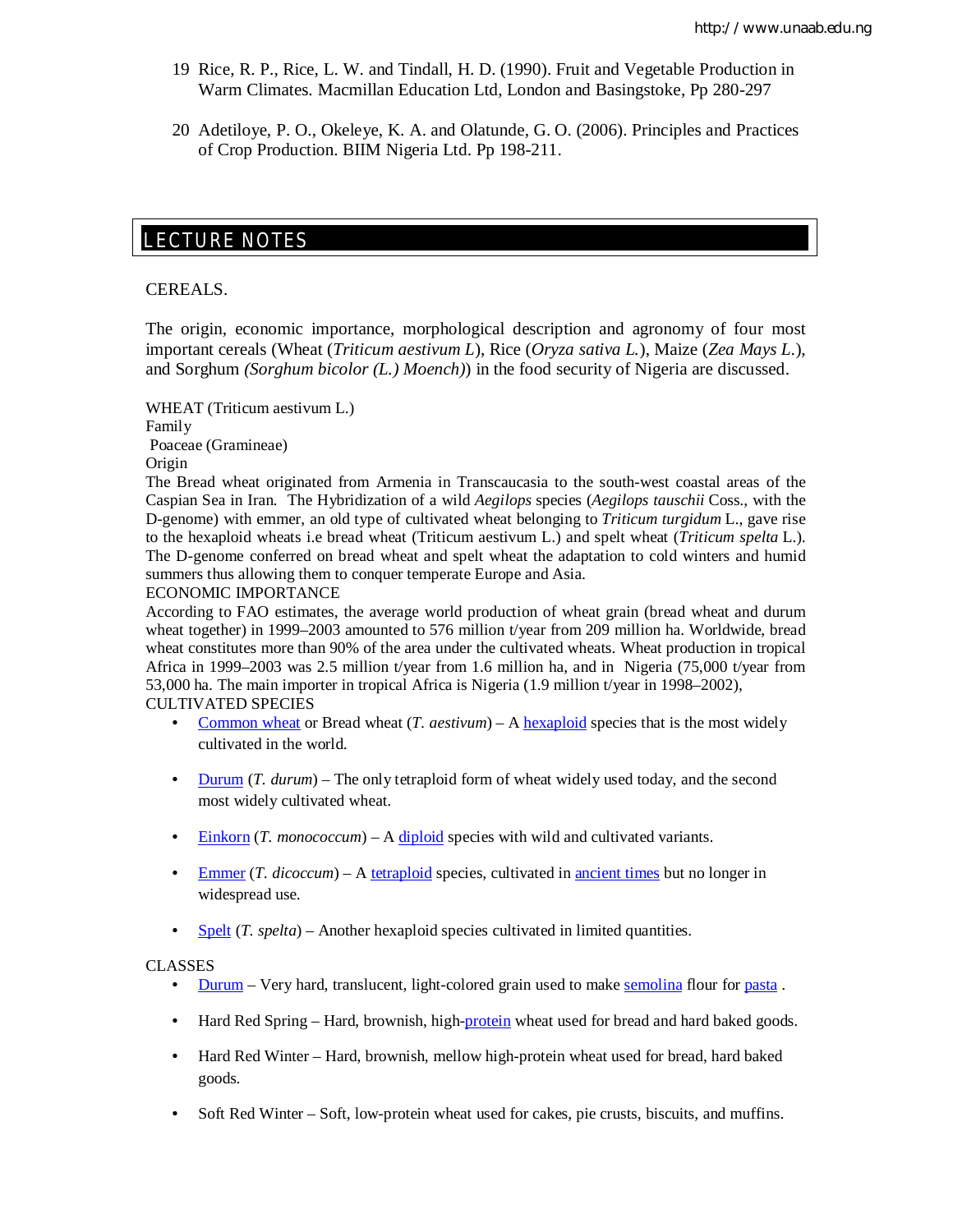- Hard White Hard, light-colored, opaque, chalky, medium-protein wheat planted in dry, temperate areas. Used for bread and brewing.
- Soft White Soft, light-colored, very low protein wheat grown in temperate moist areas.

#### MORPHOLOGICAL DESCRIPTION

Annual, tufted grass up to 150 cm tall, with  $2-5(-40)$  tillers. The stem (culm) cylindrical, smooth, hollow except at nodes. The leaves distichously alternate, simple and entire; leaf sheath rounded, auricled; ligule membranous; blade linear,  $15-40$  cm  $\times$  1-2 cm, parallel-veined, flat, glabrous or pubescent. The inflorescence is a terminal, distichous spike 4–18 cm long, with sessile spikelets borne solitary on zigzag rachis. The spikelet 10–15 mm long, laterally compressed, 3– 9-flowered, with bisexual florets, but 1–2 uppermost ones usually rudimentary. The fruit is an ellipsoid caryopsis (grain), at one side with a central groove, reddish brown to yellow or white.

#### ECOLOGY**.**

Bread wheat is most successful between  $30-60^{\circ}N$  and  $27-40^{\circ}S$ . The optimum temperatures for development are  $10-24$ °C, with minima of  $3-4$ °C and maxima of  $30-32$ °C. Average temperature of about  $18^{\circ}$ C is optimal for yield. Temperatures above  $35^{\circ}$ C stop photosynthesis and growth, and at 40°C the heat kills the crop. In the tropics it is best grown at higher elevations (1200–3000 m) or in the cooler months of the year as Wheat does not grow well under very warm conditions with high relative humidity. At least 250 mm water required during the growing season for a good crop; it can be grown in areas that receive 250–750 mm rain annually. Wheat flower earlier at long daylengths, but do not require a particular daylength to induce flowering. The soils should be well aerated, well drained, and deep, with 0.5% or more organic matter. Optimum soil pH ranges between 5.5 and 7.5. Wheat is sensitive to soil salinity.

#### PROPAGATION AND PLANTING

Propagation is by seed. The 1000-seed weight is 30–50 g. Make use of seeds that has been treated with fungicides against soil- and seed-borne diseases. Wheat is sown by hand or machine. Seeds can be broadcast, drilled, or dibbled and incorporated in the soil using an animal-drawn plough or machine-drawn disc. The common seed rates are 150–200 kg/ha for broadcasting and 75–120 kg/ha for row-planting. The optimum spacing is 10–25 cm between rows, but it may extend up to 35 cm. The sowing depth is  $2-5(-12)$  cm, with deeper planting required in dry conditions. At a sowing depth beyond 10–12 cm seedling emergence is poor. For rainfed wheat, the seed can be dry-sown, before the start of the rainy season, or when the soil is moist. Bread wheat is usually grown in sole cropping. GROWTH AND DEVELOPMENT

Germination occurs at temperatures of  $4-37^{\circ}$ C, the optimum is  $12-25^{\circ}$ C. The radicle emerges first and the coleoptile emerges 4–6 days after germination. The first true leaf of the seedling emerges from the coleoptile. The primary roots may remain functional for life unless destroyed by disease or mechanical injury. Secondary roots start to develop about 2 wks after seedling emergence. They arise from the basal nodes and form the permanent root system, which spreads out and may penetrate as deep as 2 m, but normally not more than 1 m. Leaf and tiller production increase rapidly soon after crop emergence. The duration of the vegetative stage may vary from 20–150 days depending on temperature and the cultivar's vernalization and daylength response. For floral induction, spring types usually require temperatures between 7°C and 18°C for 5–15 days, while winter types require temperatures between  $0^{\circ}$ C and  $7^{\circ}$ C for 30–60 days. Flowering begins at the middle third of the spike and continues towards the basal and apical parts in 3–5 days. All spike-bearing tillers eventually flower almost simultaneously. Wheat is normally self-pollinated; cross-pollination is 1–4%. Pollen is largely shed within the floret. Stigmas remain receptive for 4–13 days. Pollen is viable for up to 30 minutes only. Grains in the centre of the spike and in the proximal florets tend to be larger than the other ones. Physiological maturity is reached when the flag leaf (uppermost leaf) and spikes turn yellow and the moisture content of the fully formed grain has dropped to 25–35%. The complete crop cycle of bread wheat varies from 50–200 days in tropical Africa.

#### MANAGEMENT

Uniform crop stand and early vigour discourage weed growth in bread wheat. Tillering allows the crop to compensate for poor stands and variable weather conditions. Yield losses due to weeds are caused by early competition in the first 4–5 weeks. Hand weeding, tillage practices, stubble management, pre-sowing irrigation, proper crop rotation and herbicides may control weeds. In Nigeria wheat production is restricted to the river basin irrigation schemes of the northern states. The mean nutrient removal per 1 t/ha of grain is  $40-43$  kg N,  $5-8$  kg P,  $25-35$  kg K,  $2-4$  kg S,  $3-4$  kg Ca,  $3-3.5$ kg Mg, and smaller amounts of micronutrients. The exact values depend on the available nutrients and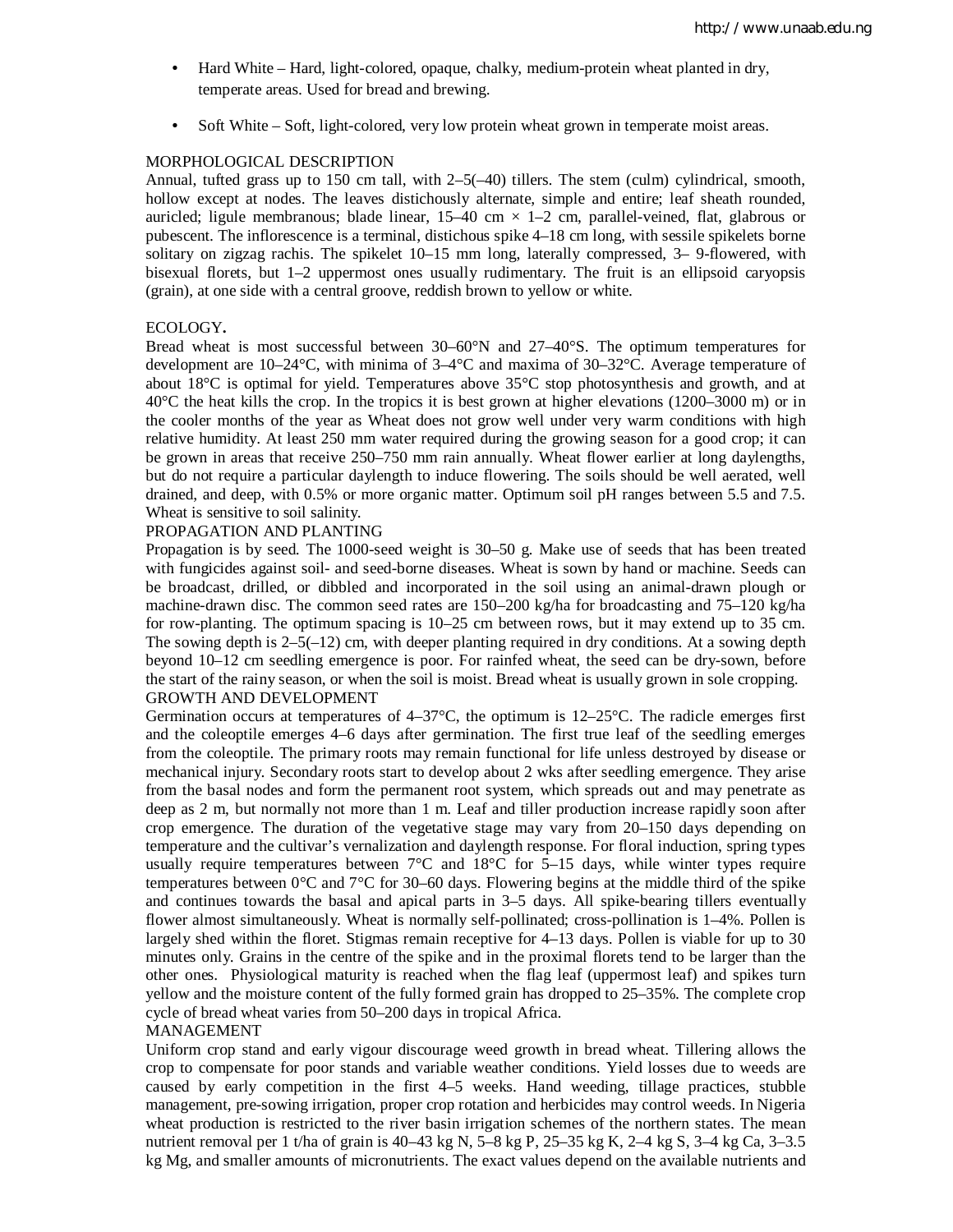water in the soil, the temperature, and the cultivar. Average fertilizer rates range from 9 kg N and 10 kg P on rainfed wheat to 180 kg N, 84 kg P and 50 kg K on irrigated wheat. Boron deficiency, resulting in grain set failure, can be observed on certain soils. Wheat is best rotated with non-grass crops, particularly with pulses. In some regions double cropping systems are common, with irrigated wheat grown in the cool dry season and crops such as cotton, sorghum, maize, soya bean and groundnut in the hot rainy season..

## DISEASES

- Stripe rust or yellow rust (*Puccinia striiformis*), spread by air-borne uredospores.
- Septoria leaf blotch (*Septoria tritici*, synonym:*Mycosphaerella graminicola*).
- Stem rust or black rust (*Puccinia graminis*)
- Common bunt (*Tilletia* spp.),
- loose smut (*Ustilago tritici*, synonym:*Ustilago nuda* f.sp. *tritici*),
- Bacterial leaf streak or black chaff (*Xanthomonas translucens*).

#### PESTS

- Important insect pests are aphids, which may also transmit viruses.
- The African migratory locust (*Locusta migratoria*) is a periodic pest.
- The Hessian fly (*Mayetiola destructor)*
- Important storage insects, include *Sitophilus* spp. on whole grains
- *Tribolium* spp. and *Ephestia cautella* (synonym: *Cadra cautella*, flower moth) on wheat flour.
- Clean storage conditions and maintaining grain moisture and temperature at sufficiently low levels inhibit insect activity and development. Rodents, mainly the black rat (*Rattus rattus*), also damage stored seeds.

### YIELD

The mean yield of wheat in tropical Africa is estimated at about 1.5 t/ha. Lower yields are due to high temperature, high humidity, disease pressure and the low levels of fertilizer applied. Maximum recorded grain yields of irrigated winter and spring wheats are 14 and 9.5 t/ha, respectively; the absolute maximum yield, based on genetic potential, is estimated at 20 t/ha.

### HANDLING AND HARVEST

Threshed grain of bread wheat is winnowed, cleaned and prepared for store or market. Seeds should be dried to a moisture content of 13–14% for safe storage. High temperatures and moist conditions may result in spoilage. Regular re-drying may be necessary to maintain seed viability, if the seed is not stored in an airtight container.

### NUTRITIONAL COMPOSITION

The composition of wheat grain is 7–8% coat material, 90% endosperm and 2–3% embryo. The embryo mainly comprises oil and protein, and little starch. The endosperm is starchy, and is surrounded by the aleurone layer which is rich in proteins. When a wheat grain is milled, the outer layers and embryo are separated from the endosperm. The pulverized endosperm becomes wheat flour, while the other parts form the bran. Hard bread wheat grain is best suited for bread making while the soft wheat grain is best for cookies, cakes and pastries. Flour colour varies from white to slightly yellow

USES

• Bread wheat flour is made into bread, pastries, crackers, biscuits, noodles, breakfast foods, baby foods and food thickeners. It is also used as a brewing ingredient in certain beverages (white beer). Industrial uses of wheat products centre on the production of glues, alcohol, oil and gluten. By-products of flour milling, particularly the bran, are used almost entirely to feed livestock, poultry or prawns. Wheat germ (from wheat embryos) is sold as a human food supplement. Straw is fed to ruminants or used for bedding material, thatching, wickerwork,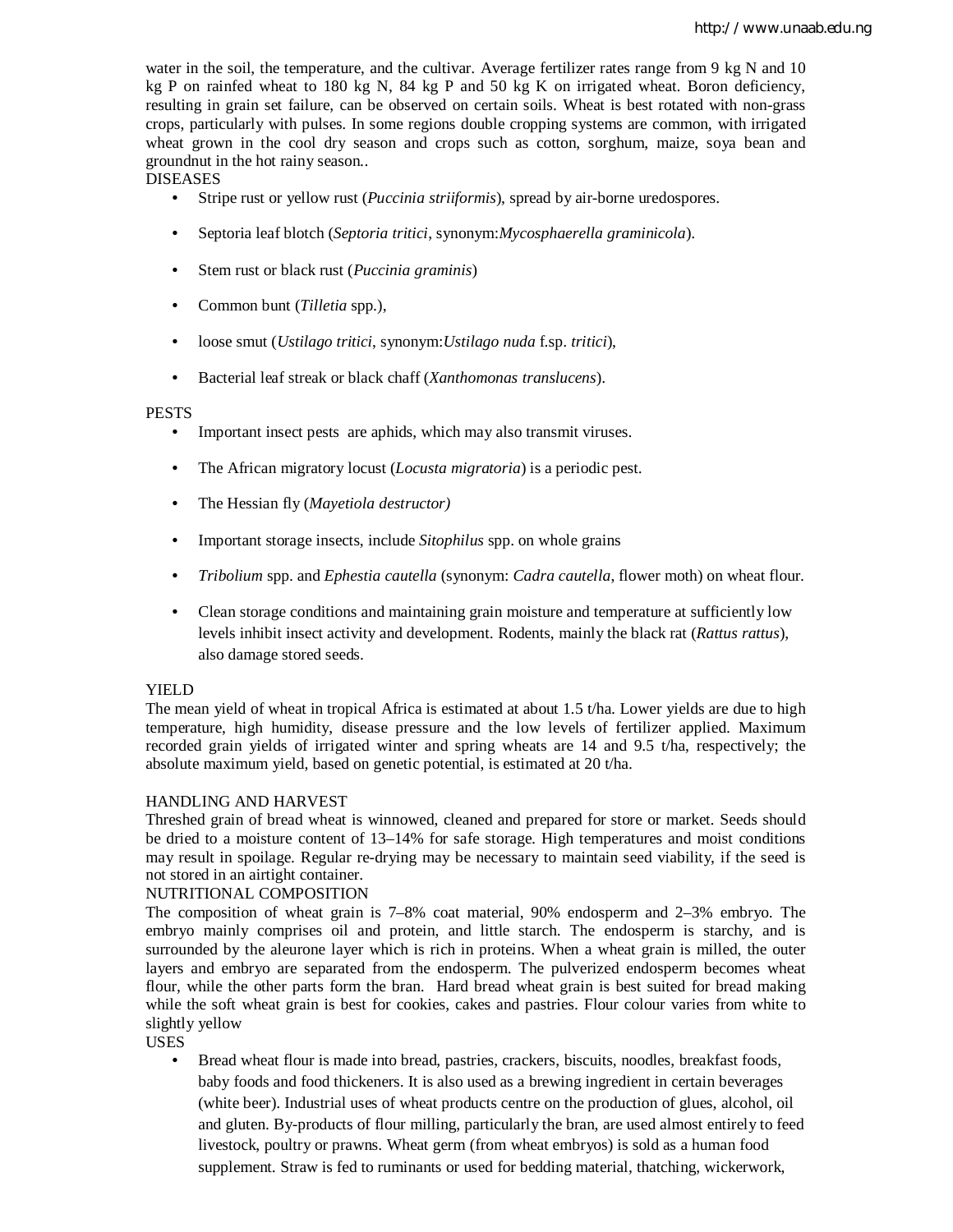newsprint, cardboard, packing material, fuel and as substrate for mushroom production. In many dry parts of the world it is chopped and mixed with clay to produce building material.

RICE (Oryza sativa L.)

#### Family

Poaceae (Gramineae)

### **ORIGIN**

*Oryza sativa* evolved in Asia, but the exact time and place of its domestication are not known for certain. Remains of rice in China have been dated to 6500 BC; the earliest archaeological evidence from India goes back to 2500 BC. *Oryza sativa* was brought from Asia into tropical Africa along different routes. Most probably *Oryza sativa* migrated from Egypt, where it was introduced about 800–900 AD, to West Africa. The final penetration of *Oryza sativa* into Africa was along the slave trading routes from the East African coast and Zanzibar to DR Congo from about 1500 AD onwards. Nowadays it is cultivated throughout the humid tropics and in many subtropical and temperate areas with a frost-free period longer than 130 days

## ECONOMIC IMPORTANCE

According to FAO estimates the average annual world production during 1999–2003 was 593 million t paddy (unhusked grain) from 153 million ha. Asia accounts for 90% of the world production and area. During 1999–2003 tropical Africa produced on average 11.9 million t paddy (2% of world production) annually on 7.7 million ha (5% of world area); these data include African rice (*Oryza glaberrima* Steud.), which occupies less than 20% of the rice area in West Africa. Nigeria produced 3.5 million t from 2.9 million ha. Thailand is the world's largest exporter of milled rice (26% of world trade during 1998– 2002) followed by Vietnam, India, the United States, China and Pakistan.

Main rice importers are Nigeria, Senegal and Côte d'Ivoire. Per capita annual milled rice consumption in tropical Africa varies tremendously between 0.15 kg and 95 kg with an average of about 18 kg for the period 1998–2002.

#### CULTIVATED SPECIES.

The New Rice for Africa (NERICA) has been spreading rapidly in sub-Saharan Africa(SSA) since the seeds of the high yielding rice varieties was introduced in 1996. In 2006, a onservative estimate of area grown to NERICA varieties in SSA was about 200,000 hectares.

West African rice ecosystem are conventionally classified as irrigated, rainfed-lowland, rainfed-upland, mangrove swamp and deep-water systems. The total area under rice cultivation is currently about 4.4 million hectares (ha), with the rainfed upland and rainfed lowland ecosystems each accounting for about 1.7m ha and irrigated rice for another 0.5m ha, making these the high-impact ecologie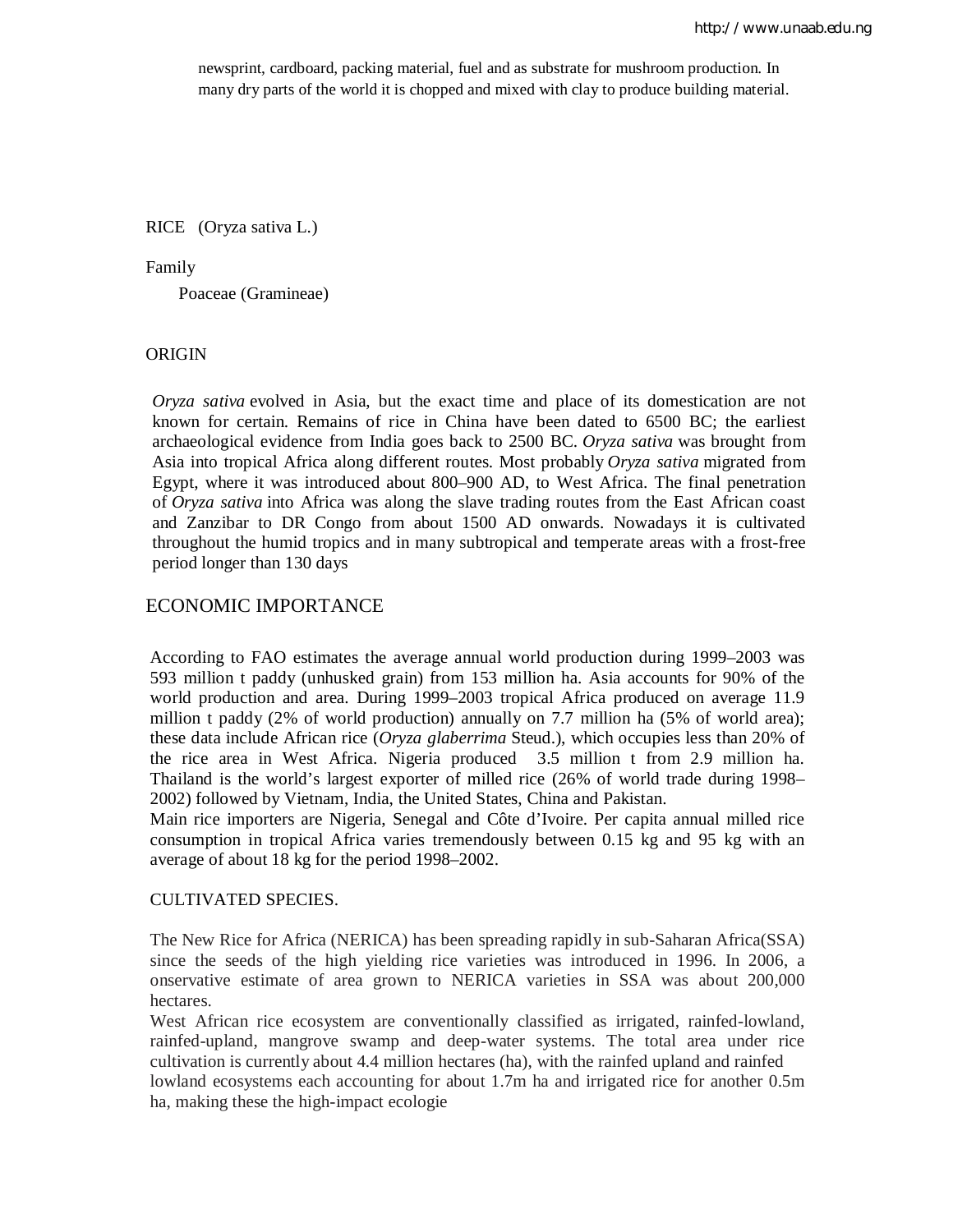Total area (hectares) under rice cultivation in various ecologies in Nigeria.

| Country | Total area<br>(ha)                         | Mangroove<br>swamp | Deep<br>water | Irrigated<br>lowland | Rainfed<br>lowland | Rainfed<br>upland |
|---------|--------------------------------------------|--------------------|---------------|----------------------|--------------------|-------------------|
| Nigeria | 1.642.000                                  | 16.420             | 82.100        | 262,720              | 788.160            | 492,600           |
|         | Source: Lançon F. and O. Erenstein (2002). |                    |               |                      |                    |                   |

**NERICA** 



NERICA growing very well in a farmer's field (WARDA, 2006)

NERICA is a genetic material derived from successful crossing of the two species of cultivated rice, the African rice (O. Glabberima steud.) and Asian rice (O.sativa L.) to produce a progeny (known as interspecifics ) that combines the best traits of both parents. These includes high yield from the Asian parent and ability from the African parent to thrive in harsh environment.

as female as male parent parent parent parent parent parent parent parent parent parent parent parent parent parent parent parent

O.Sativa O.Glabberima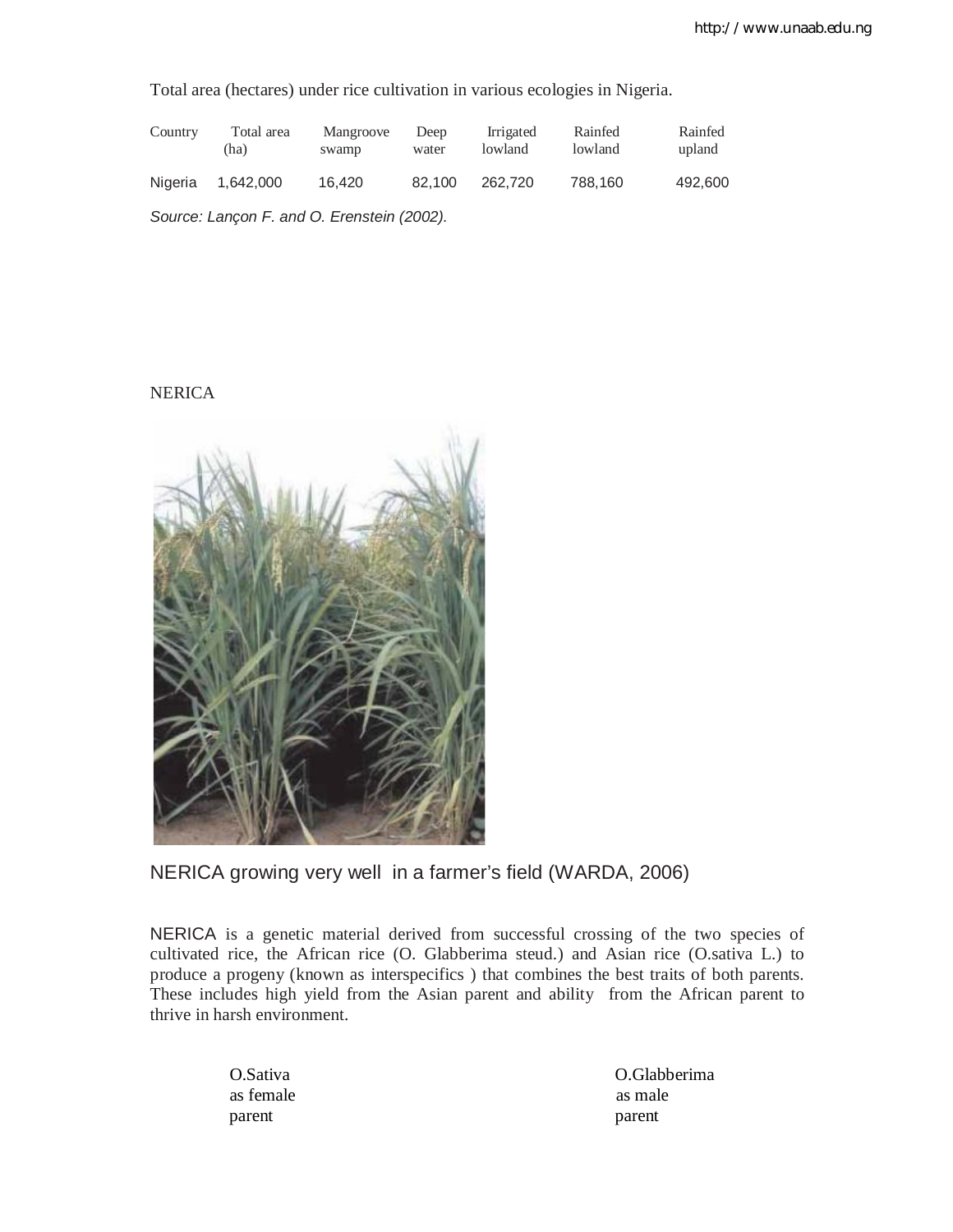

NERICA is produced through conventional crossbreeding and therefore not a genetically modified rice.

In 2000 WARDA named NERICAS 1-7 and in December 2005 WARDA named upland NERICAS 8-18.

Other improved varieties.

|           | $\bullet$ ITA 150 | ITA321 | ж | <b>ITA360</b> |
|-----------|-------------------|--------|---|---------------|
| $\bullet$ | ITA235            | ITA257 | ж | <b>ITA128</b> |

## MORPHOLOGICAL DESCRIPTION

Annual grass up to 1.8 m tall (up to 5 m long in some floating types), forming small tufts; roots fibrous, arising from the base of the shoots; stem (culm) erect or ascending from a geniculate base. Leaves alternate, simple; sheath coarsely striate, tight when young, later somewhat loose, ligule 1.5–3 cm long,; auricles often present, falcate, 1–5 mm long. Inflorescence a terminal panicle up to 50 cm long, erect, curved or drooping, with 50–500 spikelets; branches solitary or clustered, nearly erect to spreading. Spikelet solitary, asymmetrically oblong to elliptical-oblong,  $7-11$  mm  $\times$  2.5–3.5 mm. Fruit a caryopsis (grain), ovoid, ellipsoid or cylindrical,  $5-7.5$  mm  $\times$  2-3.5 mm, often whitish yellow or brown to brownish grey.

## ECOLOGY

Rice grows on dry or flooded soil and at elevations ranging from sea level to at least 2400 m. The average temperature during the growing season varies from 20–38°C. Night temperatures below 15°C can cause spikelet sterility. Temperatures above 21°C at flowering are needed for anthesis and pollination. Upland rice requires an assured rainfall of at least 750 mm over a period of 3–4 months and does not tolerate desiccation. Lowland rice tends to be concentrated in flat lowlands, river basins and deltas. The average water requirement for irrigated rice is 1200 mm per crop or 200 mm of rainfall per month or an equivalent amount from irrigation. Traditional cultivars are generally photoperiod sensitive, and flower when daylengths are short (critical daylength of 12.5–14 hours). Many modern cultivars are photoperiod insensitive.

The soils on which rice grows vary greatly: texture ranges from sand to clay, organic matter content from 1–50%, pH from 3–10, salt content up to 1%, and nutrient availability from acute deficiencies to surplus. Rice does best in fertile heavy soils. The optimum pH for flooded soil is 6.5–7.0. The often sandy texture of soils in tropical Africa is a constraint to productivity due to drought stress, low inherent soil fertility and leaching. Groundwater salinity problems occur in the dry Sahel zone where rice is grown under irrigation.

## PROPAGATION AND PLANTING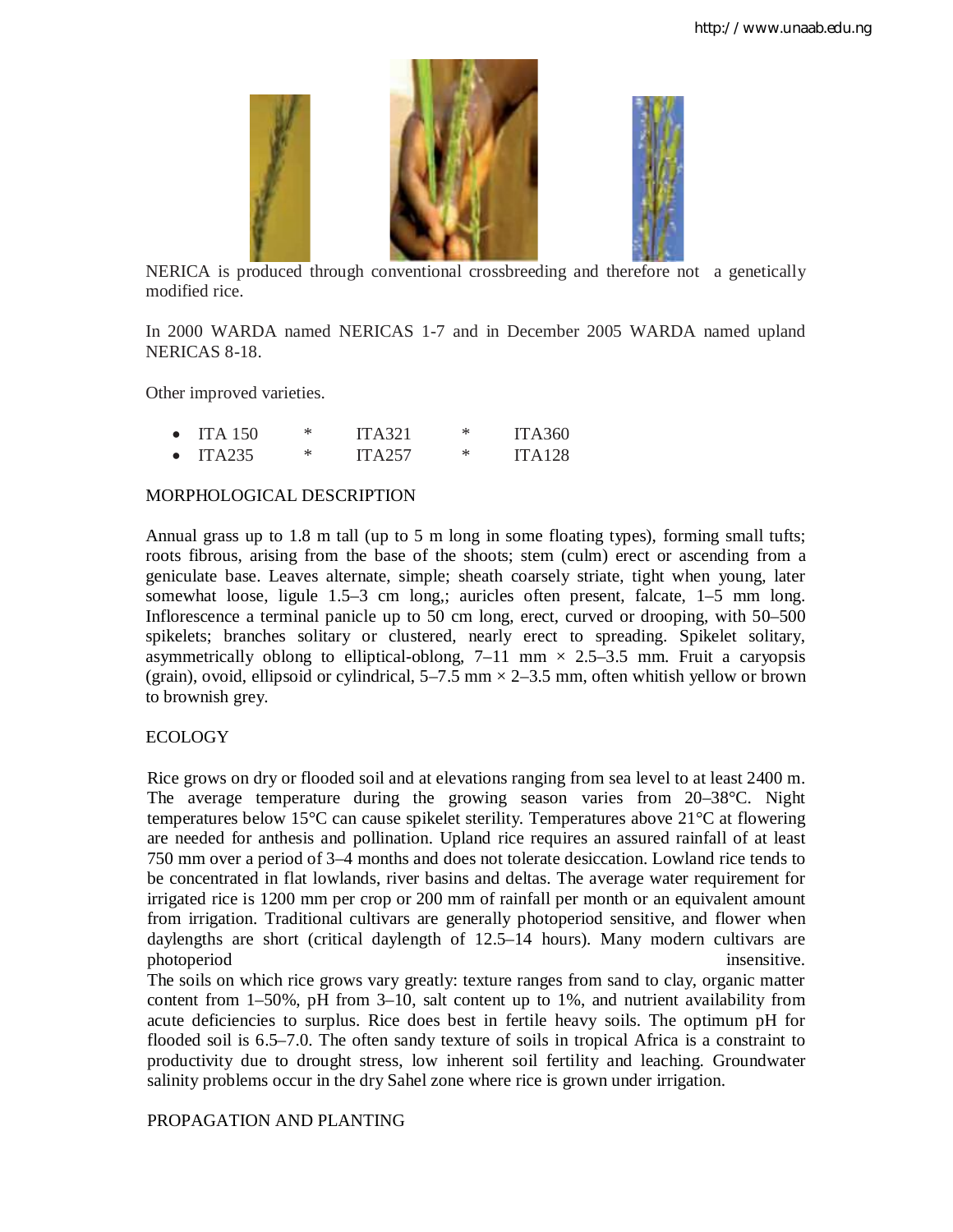Rice is propagated by seed. The 1000-seed weight is 20–35 g. The seed may either be broadcast or drilled directly in the field, or seedlings may be grown in nurseries and transplanted. Direct seeding is done in dry or puddled soil. In puddled soil the (pregerminated) seeds are broadcast. After sowing the water level is kept at 0–5 cm under tropical conditions. In dry soil the seeds are sown just before or after land preparation. In the latter case the seeds are then covered lightly with soil. The seeds are sown just before the rains begin and germination occurs after heavy continuous rains. This method makes it possible to have initial crop growth from early rains. In tropical Africa various rice-growing systems are distinguished: – Upland rice, which may be subdivided into dryland rice, whereby moisture supply is entirely dependent on rainfall, and hydromorphic rice where the rooting zone is periodically saturated by a fluctuating water table, in addition to rainfall; – Lowland rice, including mangrove swamp rice along the coastal regions with tidal intrusion, inland swamp rice on flat or V-shaped valley bottoms with varying degrees of flooding, and rice on bunded fields under rainfed or irrigated conditions; – Deepwater rice, in which the rapid growth of the internodes keeps pace with the rising water up to 5 m or more, starting from 50 cm of standing water. In upland rice cultivation the fields are normally cleared through the slash-and-burn practice. Soil preparation is normally minimal. The rice is broadcast or dibbled when the rains start. It is often grown as the first crop in rotation or intercropped with other crops such as cassava, maize, sorghum, cowpea, groundnut and other pulse crops. In lowland rainfed-rice areas the land is mostly prepared while it is wet and only in rare occasions when it is dry. The wetland tillage method consists of soaking the land until the soil is saturated, ploughing to a depth of 10–20 cm using a plough drawn by oxen/small machines or by using a hand hoe, preferably when there is a little water on the land, and harrowing, during which big clods of soil are broken and puddled with water. The important benefits of puddling include the apparent reduction of moisture loss by percolation, better weed control, and easy transplanting. In lowland rice cultivation seedlings are mostly raised on wet nursery beds and sometimes on dry nursery beds. Wet nursery beds are made in the puddled or wet field. Normally farmers use 50–60 kg of rice seeds to plant one ha. Seeds are pre-germinated and spread on the bed which is kept constantly wet. Dry nursery beds are prepared near the water source before land preparation. The seeds are sown and then covered with a thin layer of soil and watered until saturation for uniform germination. Further watering is applied as needed. In both cases the seedlings are ready for transplanting 20–35 days after sowing. At transplanting heavy tillering cultivars in fertile valley bottoms are wider spaced (30 cm  $\times$  30 cm) than slightly tillering cultivars in upper, sandy fields (20 cm  $\times$  20 cm). The spacing in irrigated rice is normally 20 cm  $\times$  20 cm with 2–4 plants per hill (500, 000–1,000,000 plants/ha). Rice is generally a sole crop under lowland conditions. Near harvest, relay planting is rarely practised. In many parts of the tropics 2 or even 3 crops of rice can be grown per year.

### GROWTH AND DEVELOPMENT

Rice seed germinates in 24–48 hours. The optimum temperature for germination is 30–32 °C.. Ten days after germination the plant becomes independent as the seed reserve is exhausted. Tillering begins thereafter, although it may be a week later in transplanted seedlings. In modern cultivars with an average maturation period, maximum tillering stage is attained around 45 days after transplanting and coincides with panicle initiation. The duration of the vegetative stage ranges from 7 to more than 120 days. The reproductive stage starts at panicle initiation, and the period from panicle initiation to flowering is around 35 days. Rice is almost 100% self-pollinating, but small amounts of cross pollination by wind do occur. It takes around 7 days to complete the anthesis of all spikelets in a panicle, starting from the top and progressing downwards. The period from flowering to full ripeness of all the grains in a panicle is usually about 30 days. Low temperature can delay maturity and high temperature accelerates it. MANAGEMENT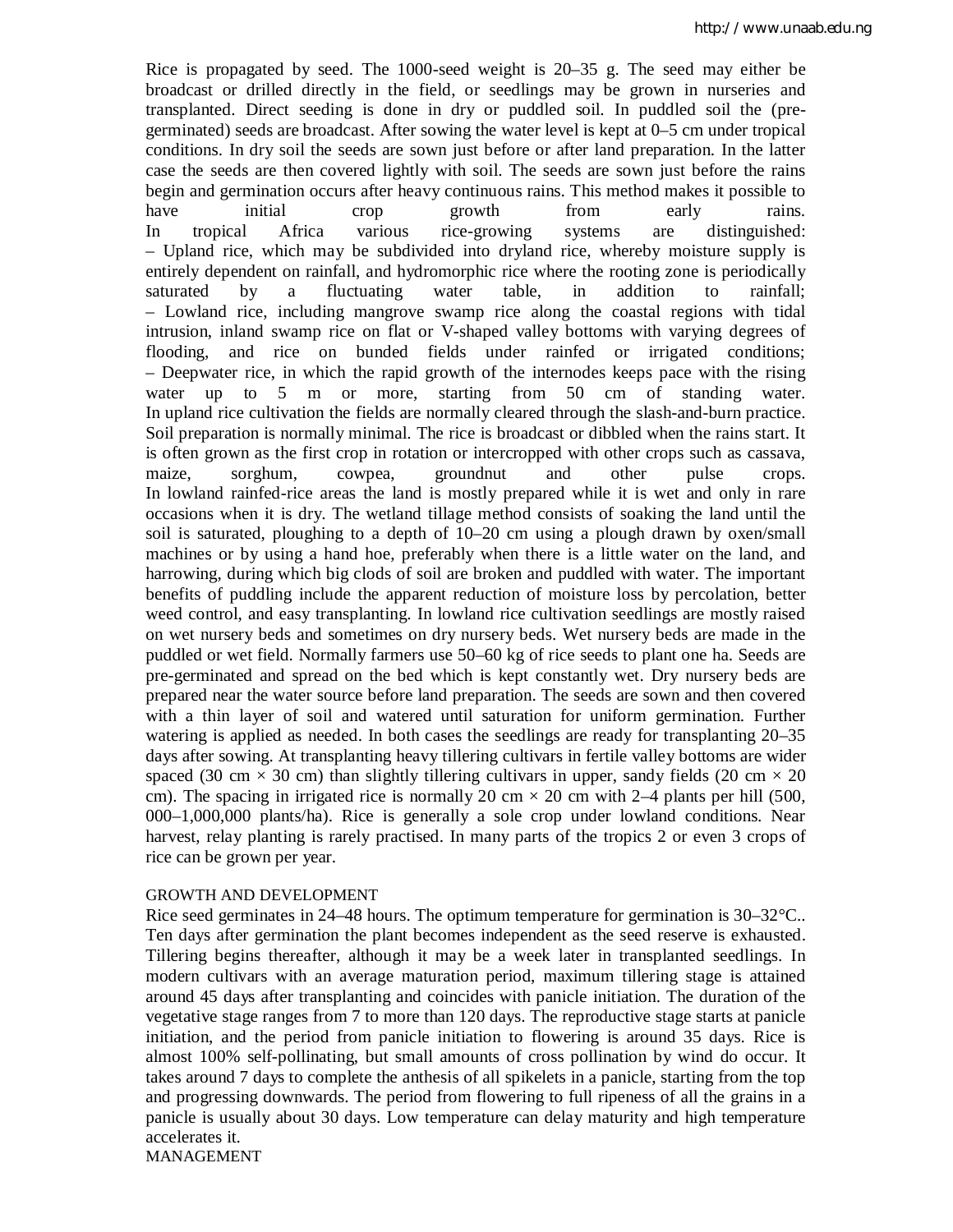The agronomy of rice is diverse due to the differences in cultivation systems. Growing of upland rice is usually relatively labour-extensive, but transplanting rice by hand in puddled soil is a labour-intensive operation. Weeding is generally not necessary in the first 2 weeks. Manual and chemical weeding are common practice

In the cultivation of lowland rice, the land is inundated from the time of planting until the approach of harvest. The water is supplied either by flooding during the rainy season, by growing the crop in naturally swampy land or by controlled irrigation. The water level is kept at a height of 5–15 cm to suppress weed growth and to ensure water availability. Continuous flooding at a static 2.5–7.5 cm depth is best. The fields may be drained temporarily to facilitate weeding and fertilizing. At flowering the water level is gradually reduced until the field is almost dry at harvest. Generally 1.5–2 m of water (rainfall plus irrigation) are required to produce a good crop. The period in which rice is most sensitive to water shortage is from 20 days before to 10 days after the beginning of flowering. The amount of fertilizer used is usually  $60-120$  kg N,  $10-20$  kg P and  $0-30$  kg K per ha. Higher nitrogen rates are used during the dry season when solar radiation is higher and increase in grain yield is larger. Generally, nitrogen fertilizer is only topdressed, mostly before or at panicle initiation. Fertilizer is broadcast by hand.

The most common mineral deficiencies in rice cultivation are of nitrogen and phosphorus, with potassium and sulphur in limited areas and sometimes zinc and silicon on peaty soils.

The degree of mechanization is in general limited in rice cultivation in tropical Africa. Occasionally farmers use tractors or small two-wheel power tillers for land preparation and powered threshing machines during harvest. For various reasons many rice fields are left fallow in the dry season. In areas with suitable climatic and soil conditions for dry-season cultivation, rice may be rotated with crops such as other cereals, pulses and vegetables.

## DISEASES

Blast (*Pyricularia grisea*, synonym: *Pyricularia oryzae*). Although this disease is often related to drought stress and therefore especially severe in upland and drought-prone areas, it may also be severe elsewhere.

Bacterial leaf blight (*Xanthomonas oryzae* pv. *oryzae*),

Rice yellow mottle virus (RYMV, only found in Africa),

Brown spot (*Cochliobolus miyabeanus*),

Leaf scald (*Microdochium oryzae*),

Sheath blight (*Thanatephorus cucumeris*),

Narrow brown leaf spot (*Cercospora janseana*)

Sheath rot caused by *Sarocladium oryzae*.

Nematodes attack roots and young, unfurled leaves and reduce rice production in certain parts of tropical Africa.

## PESTS

White stem borer (*Maliarpha separatella*),

Pink stem borers (*Sesamia* spp.)

Striped stem borer (*Chilo* spp.). Damage results from larvae feeding within the stem, severing the vascular system.

Dead heart is the damage to the tiller before flowering.

White head is the damage after flowering which causes the entire panicle to dry.

Stalk-eyed fly (mainly*Diopsis macrophthalma*) resembles the dead heart damage from stem borers as it generally attacks the rice plant at the early tillering stage.

Gall midge maggot (*Orseolia oryzivora*) stimulates the leaf sheath to grow into a gall and tillers with galls do not bear panicles.

Termites and mole crickets attack rice plants especially in rainfed upland rice.

Pests of stored rice are the rice weevil (*Sitophilus oryzae*)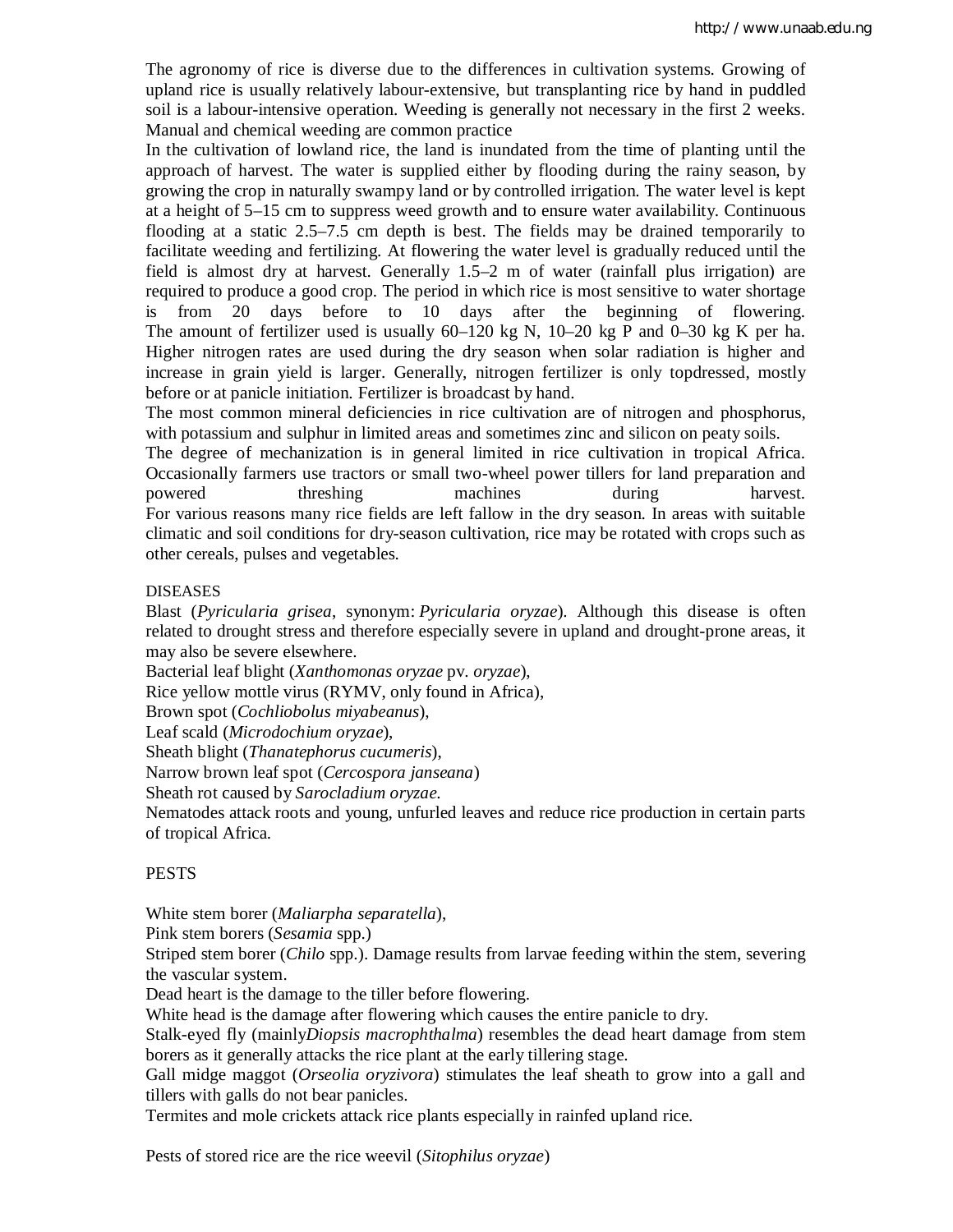Grain borer (*Rhyzopertha dominica*). These insects can completely destroy the grain.

### HARVESTING.

Grain should be harvested before it is fully mature (around 21–24% moisture), usually about 30 days after flowering, or when 90% of the grains are firm and do not have a greenish tint. Wetting and drying cause grain cracking, cracks being formed more readily when the grain is quite hard. Harvesting by hand, the commonest method, is very labour-intensive. In some areas a small knife is used, but in many areas farmers use a sickle to cut the panicles plus some or all of the culms. Mechanical harvesters are very rare in tropical Africa. The harvested rice plants are either allowed to dry in the field or bundled for processing in a selected area.

## YIELD

Average rice yields are 1.4 t/ha in tropical Africa, 4.1 t/ha in Asia and 4.0 t/ha in the world in general. Yields are generally higher during the dry season than during the wet season, and higher in lowland rice than in upland rice. The yield of upland rice varies between 0.5 and 1.5 t/ha in tropical Africa

### HANDLING AFTER HARVEST

Threshing is generally done by hand, by beating the bundles on a stone or drum, or by beating the panicles with wooden sticks on a canvas. However, motorized and pedal-driven threshing machines are becoming popular. Winnowing is usually done by shaking and tossing the grain on a basket-work tray with a narrow rim.

Proper drying of the rice grains is important to prevent germination and rapid loss of quality. Optimum moisture content for storage is 12.5%. Rice grain is mostly stored in sacks after drying.

In rice milling the aim is to avoid breaking the kernels because whole kernels command a higher price. There are different methods of milling. On milling, the grain gives approximately: husk 20%, whole kernels 50%, broken kernels 16%, bran and meal 14%. The husked or hulled rice is usually called brown rice, and this is then milled to remove the outer layers, after which it is polished to produce white rice. During milling and polishing some of the protein and much of the fat, minerals and vitamins are removed, reducing the nutritional value but increasing storability and reducing cooking time. Parboiling (soaking, boiling and drying) before milling improves the nutrient value of the grains but it is not common in tropical Africa.

## NUTRITIONAL COMPOSITION

Raw brown rice contains per 100 g edible portion: water 13.9 g, energy 1518 kJ (363 kcal), protein 6.7 g, fat 2.8 g, carbohydrate 81.3 g, dietary fibre 3.8 g, Ca 10 mg, Mg 110 mg, P 310 mg, Fe 1.4 mg, Zn 1.8 mg, thiamin 0.59 mg, riboflavin 0.07 mg, niacin 5.3 mg, vitamin  $B<sub>6</sub>$  0.56 mg, folate 49 µg, ascorbic acid 0 mg.

Raw polished rice contains per 100 g edible portion: water 11.7 g, energy 1536 kJ (367 kcal), protein 6.5 g, fat 1.0 g, carbohydrate 86.8 g, dietary fibre 2.2 g, Ca 4 mg, Mg 13 mg, P 100 mg, Fe 0.5 mg, Zn 1.3 mg, thiamin 0.08 mg, riboflavin 0.02 mg, niacin 1.5 mg, vitamin B<sup>6</sup> 0.30 mg, folate 20 µg, ascorbic acid 0 mg (Holland, Unwin & Buss, 1988).

### USES

The rice grain is cooked by boiling or steaming, and eaten mostly with pulses, vegetables, fish or meat. Flour from rice is used for breakfast foods, baby foods, bread and cake mixes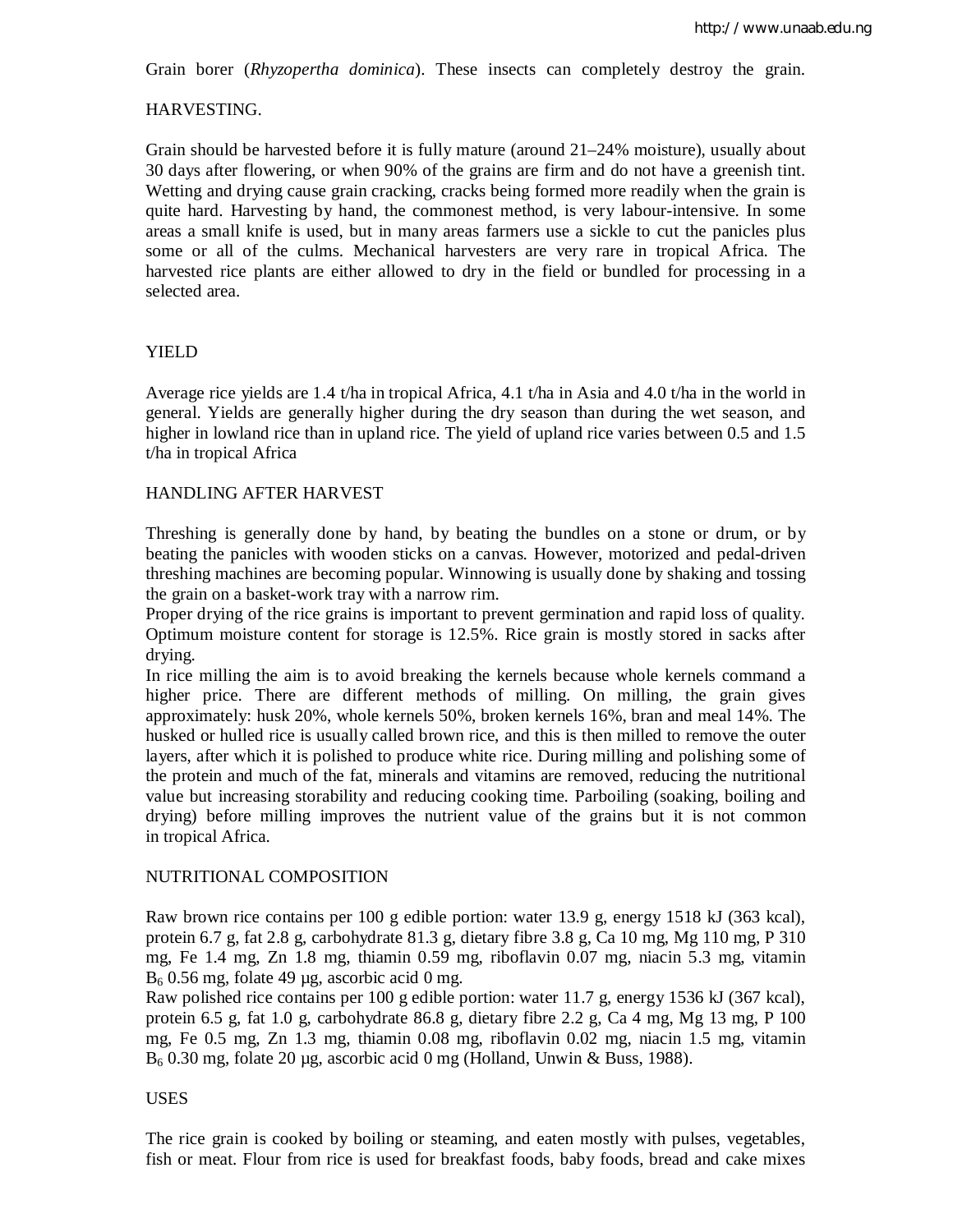and cosmetics. Starch made from broken rice is used as laundry starch and in foods, cosmetics and textile manufacture. Beers, wines and spirits are made from rice.

The husk or hull is used as fuel, bedding, absorbent, packing material and as carrier for vitamins and drugs; it is also made into building board. The charred hull is used for filtration of impurities in water, a medium for hydroponics and manufacture of charcoal briquettes. Rice bran or meal obtained in pearling and polishing is a valuable livestock and poultry feed. Oil is extracted from the bran. Rice straw is used for animal feed and bedding, for the manufacture of straw boards and pulp for paper, for the production of compost and mushroom growing medium, for mulching vegetable crops, for making ropes, sacks, mats and hats, for roof thatching, and to make plastering material (mixed with clay mud) for the construction of houses, and for incorporation into the soil or burning on the field as a way to maintain/improve soil fertility.

## **MAIZE (Zea mays L.)**

## **Family**

Poaceae (Gramineae)

## **ORIGIN**

Maize was domesticated in southern Mexico around 4000 BC. Early civilizations of the Americas depended on maize cultivation. When the Europeans arrived in the Americas, maize had already spread from Chile to Canada. Maize was reported for the first time in West Africa in 1498, six years after Columbus discovered the West Indies.

Maize has an extremely wide distribution. It is grown in all countries of Africa, from the coast through savanna regions to the semi-arid regions of West Africa, and from sea-level to the mid- and high-altitudes of East and Central Africa.

### STREAK AND DOWNY MILDEW RESISTANT VARIETIES

- 
- DMR-LSR-W \* DMR-LSR-Y
- DMR-ESR-W \* DMR-ESR-Y
- Suwan 1-SR

### OPEN POLLINATED VARIETIES

- TZL Comp4-DMR
- TZL Comp3x4CO
- AK93DMR-LSR
- AL9322-DMR-SR

### GREEN MAIZE VARIETIES

- ART-98-STW1/OLOYIN ;high carotene content, 14% crude protein and medium maturing 88-95days.
- ART98SW10B
- ART98SW20B e.t.c

### **MORPHOLOGICAL DESCRIPTION**

Robust annual grass up to  $4(-6)$  m tall; root system consisting of adventitious roots, developing from the lower nodes of the stem near the soil surface, usually limited to the upper 75 cm of the soil, but single roots sometimes penetrating to a depth of over 2 m; stem (culm)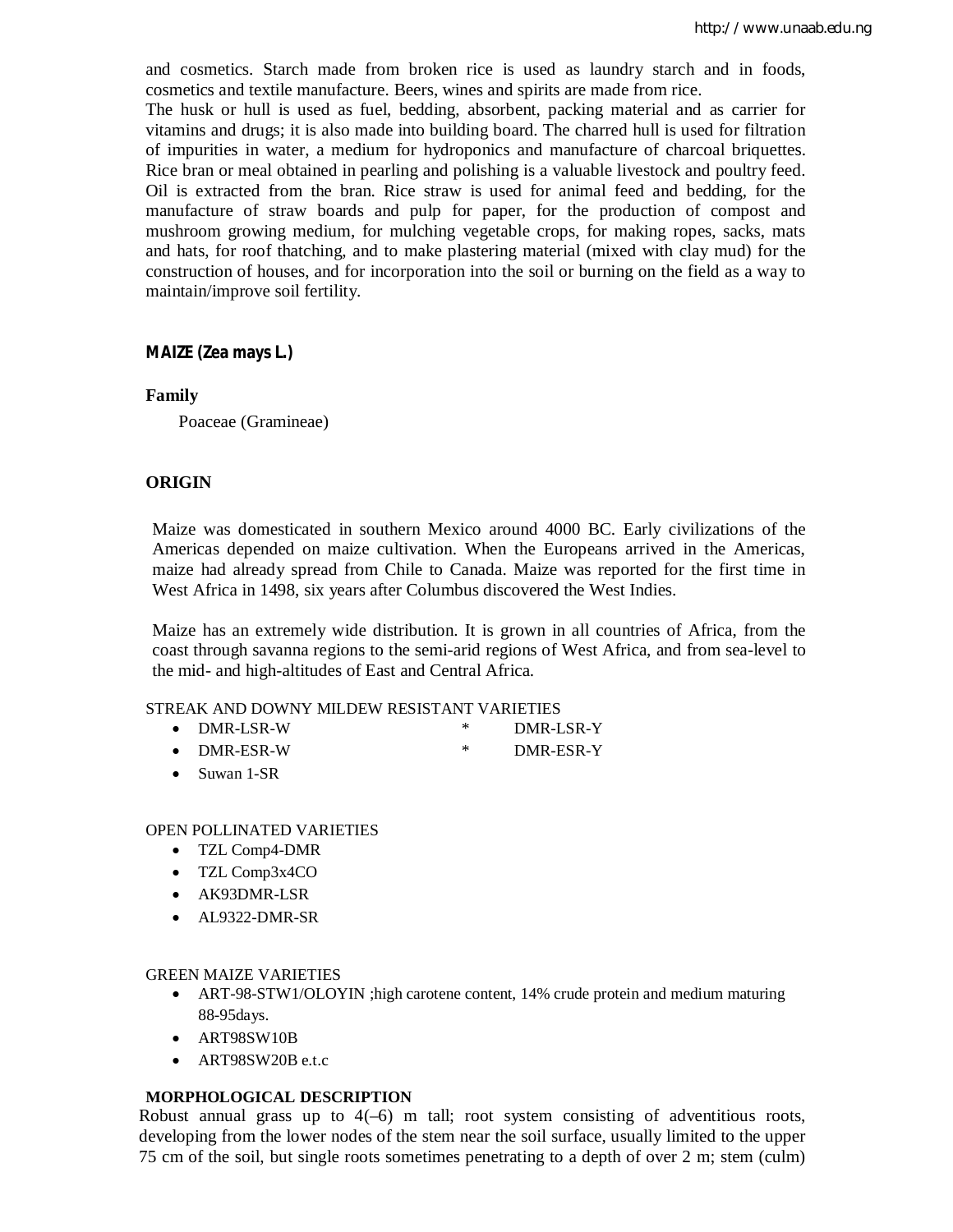usually single and simple, solid. Leaves alternate, simple; leaf sheaths overlapping, auricled at the top; ligule c. 5 mm long, colourless; blade linear-lanceolate,  $30-150$  cm  $\times$  5-15 cm, acuminate, margins smooth, midrib pronounced. Male and female inflorescences separate on the same plant; male inflorescence ('tassel') a terminal panicle up to 40 cm long; female inflorescence a modified spike, usually  $1-3$  per plant in leaf axils about half way up the stem, composed of a thick spongy axis with paired sessile spikelets. Has a single superior ovary and a long threadlike style and stigma ('silk') up to 45 cm in length and emerging from the top of the inflorescence, receptive throughout most of its length. Fruit a caryopsis (grain), usually obovate and wedge-shaped, variously coloured from white, through yellow, red and purple to almost black, up to 1000 together in an infructescence ('cob') enclosed by modified leaves up to 45 cm  $\times$  8 cm.

#### ECOLOGY

Maize is adapted to a wide range of environments, but it is essentially a crop of warm regions where moisture is adequate. The bulk of the crop is grown in tropical and subtropical regions. Maize is generally less suited to semi-arid or equatorial climates, although drought-tolerant cultivars adapted to semi-arid conditions are now available. The crop requires an average daily temperature of at least 20°C for adequate growth and development; the optimum temperature for growth and development is 25–30°C; temperatures above 35° reduce yields. Frost is not tolerated. Maize requires abundant sunlight for optimum yields. The time of flowering is influenced by photoperiod and temperature; maize is considered a quantitative short-day plant. Maize is less drought-resistant than sorghum, pearl millet and finger millet. In the tropics it does best with 600–900 mm well-distributed rainfall during the growing season. It is especially sensitive to drought and high temperatures around the time of flowering. Maize performs best on well-drained, well-aerated, deep soils containing adequate organic matter and well supplied with nutrients. The high yield of maize is a heavy drain on soil nutrients and maize is therefore often grown as a first crop in the rotation. It can be grown on soils with a pH of 5–8, but 5.5–7 is optimal. It does not tolerate waterlogging and is sensitive to salinity. Since a young crop leaves much of the ground uncovered, soil erosion and water losses can be severe and attention should be paid to adequate soil and water

#### PROPAGATION AND PLANTING

Maize is propagated by seed mostly by direct sowing. The 1000-grain weight is 150–300 g. Sowing should preferably be done early in the season, as soon as soil conditions and temperature are favourable and the rainfall is well established. Planting by hand requires 5– 10 man-days/ha. Seed is dropped in the plough furrow or in holes made with a planting stick or hoe. Planting may be done on hills or in rows, on flat land or on ridges. Ridging or heaping is usually done on heavy soils, to improve drainage. The seed rate is up to 25 kg/ha in sole cropping, and  $10-15$  kg/ha in intercropping. When maize is sown in rows, the spacing is usually 75–90 cm between rows and 25–50 cm within the row, with 1–3 seeds per pocket, resulting in a plant density of 40,000–80,000 plants/ha. Wide spacing results in more weed growth and increases erosion. To obtain a high yield, a uniform crop stand is very important, as the tillering capacity of maize is limited. The sowing depth is commonly 3–8 cm, depending on soil conditions and temperature. Deep sowing is recommended on light, dry soils. Sometimes animal manure or fertilizers are applied at the time of planting. Maize may be grown as a sole crop or in intercropping with other food crops such as common bean, cowpea, pigeon pea, groundnut, yam, cassava, sweet potato, pumpkin, melon or watermelon. In southern Nigeria two crops of maize are planted per year.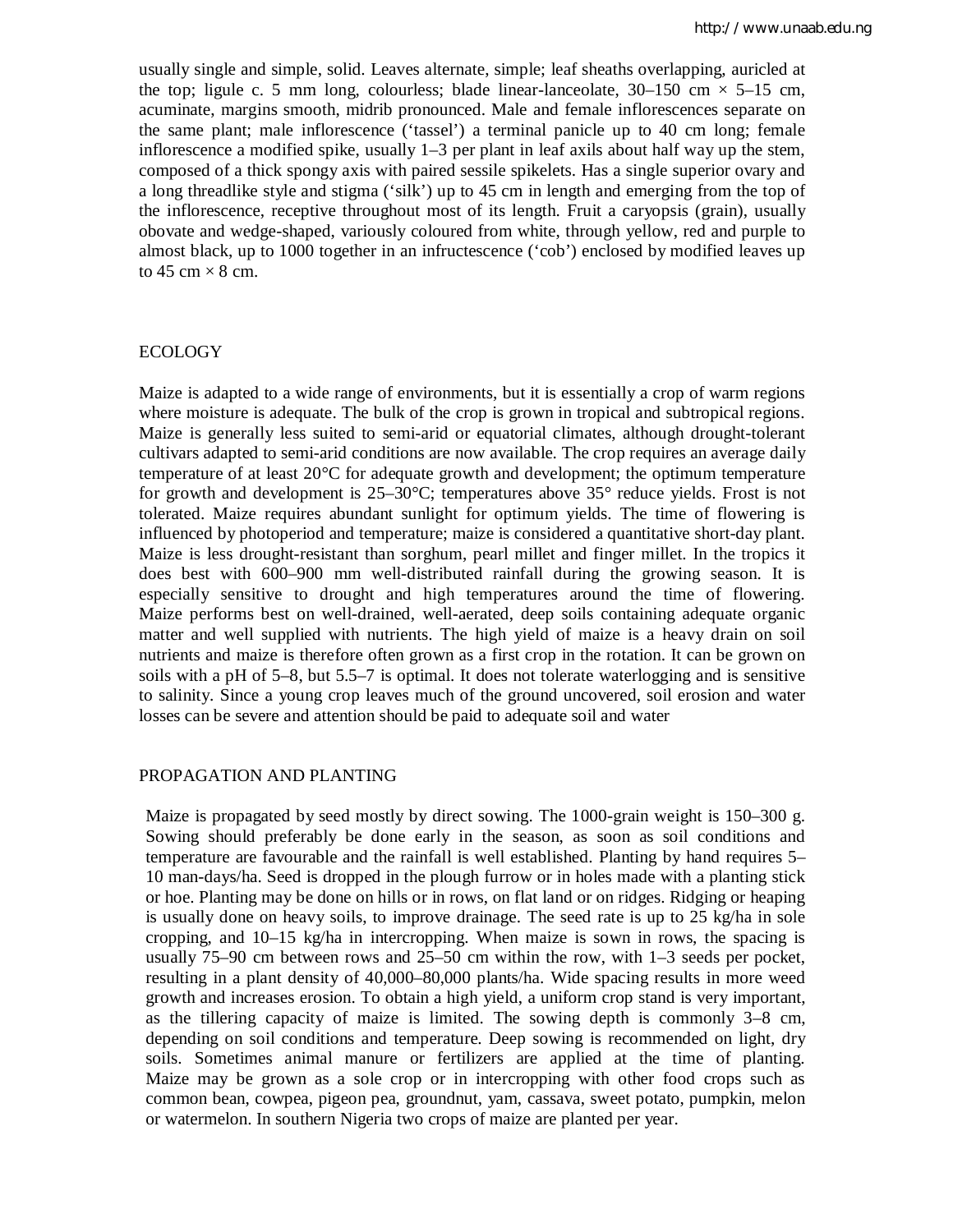## GROWTH AND DEVELOPMENT

The first leaf of maize emerges from the soil usually 4–6 days after planting. The minimum temperature for germination is 10 $^{\circ}$ C; the optimum around 20 $^{\circ}$ C. The plant sometimes has a few tillers that are of value in low density stands. Flower initiation is generally 20–30 days after germination. Maize is protandrous: in cultivars that mature in 4 months the male inflorescence emerges 50–60 days after planting and the styles of the female inflorescence appear about a week later. Maize is mature 7–8 weeks after flowering. The period from planting to harvesting varies considerably. It may be as short as 70 days in some extra early cultivars and as long as 200 days in some very late cultivars. Climatic conditions, latitude and altitude influence growth duration. In tropical highland areas it may take 9–10 months to maturity. Maize is predominantly cross-pollinating (90–95%), but is self-fertile. Maize follows the  $C_4$ -cycle photosynthetic pathway.

## MANAGEMENT

Maize is very sensitive to weed competition during the first 4–6 weeks after emergence, and weed control is very important. Weeding is mostly done by hand, requiring at least 25 mandays/ha. Chemical weed control is gaining importance in tropical Africa, because hand weeding is time-consuming and expensive as a result of the increasing scarcity of labour. Ridging or earthing-up is sometimes practised. Most maize production in tropical Africa is rainfed. Occasionally it is grown on bunds in irrigation schemes. Maize usually responds well to fertilizers. A maize crop yielding 2 t grain and 5 t stover per ha removes about 60 kg N, 10 kg P and 70 kg K per ha from the soil. Maize has a high demand for nitrogen, which is often the limiting nutrient. High nitrogen levels should be applied in 2 doses; the first dose at planting or 2–3 weeks after emergence and the second one about 2 weeks before flowering. It is advisable to apply organic manures before ploughing to improve soil structure and supply nutrients. Maize is grown in rotation with groundnut, common bean, cowpea, cotton and tobacco. Rotation with soya bean is gaining popularity in northern Nigeria; it increases maize yields by providing nitrogen and by reducing parasitism.

### DISEASES

Important fungal diseases of maize in tropical Africa are

- Rots affecting female inflorescences ( *Fusarium* spp. and other fungi)
- Stalk-rot complex (*Diplodia maydis*, *Fusarium moniliforme*, *Macrophomina phaseoli* and*Pythium aphanidermatum*)
- Leaf blights (*Exserohilum turcicum* and *Bipolaris maydis*).
- Downy mildew (*Peronosclerospora sorghi*),
- smut (*Ustilago maydis*) and
- rusts (*Puccinia sorghi* and *Puccinia polysora*).
- Grey leaf spot (*Cercospora zeae-maydis*)
- The most important virus disease of maize is maize streak virus (MSV), which is restricted to Africa and may cause 100% yield loss. It is transmitted by leafhoppers (*Cicadulina* spp.) and is most serious in late-planted crops.
- Of lesser importance in tropical Africa are maize dwarf mosaic virus (MDMV),
- Maize chlorotic mottle virus (MCMV). Maize is relatively tolerant to nematodes occurring in tropical soils.

## **PESTS**

- Cutworms (*Agrotis* spp.),
- Stem borers (especially *Busseola fusca*, *Eldana saccharina*, *Sesamia*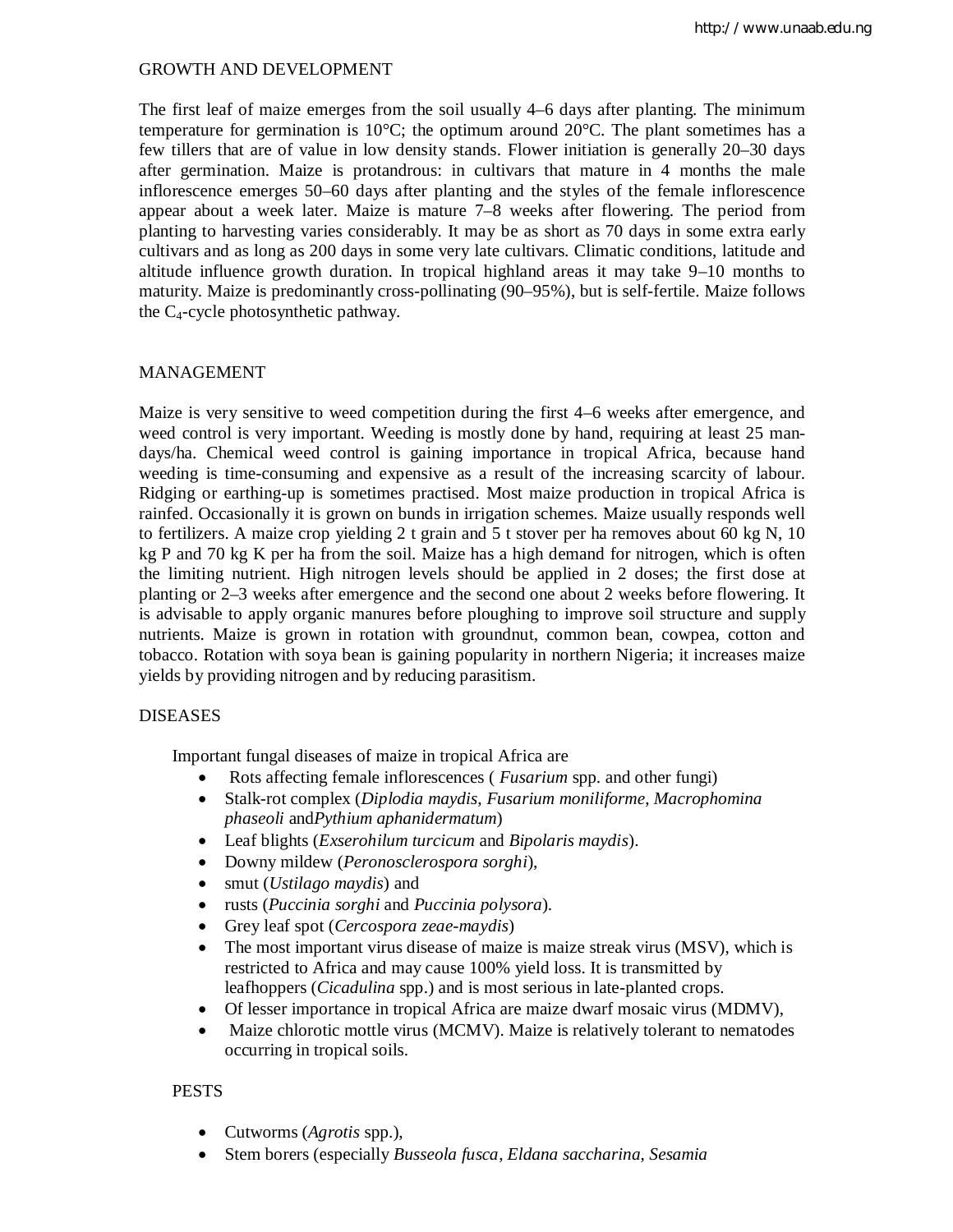*calamistis* and *Chilo partellus*),

- Cob borer (*Mussidia nigrivenella*),
- Cotton bollworm (*Helicoverpa armigera*),
- Armyworm (*Spodoptera exempta*),
- Leafhoppers (*Cicadulina* spp.) and less commonly variegated grasshopper (*Zonocerus variegatus*).

\* Common storage pests of maize are

- Grain moths (*Sitotroga cerealella* and *Ephestia cautella*),
- Grain weevils (*Sitophilus*spp.)
- Larger grain borer (*Prostephanus truncatus*).
- The parasitic witchweed (*Striga* spp.) is a serious constraint to maize production in many parts of tropical Africa, especially *Striga hermonthica* (Delile) Benth. in West and Central Africa.

## YIELD

Maize has the highest yield potential among the cereal crops. The current average world yield of maize is 4.4 t/ha, but grain yields over 20 t/ha are possible. Average grain yields of maize in tropical Africa are about 1.25 t/ha, varying greatly from less than 1 t/ha for smallholders to about 6 t/ha in commercial farms.

## HANDLING AND HARVEST

The major post-harvest problems of maize in most production areas are reducing the moisture content of the grain to 12–15%, protection from insects and rodents, and proper storage. A high grain moisture content combined with high ambient temperatures can cause considerable damage, making the product unsuitable for consumption by humans and livestock.

## NUTRITIONAL COMPOSITION

The composition of mature white maize grain per 100 g edible portion is: water 10.4 g, energy 1527 kJ (365 kcal), protein 9.4 g, fat 4.7 g, carbohydrate 74.3 g, dietary fibre 7.3 g, Ca 7 mg, Mg 127 mg, P 210 mg, Fe 2.7 mg, Zn 2.2 mg, thiamin 0.39 mg, riboflavin 0.20 mg, niacin 3.6 mg, vitamin  $B_6$  0.62 mg, folate 19 µg and ascorbic acid 0 mg. The essential amino-acid composition per 100 g edible portion is: tryptophan 67 mg, lysine 265 mg, methionine 197 mg, phenylalanine 463 mg, threonine 354 mg, valine 477 mg, leucine 1155 mg and isoleucine 337 mg

## USES

Maize grain is used for three main purposes: as a staple food, as feed for livestock and poultry, and as a raw material for many industrial products. In tropical Africa nearly all maize grain is used for human food, prepared and consumed in many ways. It may be eaten fresh on the cob and simply roasted, but the grain is usually ground and the meal is boiled into porridge or fermented into beer. It is commonly eaten with cooked vegetables and, when available, meat. A thin porridge ( 'ogi' in Nigeria,) is also commonly eaten especially as weaning food.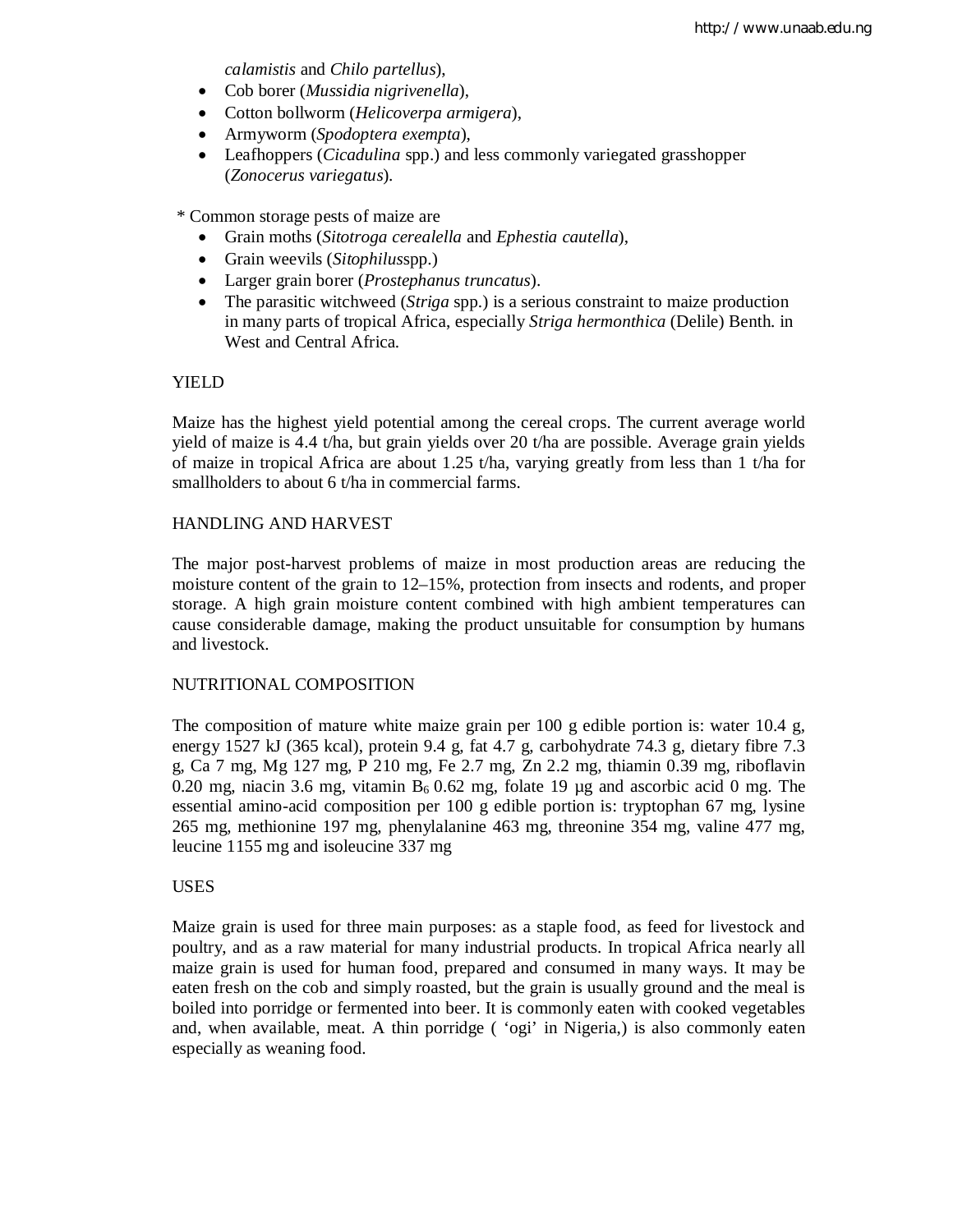## **SORGHUM (Sorghum bicolor (L.) Moench)**

#### **Family**

Poaceae (Gramineae)

## **ORIGIN**

The greatest diversity in both cultivated and wild types of *Sorghum* is found in northeastern tropical Africa. The crop may have been domesticated in that region, possibly Ethiopia. Various hypotheses have been put forward as to when the crop was domesticated, from as early as 5000–3000 BC to around 1000 BC, but the latter period is more widely accepted now.

## ECONOMIC IMPORTANCE

Sorghum grain is the fifth most important cereal in the world after wheat, rice, maize and barley. In Africa it comes second after maize in terms of production. According to FAO estimates, the average world production of sorghum grain in 1999–2003 amounted to 57.7 million t/year from 42.6 million ha. The production in sub-Saharan Africa was 19.0 million t/year from 22.8 million ha. Nigeria produces 7.6 million t/year from 6.9 million ha.

## CULTIVATED SPECIES

The 5 basic races of Sorghum are:

– Bicolor: the most primitive cultivated sorghum.

– Caudatum: characterized by turtle-backed grains that are flat on one side and curved on the other. Cultivars are widely grown in north-eastern Nigeria. The types used for dyeing also belong here and are known as 'karan dafi' by the Hausa people in Nigeria.

- Durra: characterized by compact inflorescences. Most of them are drought resistant.
- Guinea: the grain is typically flattened.
- Kafir: have compact panicles that are often cylindrical in shape.

### MORPHOLOGICAL DESCRIPTION

Annual grass up to 5 m tall, with one to many tillers. Stem (culm) solid, usually erect. Leaves alternate and simple. Inflorescence is a terminal panicle up to 60 cm long. Fruit is a caryopsis (grain), 4–8 mm in diameter, rounded and bluntly pointed.

### ECOLOGY

Sorghum is primarily a plant of hot, semi-arid tropical environments that are too dry for maize. It is particularly adapted to drought due to a number of morphological and physiological characteristics, including an extensive root system, waxy bloom on leaves that reduces water loss, and the ability to stop growth in periods of drought and resume it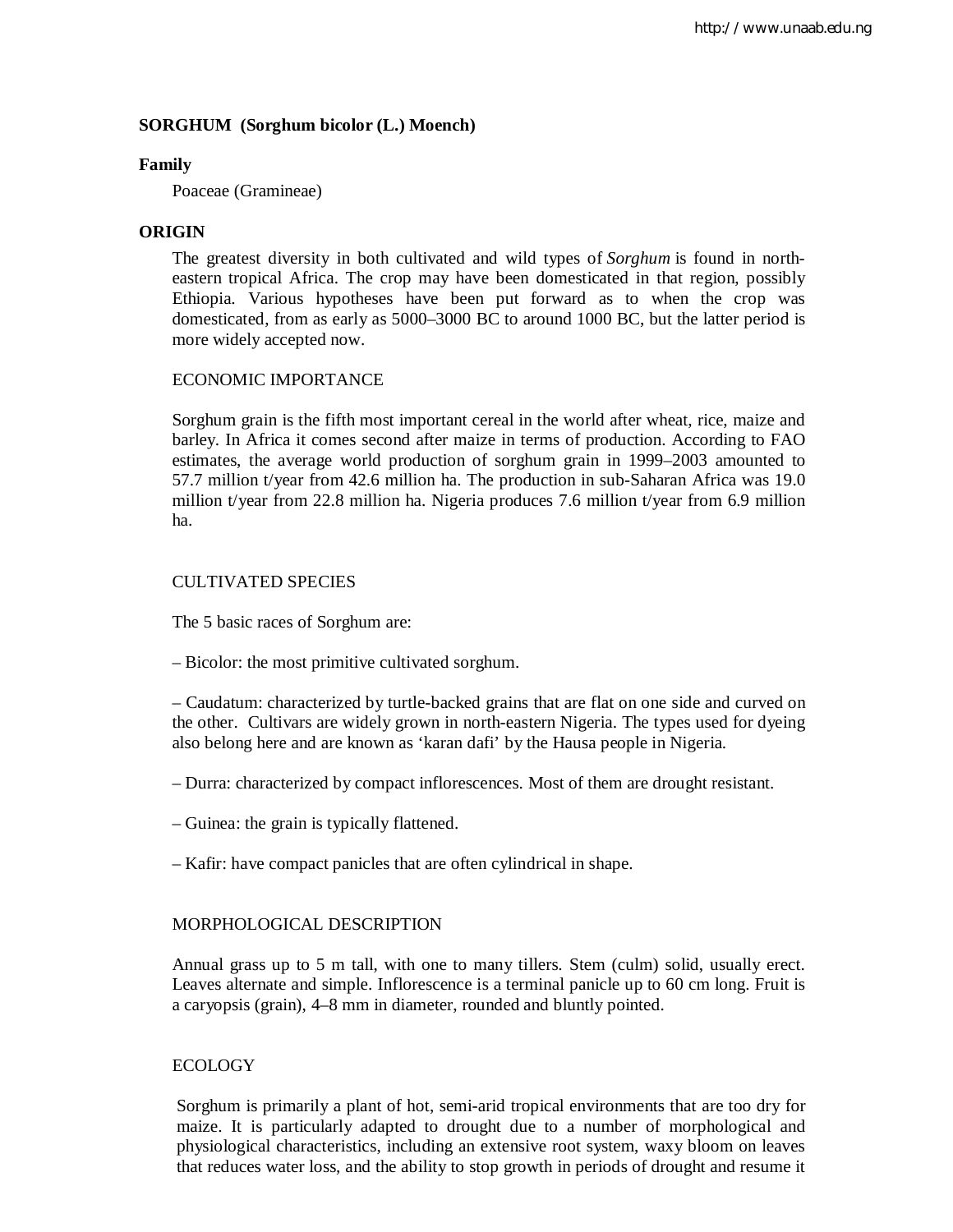when the stress is relieved. A rainfall of 500–800 mm evenly distributed over the cropping season is normally adequate for cultivars maturing in 3–4 months. Sorghum tolerates waterlogging and can also be grown in areas of high rainfall. It tolerates a wide range of temperatures and is also grown widely in temperate regions and at altitudes up to 2300 m in the tropics. The optimum temperature is  $25-31^{\circ}$ C, but temperatures as low as 21ºC will not dramatically affect growth and yield. Sterility can occur when night temperatures fall below 12–15°C during the flowering period. Sorghum is susceptible to frost, but to a lesser extent than maize and light night-frosts during ripening cause little damage. Sorghum is a short-day plant with a wide range of reactions to photoperiod. Some tropical cultivars fail to flower or to set seed at high latitudes Sorghum is well suited to grow on heavy Vertisols commonly found in the tropics. The best growth is achieved on loams and sandy loams. Sorghum tolerates a range of soil pH from 5.0–8.5 and is more tolerant of salinity than maize. It is adapted to poor soils and can produce grain on soils where many other crops would fail.

### PROPAGATION AND PLANTING

Sorghum is normally grown from seed. The 1000-grain weight is 13–40 g. Seed dormancy is not common in cultivated sorghum. A fine seedbed is preferable but is often not achieved. The seed is usually sown directly into a furrow following a plough, but can also be broadcast and harrowed into the soil. Optimum plant spacing depends on soil type and availability of moisture. In low-rainfall areas a population of 20,000 plants/ha is normal, in high-rainfall areas 60,000 plants/ha. For favourable conditions, spacings of 45–75 cm between rows and 15–25 cm within the row, resulting in 80,000–180,000 pockets per ha, are normal; for drier or less fertile conditions rows 1 m apart, or broadcasting at 6 kg seed per ha. A planting depth of 2.5–5 cm is common, and up to 25 seeds may be sown per pocket. Occasionally, seedlings are grown in a nursery and transplanted into the field early in the dry season, e.g. on the floodplains round Lake Chad in Africa. Sorghum may be harvested more than once as a ratoon crop, e.g. in locations with a bimodal rainfall pattern. Sorghum is often grown in intercropping systems with maize, pearl millet, cowpea, common bean, groundnut and bambara groundnut.

### GROWTH AND DEVELOPMENT

The optimum temperature for sorghum seed germination is 27–35°C. Seedling emergence takes 3–10 days. Panicle initiation takes place after approximately one third of the growth cycle. By this stage the total number of leaves  $(7-24)$  has been determined and about one-third of total leaf area has developed. Rapid leaf development, stem elongation and internode expansion follow panicle initiation. During the boot stage, the developing panicle has almost reached its full size and is clearly visible in the leaf sheath; leaf expansion is complete. The peduncle grows rapidly and the panicle emerges from the leaf sheath. Flowering follows soon after panicle emergence, with the interval largely determined by temperature. Individual panicles start flowering from the tip downwards and flowering may extend over 4–9 days. Sorghum is predominantly selfpollinating; cross-pollination may range from 0–50%, but is on average about 5–6%. Grain filling occurs rapidly between flowering and the soft dough stage, with about half the total dry weight accumulating in this period. Lower leaves continue to senesce and die. By the hard dough stage, grain dry weight has reached about three-quarters of its final level. At physiological maturity, determined by the appearance of a dark layer at the hilum (where the grain is attached to the panicle), maximum dry weight has been achieved. Moisture content of the grain is usually between 25–35% at this stage. The time taken between flowering and maturity depends on environmental conditions but normally represents about one-third of the duration of the crop cycle. Further drying of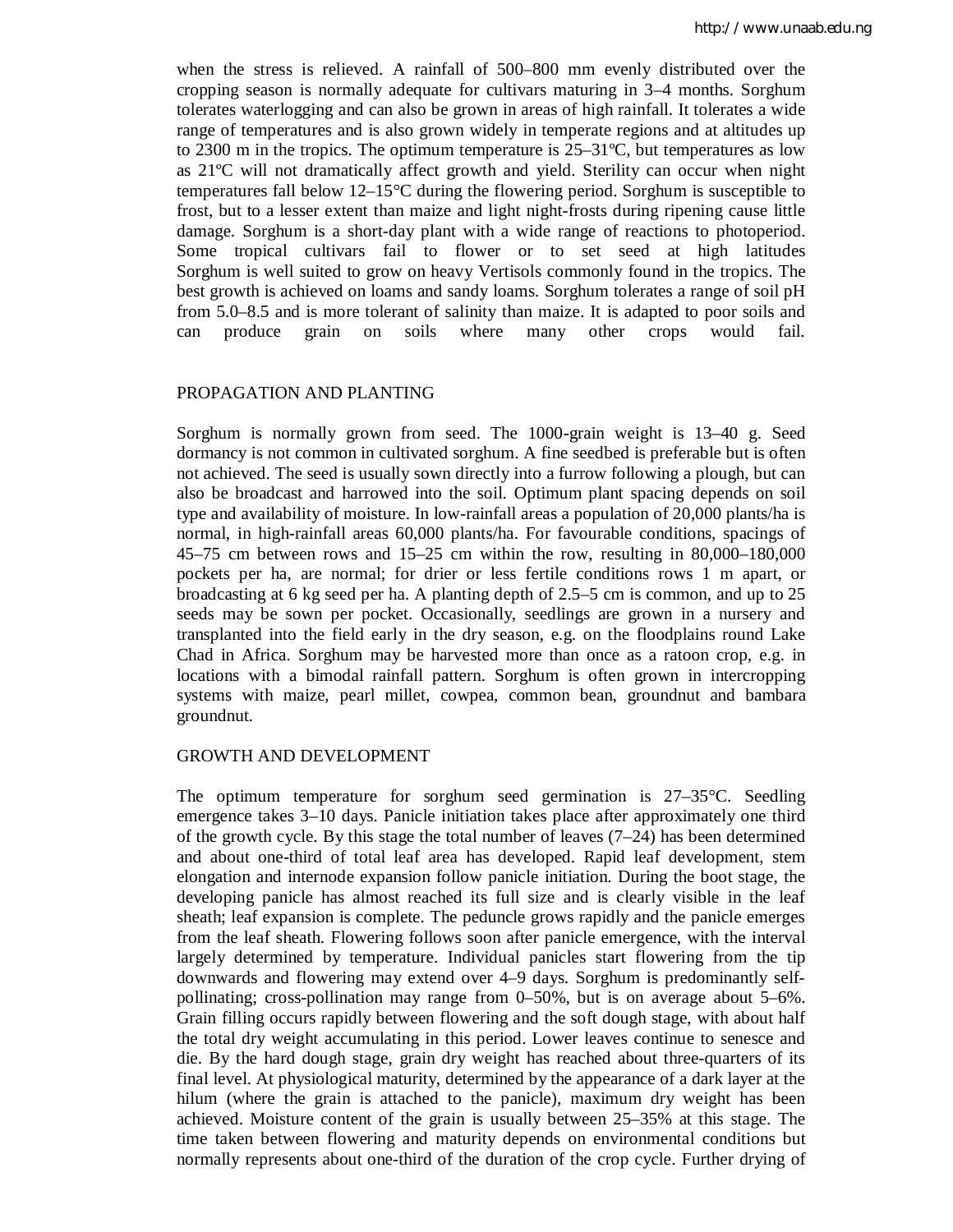the grain takes place between physiological maturity and harvest, which usually occurs when grain moisture content has fallen below 20%. Leaves may senesce rapidly or stay green with further growth if conditions are favourable. Early maturing sorghum cultivars take only 100 days or less, whereas long-duration sorghum requires 5–7 months. Sorghum follows the C4-cycle photosynthetic pathway.

## MANAGEMENT

Sorghum does not compete well with weeds during the early stages of growth, and it is recommended that weeding be done early during the seedling stage. Thinning can be carried out at the same time as hand weeding, or at intervals during the crop cycle, particularly where thinnings are used to feed livestock. Subsistence farmers rarely apply fertilizer, but application of farmyard manure or ash is common. It is grown in rotations with maize, pearl millet, finger millet, cotton and other crops. It is often planted late in the rotation, as it tolerates low soil fertility. Under certain conditions decomposing roots of sorghum have an allelopathic effect on the subsequent crop, including sorghum.

## DISEASES.

- Common seed and seedling rot diseases in sorghum are caused by soil- and seedborne *Aspergillus*, *Fusarium*,*Pythium*, *Rhizoctonia* and *Rhizopus* spp. They are controlled by treatment of the seed with fungicides.
- Anthracnose (*Colletotrichum graminicola*) is common in hot and humid Africa.
- Downy mildew (*Peronosclerospora sorghi*) may cause serious yield losses; the use of resistant cultivars and seed treatment are recommended.
- Smuts (*Sporisorium* spp.) are important panicle diseases.
- Grain mould is caused by a complex of fungal pathogens (predominantly *Cochliobolus lunatus* (synonym: *Curvularia lunata*), *Fusarium* spp. and *Phoma sorghina*).

### PESTS

- Shoot fly (*Atherigona soccata*)
- Stem borers (particularly *Busseola fusca*, *Chilo partellus* and *Sesamia calamistis*).
- Foliage pests include army worms (*Spodoptera* and *Mythimna* spp.);
- Larvae of the sorghum midge (*Stenodiplosis sorghicola*, synonym: *Contarinia sorghicola*) feed on the young grains in the panicle.
- Head bugs (*Eurystylus* and *Calocoris* spp.) suck on developing grains
- Early sowing is particularly important as a mechanism to avoid large insect populations at times when plants are most susceptible to damage.
- Birds, especially *Quelea quelea*, cause important yield losses.

Storage pests, the main are

- Rice weevil (*Sitophilus oryzae*),
- Flour beetle(*Tribolium castaneum*)
- Grain moth (*Sitotroga cerealella*).

## YIELD

Average sorghum grain yields on farmers' fields in Africa are as low as 0.5–0.9 t/ha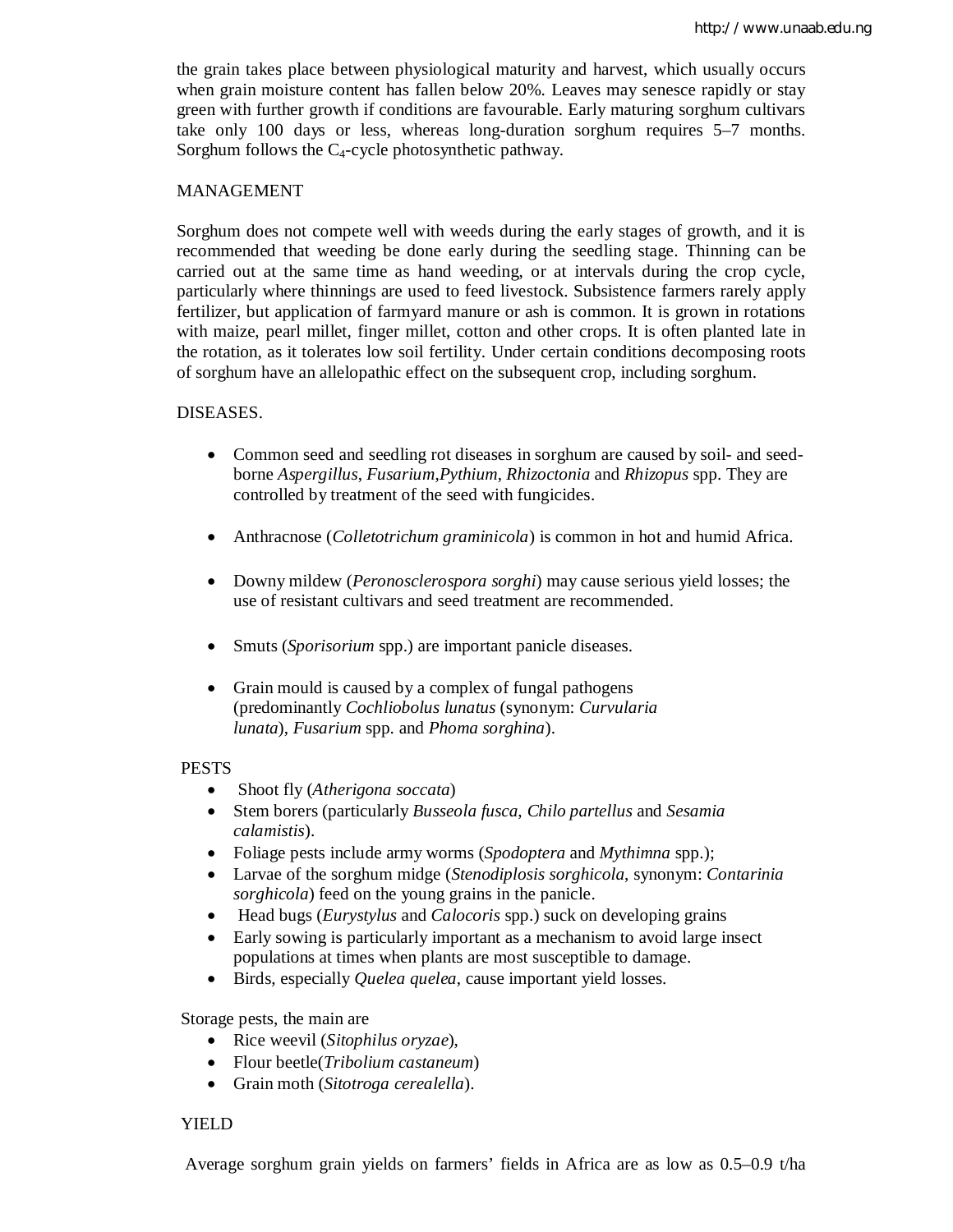because sorghum is often grown in marginal areas under traditional farming practices (low inputs, traditional landraces). Under favourable conditions sorghum can produce grain yields up to 13 t/ha

Forage yields from single-cut cultivars and hybrids can reach 20 t/ha of dry matter. Multi-cut cultivars and hybrids usually give only slightly higher total yields but produce better quality forage.

#### HANDLING AND HARVEST

The harvested grain of sorghum is usually sun-dried, often in the panicle. Panicles, particularly those to be retained for seed, may be stored hanging from the ceiling of kitchens over cooking fires where the smoke helps to deter insect attack. Alternatively, the heads may be threshed after drying and the grain stored in granaries, above or below ground, designed to prevent insect attack.

### NUTRITIONAL COMPOSITION

The composition of sorghum grain per 100 g edible portion is: water 9.2 g, energy 1418 kJ (339 kcal), protein 11.3 g, fat 3.3 g, carbohydrate 74.6 g, Ca 28 mg, P 287 mg, Fe 4.4 mg, vitamin A 0 IU, thiamin 0.24 mg, riboflavin 0.14 mg, niacin 2.9 mg and ascorbic acid 0 mg. The essential amino acid composition per 100 g edible portion is: tryptophan 124 mg, lysine 229 mg, methionine 169 mg, phenylalanine 546 mg, threonine 346 mg, valine 561 mg, leucine 1491 mg and isoleucine 433 mg..

### USES.

Sorghum is an important staple food, particularly in semi-arid tropical regions of Africa.. In the simplest food preparations, the whole grain is boiled (to produce a food resembling rice), roasted (usually at the dough stage), or popped (like maize). More often the grain is ground or pounded into flour, often after hulling. Sorghum flour is used to make thick or thin porridge, pancake, dumplings or couscous, opaque and cloudy beers and non-alcoholic fermented beverages. In Africa sorghum grain is germinated, dried and ground to form malt, which is used as a substratum for fermentation in local beer production. White grain is generally preferred for cooking while red and brown grains are normally used for beer making.

## **PROF. J. A. ADIGUN : ROOT AND TUBER CROPS**

## **General Characteristics**

- Tubers are crops that store their food in underground tissues
- The crops in this section are adapted to varying elevations.
- Most are herbaceous and are produced from parts of tubers
- The major rot and tubers crops grown in the tropics are
- Cassava (*Manihot esculenta*)
- Yams (*Discorea sp*)
- Sweet potaoes (*Ipomea batatas*)
- Cocoyams (*Colocasia esculenta*)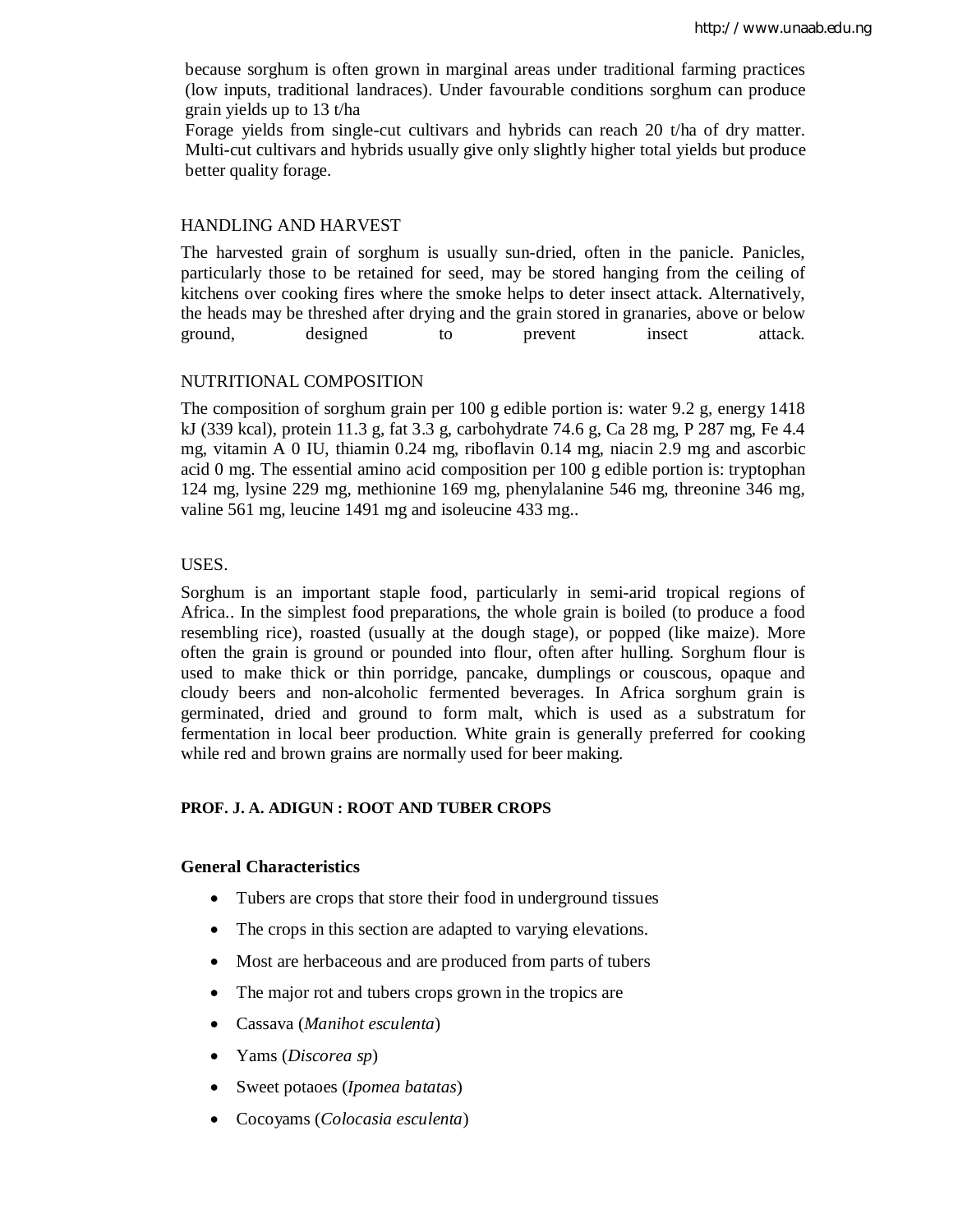#### **Ecological Factors**

- Due to their diversity, few of these root and tuber crops have ecological requirements in common
- They generally require deep well-drained soils which are well prepared before planting so that the underground portion can develop without restriction.
- Many of these crops are grown on ridges due to high rainfall conditions.
- Many intercropping patterns exist among various root and tuber crops
- High temperature tolerance is a feature of many root and tuber crops although high soil temperatures are generally damaging.
- Many crops in this group tolerate high rainfall, particularly the lowland crops such as cocyam
- Irrigation in any period is essential for the medium and high elevation crops to maintain a regular growth rate.
- Nutrient requirements vary with each species but a high level of organic material in the soil is necessary for the successful production of most crops.
- Nitrogen and potassium are mostly in demanded and additional dressings in the early stages of growth are generally recommended.

## **Economic Importance**

- These crops provide an essential part of the carbohydrate content of the average diet.
- They are grown for domestic consumption or sale in local markets.
- The possibilities for export are limited because of their short post-harvest life.
- Post-harvest diseases and diseases and pests can be serious on these crops hence adequate measure should be taken to maintain god storage
- The tubers and corms are used as boiled vegetables. Many are roasted, baked or fried.
- The young shoots and leaves of cocoyam and sweet potatoes are frequently used as boiled vegetables.

**YAM** (*Discorea spp*) are among the most values tuber crops in the tropics.

- West Africa is one of the three largest yam-producing regions in the world and Nigeria is the largest producer of yams in the world.
- Most of the yams grown in Nigeria are from smallholder farmlands.
- The various species of yam are as follows:
	- *Discorea rotundata* Poir (White yam)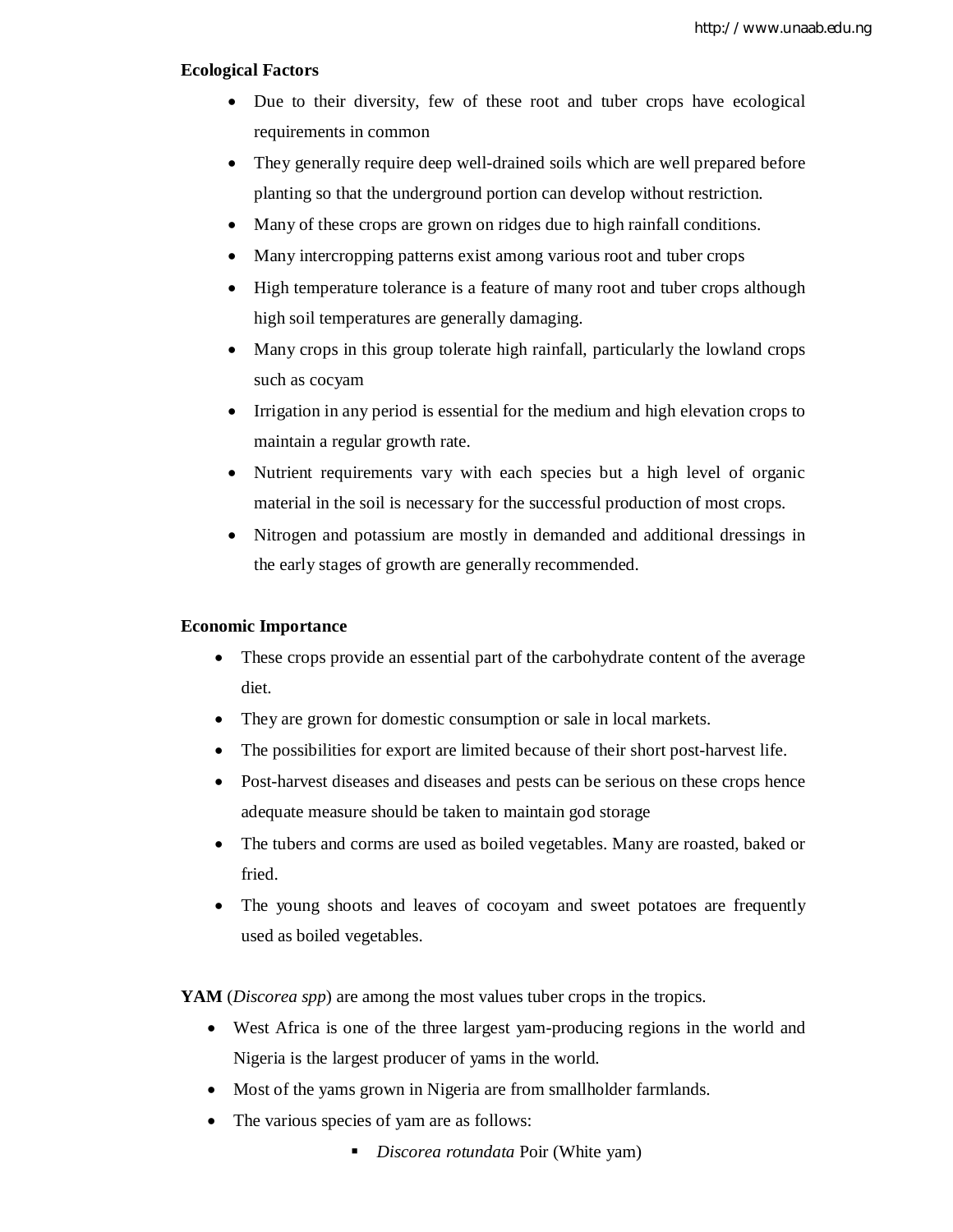- *Discorea cayanensis* Lamn (Yellow yam)
- *Discorea esculenta* (Chinese yam)
- *Discorea bulbifera* Linn (bulbil or potato yam)

#### *Discorea rotundata* **Poir (White yam)**

- This variety has long narrow, pale green oppositely arranged leaves, which tend to be triangular in shape.
- The stems are prickly.

#### *Discorea cayanensis* **Lamn (Yellow yam)**

- Tuber of this variety has a yellow colour when peeled and this is the main difference from the white yam.
- It possesses short broad heart shaped, deep green leaves.
- It does not keep for as long as white yam.

#### *Discorea alata* **Lin (Water yam)**

- This variety normally yields more heavily than the previous two and can also do better in poor soils.
- It contains a higher proportion of water than either the white or yellow yam.
- The tuber may be white, yellow, brown or almost red in colour.
- The leaves are distinctively different from the other being heart shaped, long brad and winged at the petiole.
- The stem climbs round the stake.

## **Areas of Yam Production**

- The major yam producing areas in Nigeria include: Middle belt-Benue, Kabba, Ilorin, Easter part of Nigeria-Owerri, Onitsha, Port Harcourt, Umuahia and Delta areas and the south western part-Ondo, Benin, Oyo, Ibadan.
- Yam is well distributed in the humid tropics of southern part of West Africa where they are valued as an important source of food.

#### **Environmental Requirement**

Discorea species are essential tropical plants.

Their growth is restricted to areas with temperature of about  $20^{\circ}$ C and they generally require temperature of  $25-35^{\circ}$ C for normal growth and optimum yield.

## **Moisture**

Yam thrives best when supplied with ample moisture throughout their growth cycle  $(7 -$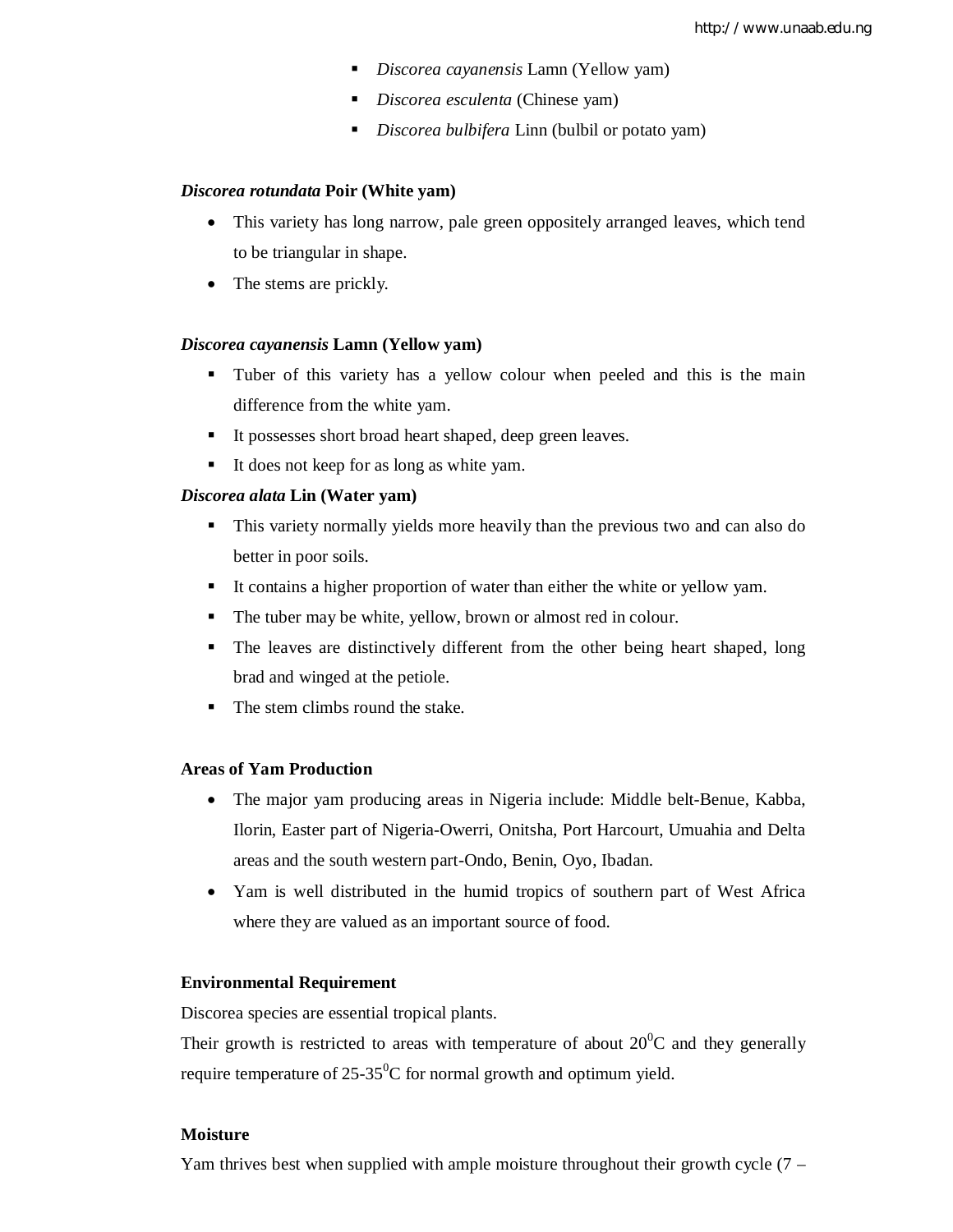9 months: (planting to harvest)

If yam must be grown where the dry period is longer than  $3 - 4$  months supplementary irrigation must be provided.

Well distributed annual rainfall of over 150cm is reqiured

## **Soil Requirement**

- High soil fertility is required for good growth and yield of yam marginal soils, used for the production of cassava or sweet potato cannot support the production of yam.
- Virgin soils, rich in organic mater are good for yam production.
- Loamy soils with low cation exchange capacity and clay soils which tend to become water logged are not suitable for yam production. They also make harvesting difficult.
- Stony or graveling soils should be avoided in yam production, because tubers growing, through such soils could be distorted.
- The soil must be well drained. Yam cannot tolerate water logging poorly drained and poorly aerated soils may lead to tuber rot.

## **Light**

Light plays an important role in yam production

- Day length plays an important role in tuber formation and tuber growth
- High light intensity is required during active vegetative growth
- It is not a shade loving plant so plant grown extremely small tubers due to poor exposure of foliage to light interception.

## **Planting Date**

- Early planting is done in November, while the soil is still moist
- Late planting is done in February to April.
- For good yam production planting at high stand density can be carried out in May.

## **Land Preparation**

• Land clearing for yam cultivation in traditional agriculture is done essentially with hand tools.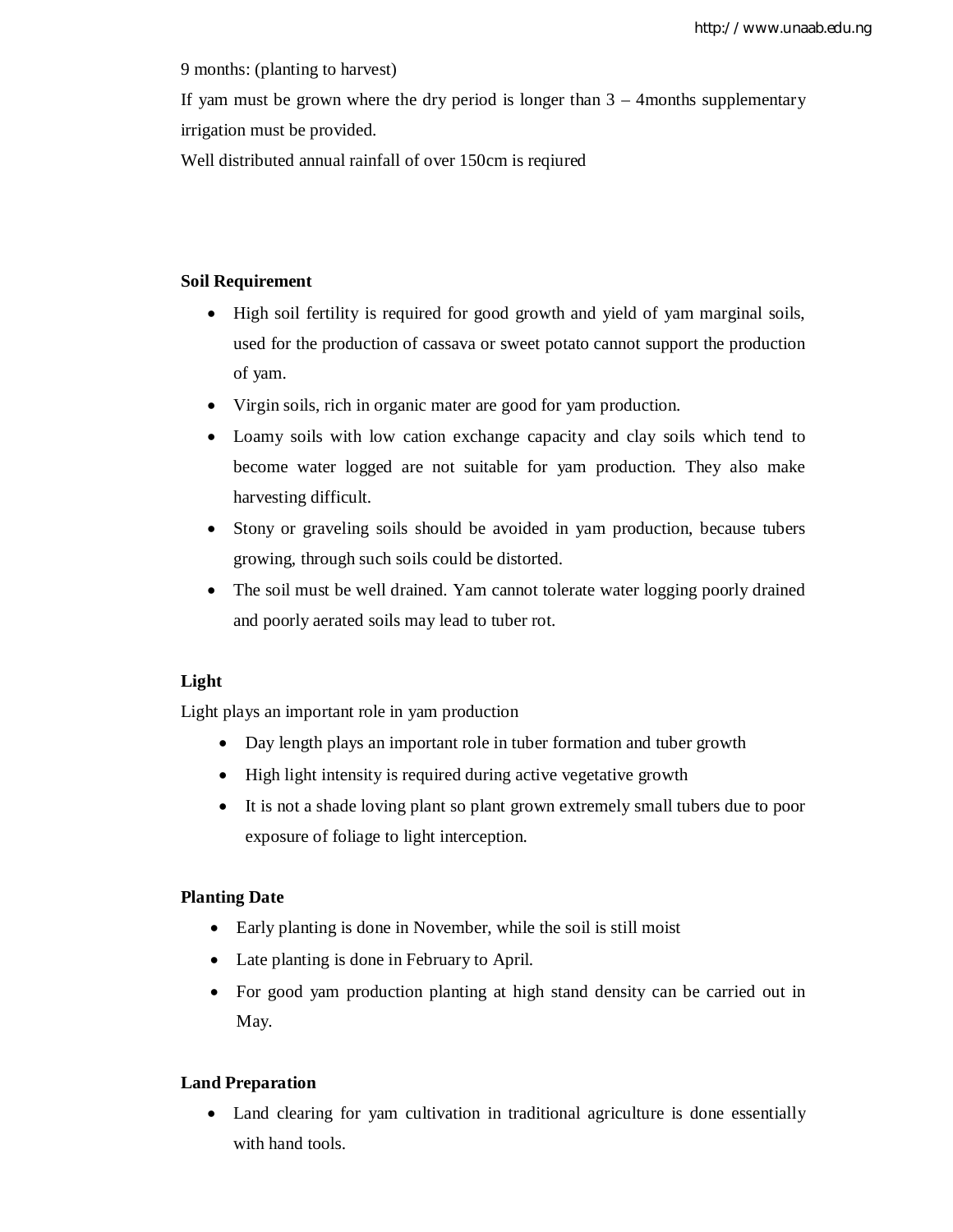In such instances clearing is selectively done and several upright slender trees are deliberately left standing to serve as stakes.

#### **Seedbed Preparation and Planting Material**

- Tubers require a friable soil in which the tubers can grown with little hindrance. Many tuber crops grow initially from roots or stolons that penetrate the soil and later begin to enlarge to form tubers as in cassava and potato.
- In the case of yam, however, tuber formation is not preceded by any stolon formation. In that case, it is the relatively enlarged lower meristematic part of the tuber that accomplishes penetration through the soil.
- On the basis of the type of tillage four general methods of planting yam exist:
	- Planting on mounds
	- Ridges
	- $-Holes$
	- **Flat**
	- Yam is propagated by means of the tuber which may be planted whole or divided into smaller pieces called sets weighing between 150-300gm.
	- Tops with buds are better than bottoms. It is advisable to plant whole tubers and early maturing tops, separately from bottoms or middles which sprouts late.
	- Germination starts 30 60 days after planting depending on rainfall. Germination may take a longer period of bottoms and middles are planted.

#### **Crop Management**

 **Mulching:** Covering yam setts planted on mounts or ridges with grasses or leaves is essential on the dry months.

Mulching reduces soil temperature as well as conserve soil moisture, thereby providing optimum condition for growth.

- **Staking:** When the yam vines are about 1m tall, they should be provided with stakes which they twines. This should be done about a month after emergence.
- **Weed control:** Weeding is the major operation after staking.

Weeding must be done carefully if hoes are used in order not to injure the shallow yam roots.

Chemical weed control can also be done using pre-emergence herbicide of different 1.0kga.i/ha followed by supplementary hoe-wedding at about 8 weeks after sowing.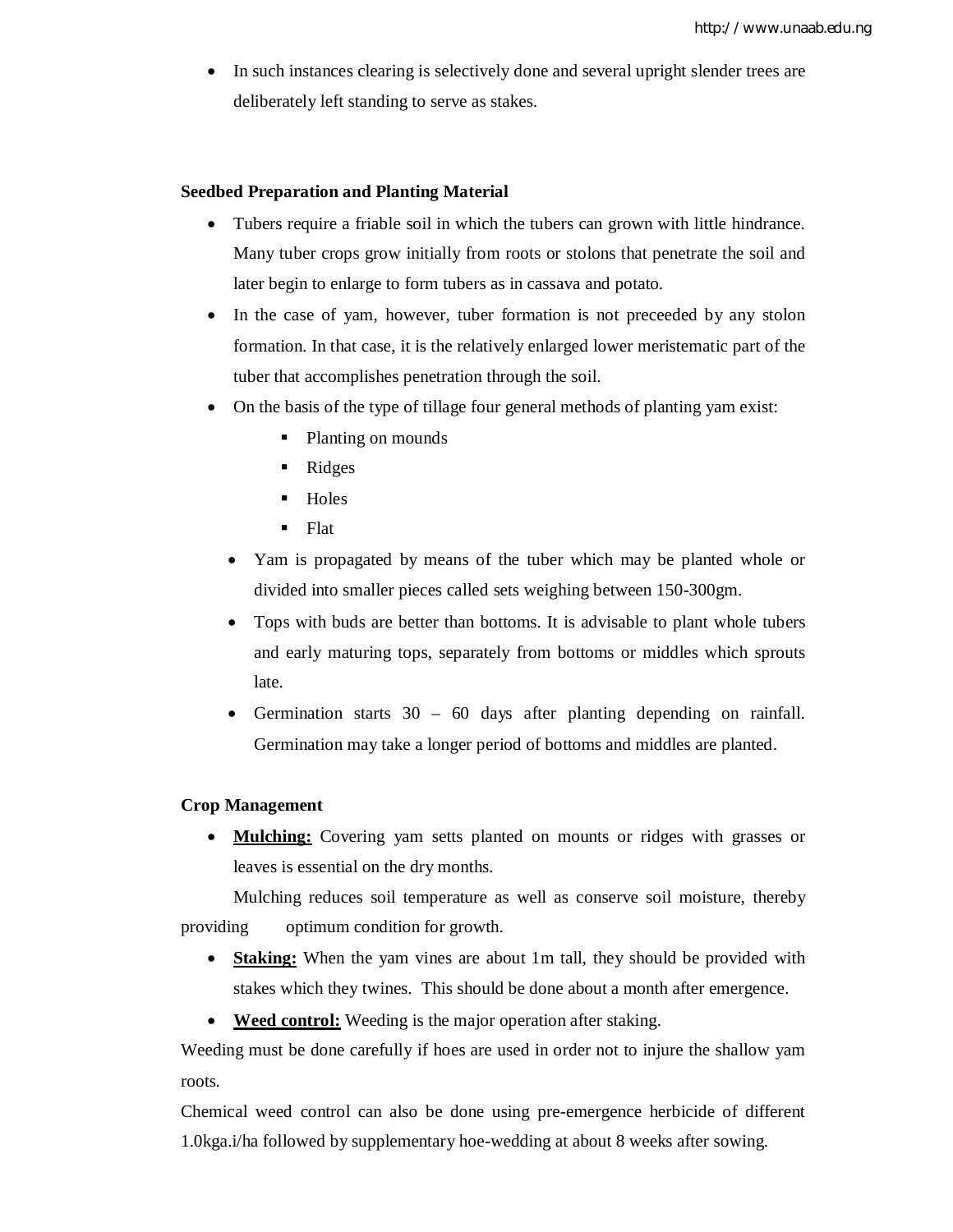**Fertilizers** at the rate of 125-250kg/ha of compound fertilizers is widely used.

Organic manure is also beneficial.

It is best to apply fertilizer ne month after emergence

## **Harvesting**

The early crop matures at the end of July and the main crop from month of October – January.

Two types of harvesting – each crop is harvested twice.

Single harvesting each harvesting is done only one time.

Storage: Barn storage, platform storage or underfront storage.

## **Problems of Yam Production**

- Planting materials are bulky.
- Production operations are labour intensive.
- In storage, the shelf life is shorter

## **CASSAVA (***Manihot esculanta***)**

- Cassava belongs to the *geruis manihot* of the natural order euphorbia
- Cassava is a staple food crop in many parts of the topics and it is capable of producing high yields under condition of poor soil fertility and rainfall.
- Cassava is also an import component of traditional cropping systems.

### **Varieties**

- Many varieties of cassava and cultivated in Nigeria
- The varieties can be differentiated by their height color of the stem, petiole and skin of the root, late or early maternity
- Cassava varieties are grouped into two large species, the bitter varieties (*Manihot utilissma*) and the sweet varieties (*Manihot plamata*)
- The bitter varieties contain prussic acid either free or combined as a constituent of the glycoside linamarine
- While the sweet variety is considered to be free from this glycoside
- Both the sweet and the bitter cassava have been shown to contain hydrocyanic acid or prussic acid although this acid thirds to concentrate in the peel of the sweet varieties and is lardy removed by peeling.
- The most common high yielding varieties are TMS 30572, 30555 TMS 14(2)1425. All developed by IITA Ibadan.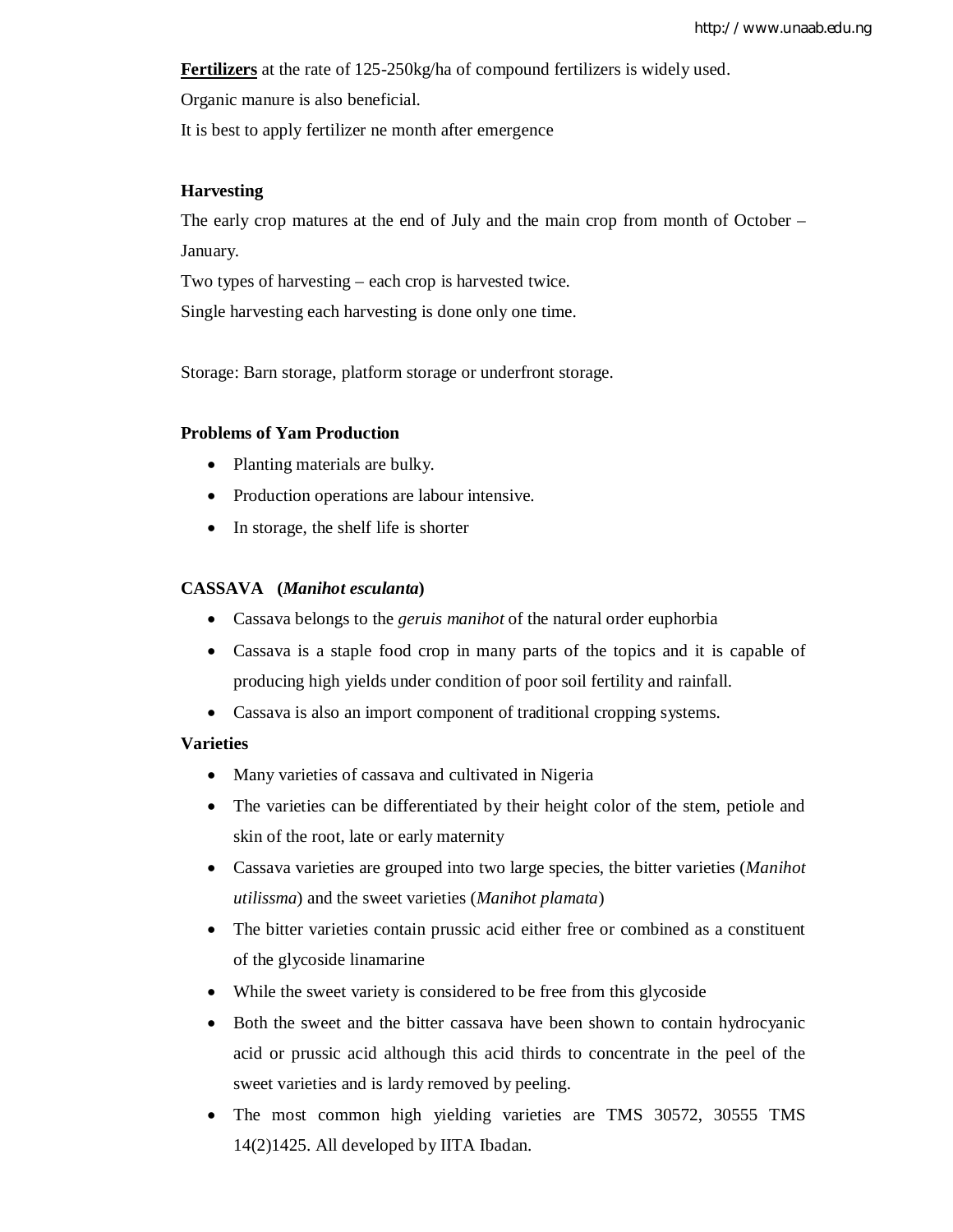- Odongbo is an unimproved but high yielding local variety.
- Improved disease resistant varieties of cassava should be planted.

#### **Production System**

Cassava can be planted on moulds, ridges or on the flat after ploughing. In most traditional cropping systems, cassava is interplanted with cereals such as maize and rice or legumes such as cowpea and soyabeans in the first three months after planting.

## **Soil Requirement**

Cassava can tolerate poor soils, but it does very well drained, rich and viable soil.

#### **Fertilizer Application**

Cassava responds favourably to N, P and K application, particularly on poor soils:

- Where the soil is moderately rich and legumes are ploughed in it, it is recommended that 10kg of 10-10-20 fertilizer be applied.
- Ideally, nitrogen and phosphorus should be applied after the cutting have been planted or at land preparation.
- Fertilizers can be applied by broadcast at land preparation or by side by side placement after the cuttings have been planted.
- A complete fertilizer (NPK) should be applied in addition manure or compost before planting.
- Dressings of N & K are also beneficial during the growing period.
- Plants are often earthed up after they have become established to encourage corm development.
- Most varieties mature in  $180 120$  days.
- The corms are lifted by hand and the main tuber is often harvested with the smaller corms left to develop later.
- Yields may range from  $4 6$  t/ha  $(500g/m^2)$ . Yields of 15 t/ha have been recorded.
- $\bullet$

## P**lanting**

- Usually cassava is propagated from stem cuttings of 20-30mm which at maturity carries 4-6 growth buds.
- It is cut and planted either horizontally or slanting at an angle of  $45^{\circ}$  with the buds facing up.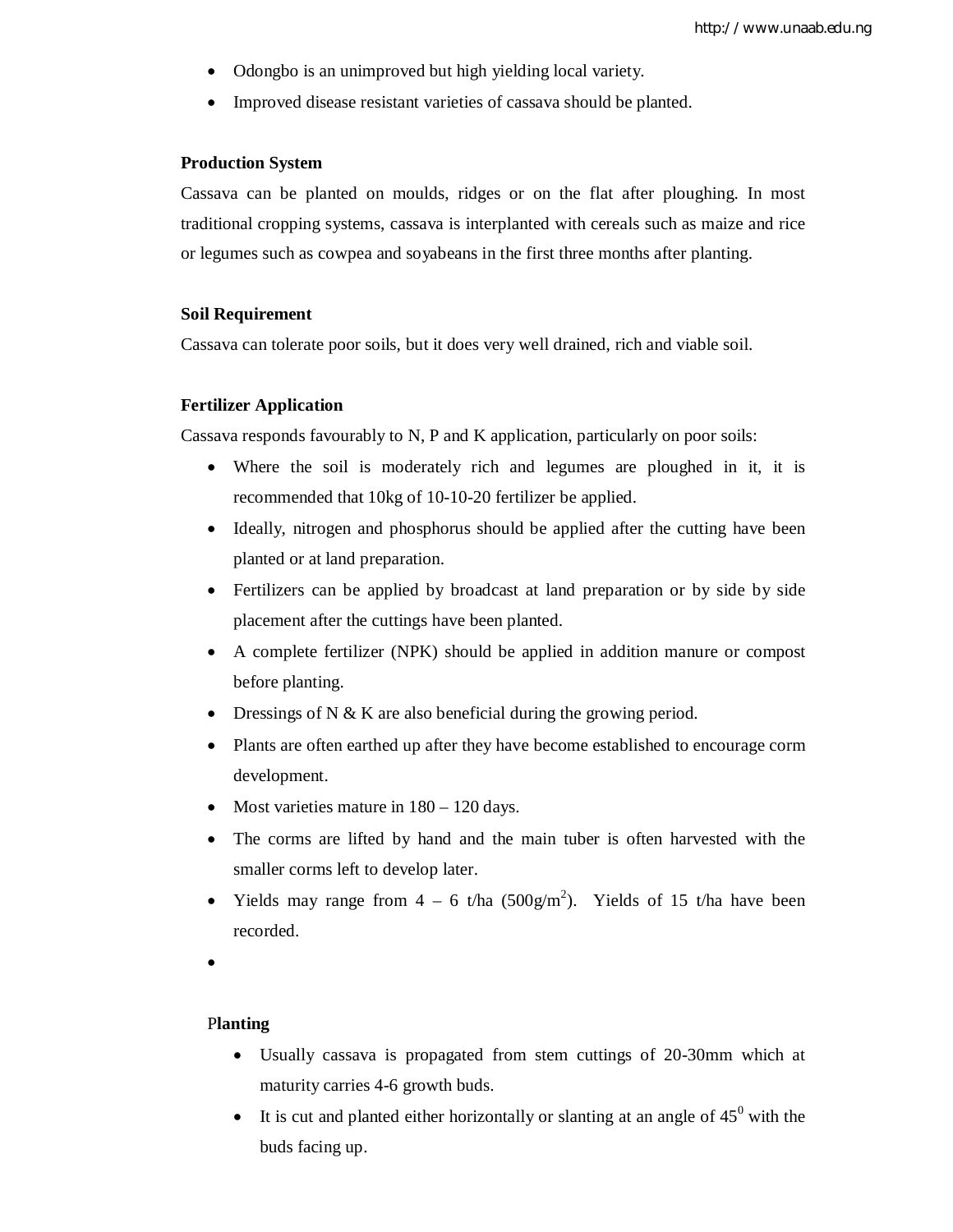- Cuttings are taking from cassava that have been harvested or ready for harvest
- Spacing at  $100 \times 100$  cm for sole crop for mixed crop of cassava/maize can be planted at  $200 \times 50$  cm.
- Optimum spacing is  $80 \times 100$  cm or  $100 \times 100$  cm in the tropical rain forest.

## **Weed Control**

- Weeds can be controlled both mechanically or chemically or by a combination of both.
- Two to three manual weedings are required
- Herbicides can be applied pre- emergence: primextra, diuron or lasso can be used.
- Pest and disease control
- Use improved high yielding and disease resistant varieties.
- Select healthy cuttings.
- Use balanced fertilizer to reduce the incidence of bacteria blight.
- Maintain good crop management.

#### **Harvesting**

This is done manually although mechanical single-row harvester has been developed, but the use of this is not yet wide spread.

#### **SWEET POTATO (***Ipomoea batata)*

## **General Characteristics**

Sweet potato is a perennial herb cultivated as an annual with trailing or twinning stem 1-5 m in length.

The stems are mainly prosrate, sometimes twinning and light green to purple.

The leaves are spirally arranged and either simple or deeply lobed.

They are up to 15 cm long with pointed tips and may be green to purple

The root system is extensive and roots grow from the stem nodes where nodes contact the soil

Tuber structure is mainly globular and smooth or ridge

The tuber surface may be white, yellow, orange, red or purple

The flowers may be single or in cluster(cymes). The calyx is five-lobed the corolla is funnel-shaped or tubular and petals are purple with pale margins.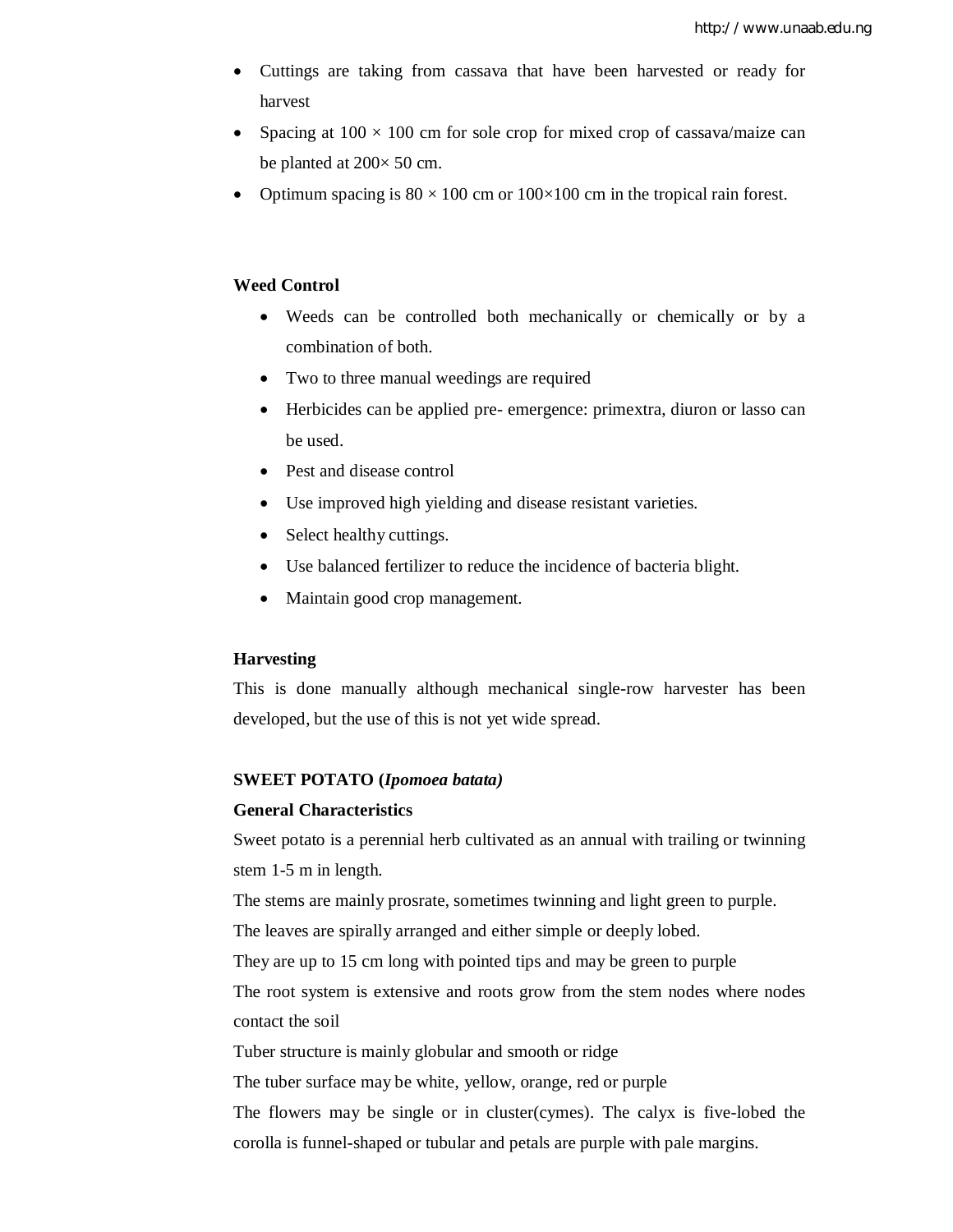## **Environmental Factors**

Sweet potatoes are grown at optimum temperature of  $24-25$ <sup>oc</sup> and well distributed rainfall in the range of 75-125 cm per year

Full exposure to sun is essential

Sweet potato is a short day plant and a photoperiod of less than 11 hours induces flowering

The plant tolerate a range of soil conditions, but a well drained sandy loam with a Ph of about 6.0 is preferable.

The crop is sensitive to water logging

## **Cultural techniques**

- stem cuttings are most frequently used for planting
- These are  $25 45$ cm in length obtained from terminal shoots.
- Ridges are constructed about 45cm high and 75cm apart and the cuttings are inserted 26 – 30cm apart
- If soil moisture content is not adequate, furrow irrigation may be used.
- Sweet potatoes respond may well to manure although too much Nitrogen may promote excess stem and leaf growth instead of tuberous roots .

## **Planting**

- Planting is done between April and September.
- May and June being the best time.
- Vine of 25 to 30 cm long are planted on ridges at an agle of 45 degrees.
- Spacing can be  $1.5 2.0$ m apart.
- Seed rate 21,750 cuttings per ha requiring about 800 kg green lines per ha.
- It is planted in May June when the rains are stable.
- It is planted like yams on low mounds or ridges.
- Depth of planting is  $10 15$ cm at the set per stand using cormel.
- Spacing 100cm x 100cm
- Seed rate:  $2.45 \text{ tons} 3.40 \text{ tons/ha}$ .
- Maturation:  $6 8$  months.
- Harvest: by hand uprooting of the corms.

## **Weed Control**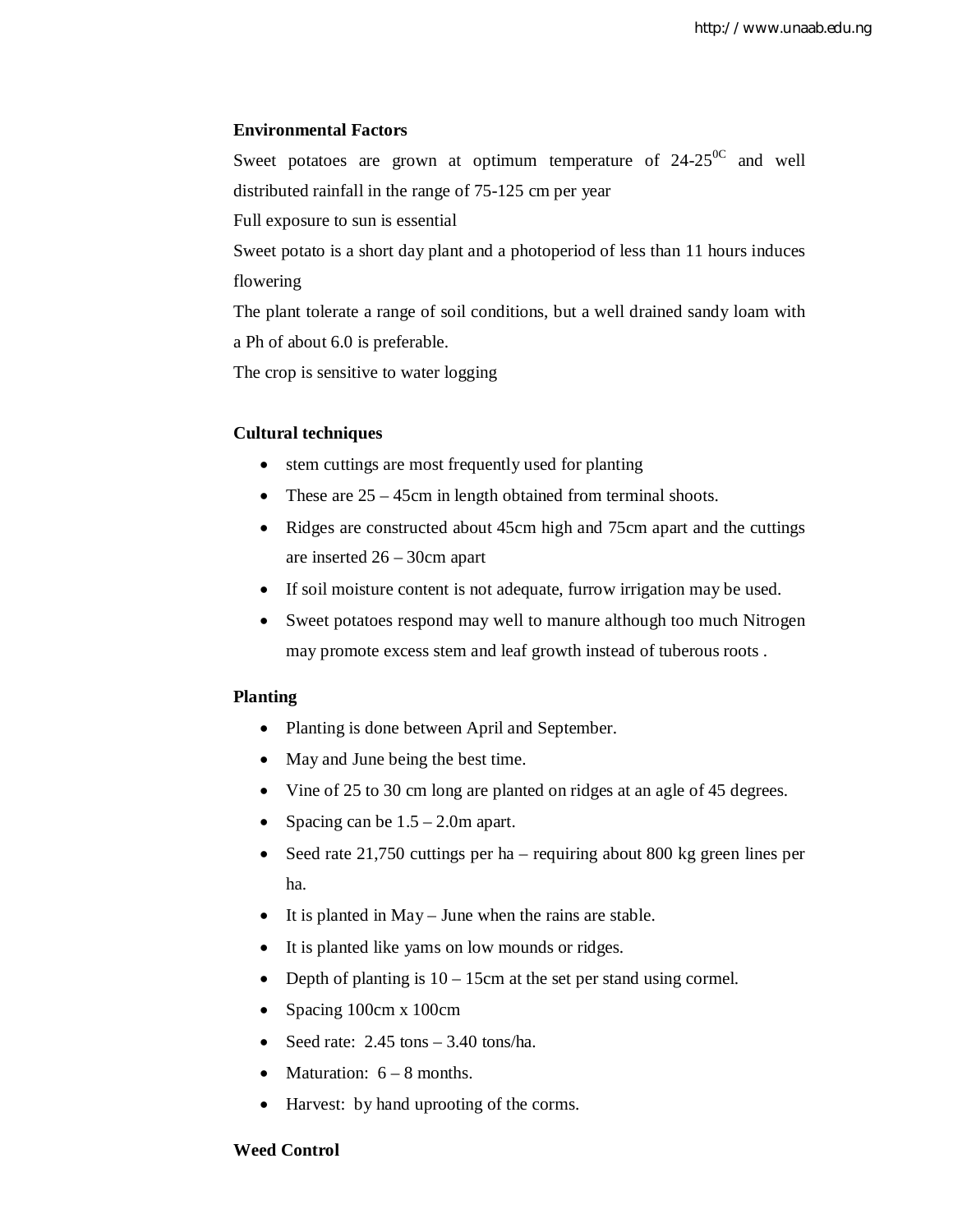- Is done manually.
- About two like weeding are required at 3 and 6 WAS.
- Subsequently weeds will be smothers by the plant itself.

#### **Maturity**

- It takes about  $4 6$  months to mature.
- The stems turn from green to brown at maturity.

#### **Pests**

- Root knot nematode (*Meloidogyne spp)*
- Stem borer (*magastes grandalis*)
- Sweet potato hawk moth (*Agrius convoliuli*)
- Sweet potato weevil (*Cylas formicarius, C. brunneus*)

## **Diseases**

Black rot (*Ceratocystis fimbriata*) Sclerotial wilt (*Sclerotium rolfsii)* Soft rot (*Rhizopus nigricans. R.. Stolonifer*) Storage or black rot (*Botrgodiplodia theobromae*)

#### **COCOYAM** (*Colocasia esculenta, Xanthosoma sagittifolia*)

## **General Characteristics**

- Cocoyam is an erect herbaceous perennial.
- The crop usually has a main corn and several other corms (corme(s) at the base.
- The leaves are large, pale green and oval with long petioles.
- Two forms exist one with green and the other with purple petioles.
- Cocoyam rarely flowers.

#### **Environmental Factors**

- The Cocoyam produces optimum yields when planted in fertile soils with a high water retaining capacity.
- It is traditionally planted along streams or rivers but some forms tolerate upland conditions.
- Cocoyam is adapted to high temp areas with high humidity and most forms respond well to stable temp.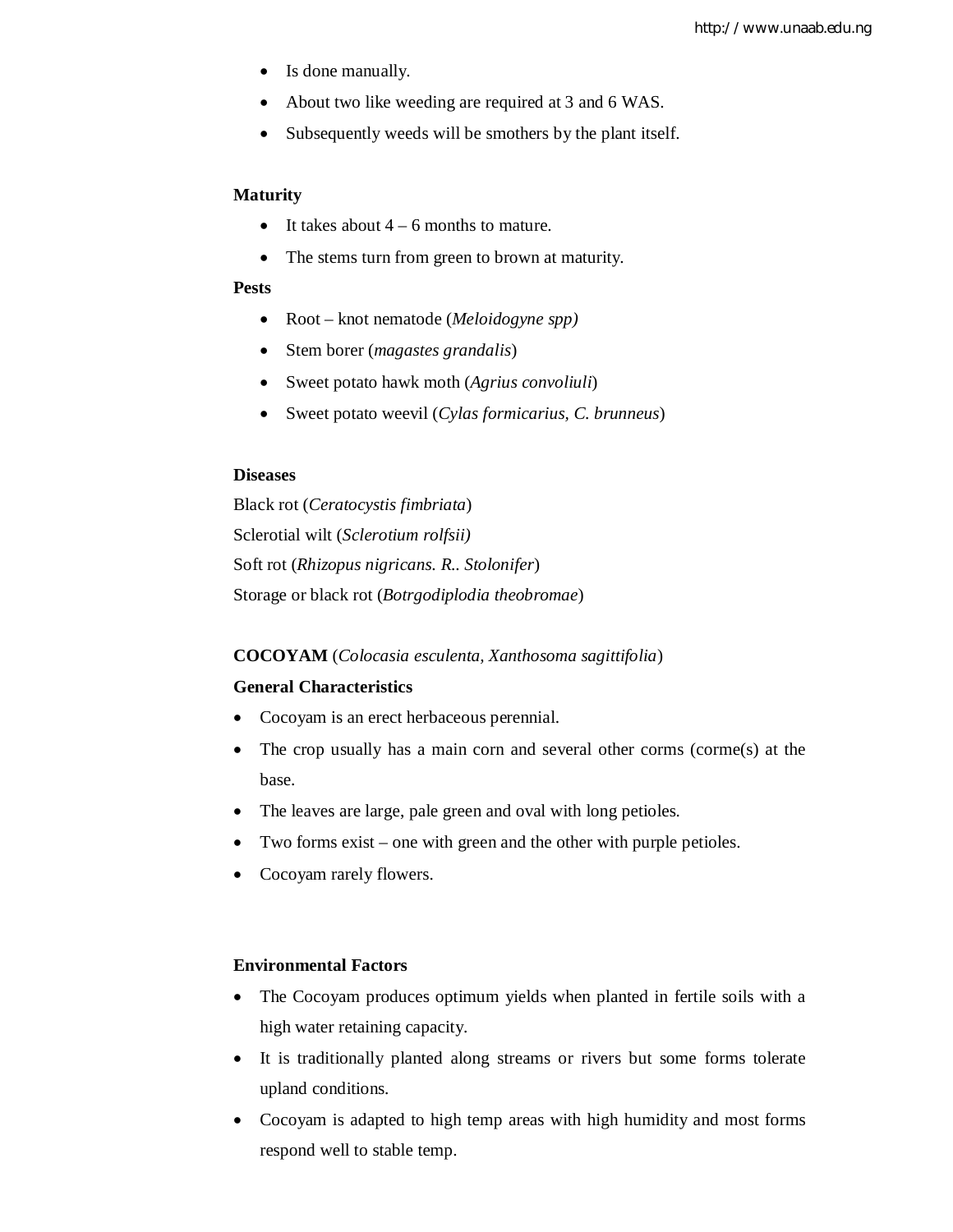### **Cultural Techniques**

- Propagation is by corms or sections of corms.
- Preferably planted during the wet season after they have gebun sprouting.
- For bed planting rows should be  $90 100$ cm apart with  $30 45$ cm between plants in the row.
- For ridge planting they should be 1m apart with  $45 60$  cm between plants.

#### DR.S.O.ADIGBO : LEGUMINOUS AND PULSES.

Pulses can be defined as leguminous species (members of the families Papilionaceae, Caesalpniaceae, Mimosaceae often considered as one family leguminosae (fabiaceae) produces edible mature seeds. Most species of pulses are adapted to a wide range of ecological conditions. The majority love heat. Only lens culinaries, Pisum sativum and Vicia faba do not thrive at high temperatures, and so are grown in the cool season of the year, or high altitude above sea-level. Also *Cicer arietinum*, *Lathyrus sativus*, *Lupins* spp. and *Trigonella foenum* prefer lower temperatures, although they can stand more heat than the first three species mentioned. For a high yield of seed, most pulses need full sunshine. Some pulses were originally definitely short-day plants, but ever for these there are now day-neutral cultivars available (*Lablab purpureus*, *Vigna unguiculata*, *Glysine max*).

Many of the pulses do not have high requirements in terms of water supply. Because of their deep-rooted system, they have a large volume of soil at their disposal and can survive long dry periods. The following are particularly drought tolerant: Cajanus cajan, Macrotyloma uniflorum, *Larthyrus sativus*, Phaseolus acutifolius, *Vigna unguiculata*, and *V. subterranean*. On the other hand, there are species which are of interest because they can stand moist conditions and there is an increased cultivation of these pulses in the humid tropic. They are *Canavalia* spp., *Glysine max*, *LablaB purpureus, Larthyrus sativa*, *Psophocarpus tetragonolobus*, *Vigna radiate* etc. Waterlogging damages all of them, and in the regions with high rainfall, deep, well-drained soil is the pre-condition for good growth.

There is a range of legumes which make very few demands on soil fertility. *Cajanus cajan*, *Macrotyloma uniflorum*, *Lablab purpureus*, *Lathyrus sativus* and others grow well even on very poor soils. Species such as *Glysine max*, *Phaseolus vulgaris* and *Pisum sativum* have greater need for fertile soil and for high yield, they need a soil with soil with a good structure and high nutrient content. Many tropical legumes also thrive on acid soils (cultivars of *Glysine max* and *V. unguiculata*, *V. subterranea* etc.)

As a result of their symbiosis with rhzobia, legumes have the ability to fix molecular nitrogen. With most species, the use of N-fertilizer is not necessary to achieve maximum yields, however, with high-yielding cultivars such as pea and beans N supplies of up to  $120$  t ha<sup>-1</sup> can be economically justifiable.

For efficient N-fixation, it is frequently necessary to inoculate the seed with rhizobia specific for the genus or the species, or even with bacterial strain selected for a particular cultivar. However, from numerous genera, more than one species of rhizobia have been isolated (particularly *Rhizobium loti* and *Bradyrhizobium* spp.) and tropical soil rhizobia are often so abundant that inoculation is not necessary. Further conditions for efficient N-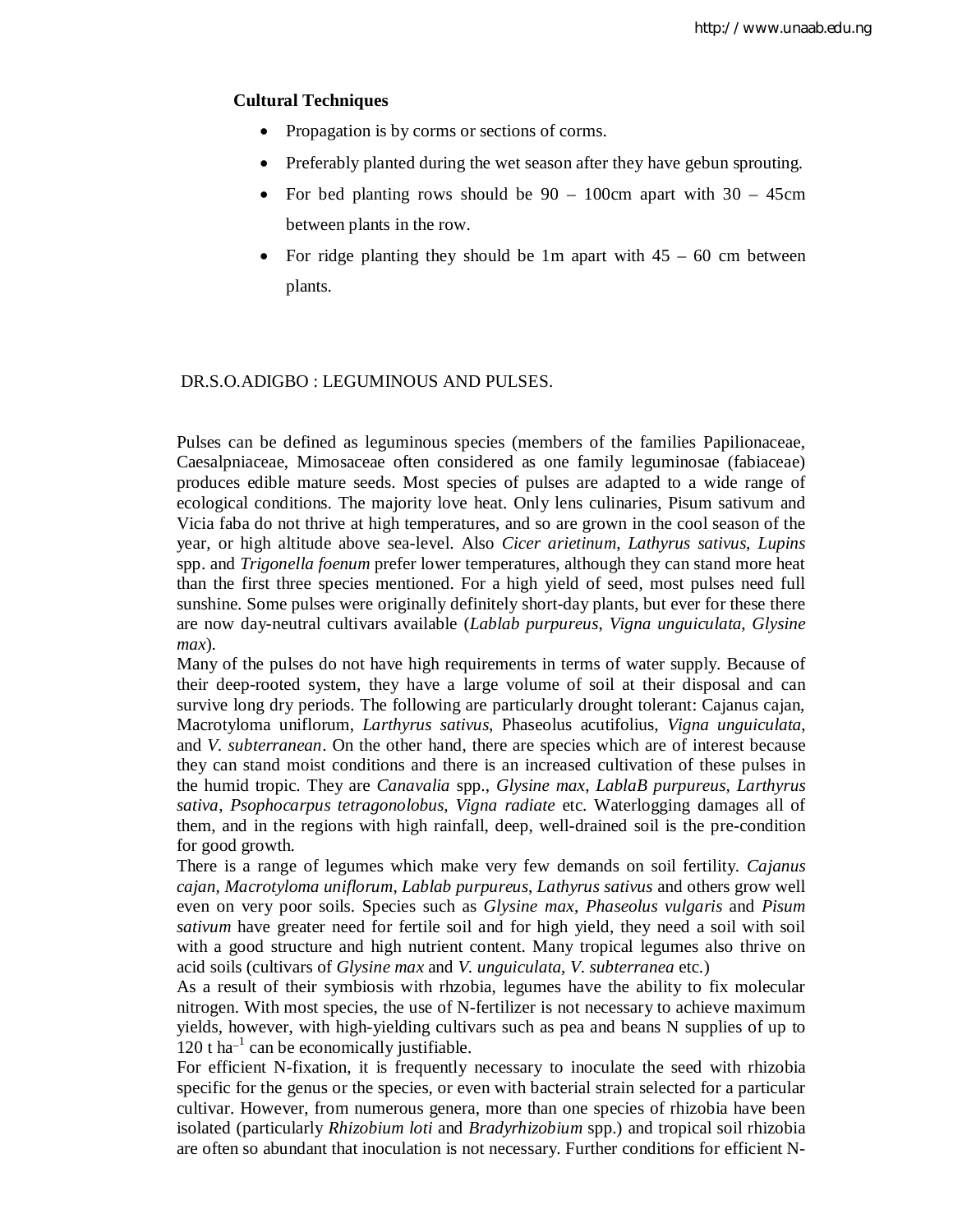fixation include adequate supplies of Ca, Mo Co, Fe and Cu, a high rate of photosynthesis and soil temperatures below  $32 \text{ °C}$ .

The  $1<sup>st</sup>$  2 weeks are often decisions for the good development of the plants. If the soil is very low in N, it is recommended to give a light dressing of N fertilizer at sowing (about  $10-20$  kg N ha<sup>-1</sup>). If the elements named above are deficient, then it is usually sufficient to pelletize the seed with them (Ca, Mo etc) in order to ensure early nodulation.

## **SOYABEAN (***Glycine max***)**

#### **Origin and geographic distribution**

Soya bean was domesticated in the north-east of China around the  $11<sup>th</sup>$  century BC. From there, it spread to Manchuria, Korea, Japan and other parts of Asia. Soya bean was introduced into Korea between 30 BC and 70 AD, and it was mentioned in Japanese literature around 712 AD. It reached Europe before 1737. Soya bean was introduced into the United States in 1765 and into Brazil in 1882. It is unclear when soya bean first reached tropical Africa. There are reports of its cultivation in Tanzania in 1907 and Malawi in 1909, but it is likely that soya bean was introduced during the  $19<sup>th</sup>$  century by Chinese traders who were active along the east coast of Africa. Nowadays, soya bean is widely cultivated in tropical, subtropical and temperate regions throughout the world. The slow distribution outside Asia is explained by the absence of soya bean specific rhizobia in the soils of other regions; the crop only developed in the United States at the beginning of the  $20<sup>th</sup>$  century, following the discovery of the nodulation process by scientists.

#### **Uses**

In tropical Africa dry soya bean seeds are boiled for use in relishes, or used in the preparation of milk substitutes and flour. A popular use of soya bean milk in Nigeria is to make a tofu-like product that is deep fried and sold as a snack or breakfast food. The flour is used as a component of bread or mixed with maize flour to make a fortified porridge ('ugali', 'sadza'). In West Africa soya bean flour is used to thicken soup and to replace a traditional flour that is made from the seed of egusi melon (*Citrullus lanatus* (Thunb.) Matsum. & Nakai). 'Okara' is the pulp and bran left over from making soya milk; this cake is used in almost all the same ways as soya bean flour. Soya bean seeds are dry roasted and used directly as a snack or as a coffee substitute. The seed is also milled into flour and mixed with maize meal to serve as a relief food during famine. In Asia soya bean is used in the preparation of a variety of fresh, fermented and dried food products like milk, tofu, tempeh, miso, yuba, soya sauce and bean sprouts (soya bean sprouts are meant here, and not mung bean sprouts, which are more common in Western countries, and which are often called 'germes de soja' in French). Immature soya bean seeds are eaten as a vegetable. Soya bean seed is processed to extract oil for food and for numerous industrial purposes; the crop is currently the world's most important source of vegetable oil. The edible oil enters the market as cooking oil, salad oil, margarine and shortening. Soya bean lecithins are used as emulsifier in the food industry, in pharmacy, and in the industrial production of decorating materials, printing inks and pesticides. Soya bean oil is the main commercial source of α-tocopherol (natural vitamin E) and contains stigmasterol, which is used for the commercial synthesis of steroid hormones and other pharmaceutical products. The cake remaining after oil extraction is rich in protein and is an important animal feed. Uses of soya bean proteins in food include defatted flours and grits, concentrates, isolates, textured flours and textured concentrates (commonly used as meat extender). The protein is also used in the production of synthetic fibres, glues and foams. Soya bean is also grown as fodder and as green manure; it is suitable for haymaking and silaging. The leafy stems remaining after pod removal can also be used as fodder.

## **Botany**

Usually erect, bushy annual herb up to 2 m tall, sometimes viny; taproot branched, up to 2 m long, lateral roots spreading horizontally to a distance of up to 2.5 m in the upper 20 cm of the soil; stem brownish or greyish pubescent. Leaves alternate,  $3(-7)$ -foliolate; stipules broadly ovate, 3–7 mm long; petiole 2–20 cm long, especially in lower leaves;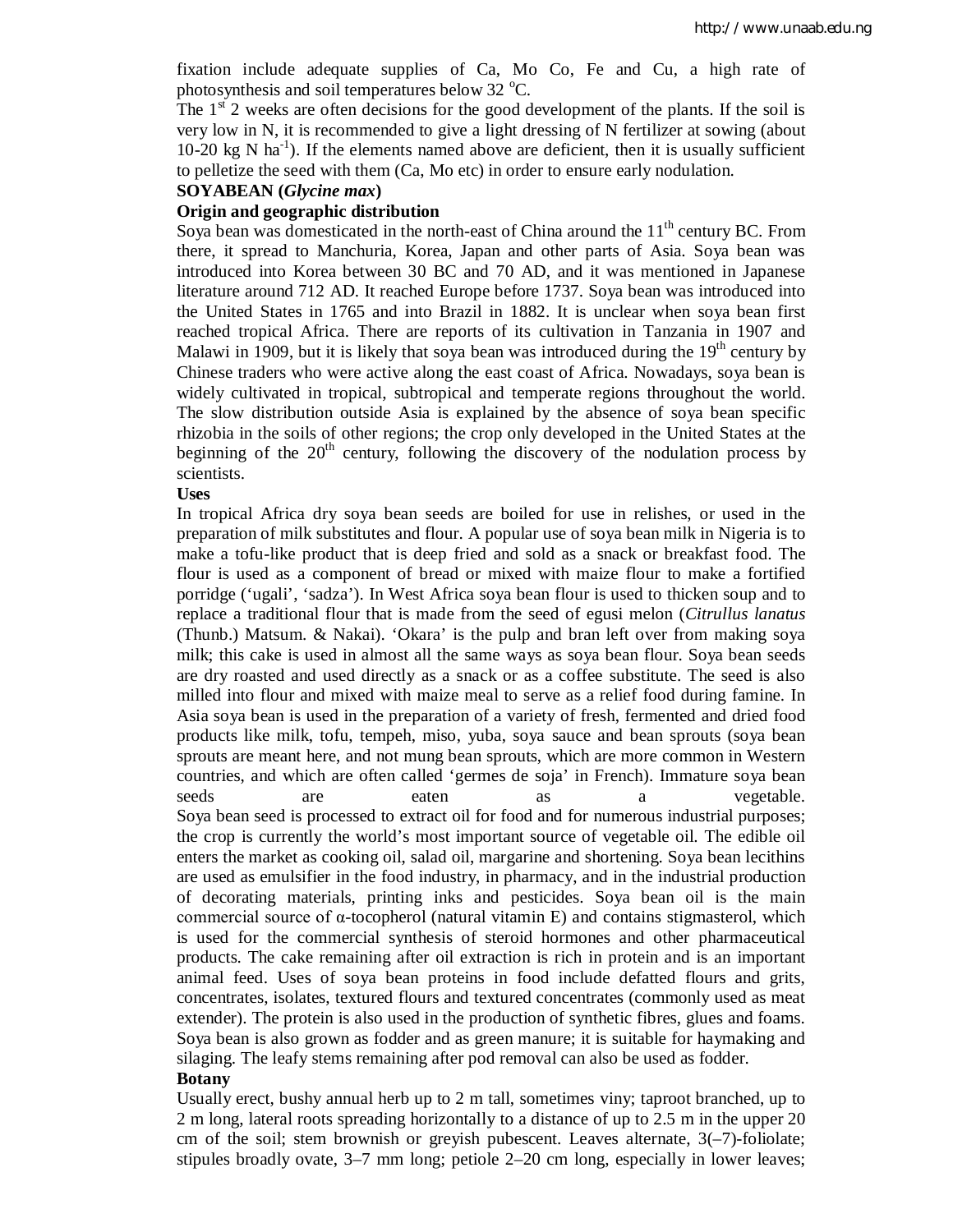leaflets ovate to lanceolate,  $3-15$  cm  $\times$  2–6(-10) cm, base cuneate or rounded, apex acute to obtuse, entire, glabrous to pubescent. Inflorescence an axillary false raceme up to 3.5 cm long, often compact, densely hairy, (2–)5–8(–35)-flowered. Flowers bisexual, papilionaceous; pedicel up to 3 mm long; calyx tubular, with 2 upper and 3 lower lobes, hairy; corolla 5–7 mm long, white, pink, purple or bluish, standard obovate to rounded, c. 5 mm long, glabrous, wings obovate, keel shorter than the wings; stamens 10, 9 fused and 1 free; ovary superior, style curved with head-shaped stigma. Fruit a slightly curved and usually compressed pod 2.5–8(-15) cm  $\times$  1–1.5 cm, hairy, dehiscent, (1–)2–3(-5)seeded. Seeds globose to ovoid or rhomboid,  $6-11$  mm  $\times$  5–8 mm, yellow, green, brown or black, or blotched and mottled in combinations of those colours; hilum small, black, brown or yellow. Seedling with epigeal germination; cotyledons thick and fleshy, yellow or green; first leaves simple and opposite.

#### **Growth and development**

Soya bean seedlings emerge within 5–15 days after sowing; a seedbed temperature of  $25-33^{\circ}$ C is optimal. Flowering starts from 25 days to more than 150 days after sowing, depending on daylength, temperature and cultivar. Flowering can take 1–15 days. Soya bean is normally self-pollinated and completely self-fertile with less than 1% crosspollination. Pollen is normally shed in the morning, before the flowers have completely expanded. At higher altitudes with lower temperatures, flowers are usually cleistogamous. The time from flowering to pod maturity is 30–50 days. The total crop cycle from sowing to maturity is 65–200 days. Development to maturity is usually shorter with short days than with long days. The number of pods per plant varies from a few to more than 1000.

Although older literature indicates that soya bean is nodulated exclusively by slowgrowing rhizobia (*Bradyrhizobium* spp.; initially called 'cowpea-type rhizobia') it is now well established that the fast-growing *Sinorhizobium fredii* can also form effective nodules with the crop. Soya bean genotypes differ enormously in their ability to nodulate with indigenous rhizobia in soils. The ability to nodulate spontaneously and prolifically with indigenous rhizobia is known as the 'promiscuous' character, compared with the 'specific' character of soya bean types that normally require inoculation with a specific type or with a few specific types of rhizobia in order to grow well. However, it has now been established that all soya bean genotypes nodulate to some extent with indigenous rhizobia, but the diversity of strains with which they can nodulate determines the extent of their promiscuity. Rates of  $N_2$ -fixation in soya bean are greatest in the more luxuriant and late maturing genotypes. Studies conducted in Nigeria have measured a  $N_2$ -fixation rate of 126 kg of N per ha for an uninoculated late-maturing soya bean line.

#### **Propagation and planting**

Soya bean is propagated by seed. The 1000-seed weight is 100–250 g. The seed can be sown before the start of the rainy season, or when the soil is moist. Seed rates are 40–120 kg/ha. Soya bean is sown in rows (20–)40(–75) cm apart. Within the rows, 2–3 seeds are sown in hills spaced at 7.5–10 cm intervals, at a depth of 2–5 cm. With intercropping, sowing rates are less than for sole cropping. In traditional agriculture the land is prepared by hand or animal traction before sowing. Soya bean is grown mainly on the flat, but sowing on hills or ridges may be practised where the soil is heavy, the water table high, or rainfall heavy. Small-scale farmers in tropical Africa grow soya bean as a sole crop or in mixed cropping with maize, sorghum or cassava.

### **Management**

Soya bean is usually weeded 1–3 times during the first 6–8 weeks after planting, after which its canopy should be sufficiently developed to suppress weeds. Irrigation is uncommon except for dry season production. Basal fertilization with 20–25 kg P per ha is often required for adequate symbiotic  $N_2$ -fixation and general growth. Soya bean is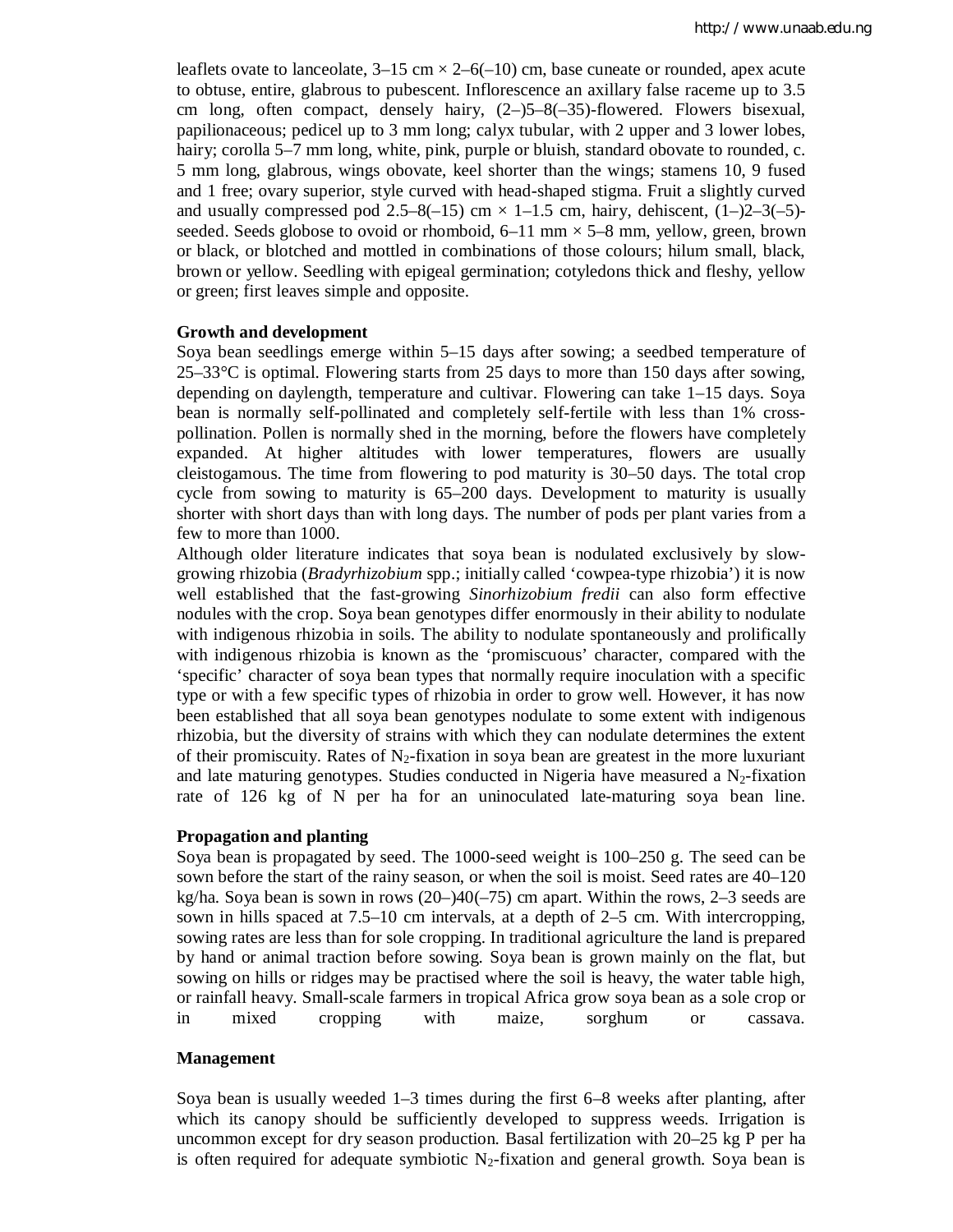commonly grown in rotation with cereals, such as maize, rice, sorghum, wheat and finger millet, whereby all fertilizer may be applied to the cereal.

#### **Diseases and pests**

Various fungal diseases affect soya bean. Soya bean rust (*Phakopsora pachyrhizi* and *Phakopsora meibomiae*) is a devastating disease that can reduce yields by as much as 90%. It is widespread; in tropical Africa it is recorded from Sierra Leone, Ghana, Nigeria, DR Congo, Uganda, Tanzania and Zambia. Partial resistance has been found in various cultivars; fungicides may reduce damage. Red leaf blotch (*Dactuliochaeta glycines*, synonym: *Pyrenochaeta glycines*) is confined to Africa; it is economically important in Zambia and Zimbabwe, where yield losses of up to 50% have been recorded. Seeds are not infected, but the fungus can survive in the soil for many years. Tolerant cultivars have been developed in Zimbabwe. Frogeye leaf spot (*Cercospora sojina*, synonym: *Passalora sojina*) occurs worldwide. It is primarily a leaf disease, but it may also affect stems, pods and seeds. It survives on stored seeds and crop residues and is spread by wind. Control measures include seed treatment (e.g. with thiram), deepploughing of crop residues, crop rotation and application of fungicides. Resistant cultivars are available. Purple seed stain and leaf blight are caused by *Cercospora kikuchii*, also occurring worldwide. Recommended control measures are crop rotation, the use of clean seed, ploughing back of crop residues, spraying with fungicides and the use of tolerant cultivars. Among the bacterial diseases of soya bean, bacterial blight (*Pseudomonas syringae* pv. *glycinea*, synonym: *Pseudomonas savastanoi* pv. *glycinea*) is common wherever soya bean is grown. Control practices of this foliar disease include the use of resistant cultivars, the use of clean seed, crop rotation and burying of crop residues. Bacterial pustule (*Xanthomonas campestris* pv. *glycines*, synonym: *Xanthomonas axonopodis* pv. *glycines*) is also widespread. It is seed-transmitted and survives on crop debris. Control measures are similar to those of bacterial blight. Virus diseases of soya bean include soya bean mosaic virus (SMV), cowpea mild mottle virus (CPMMV) and bean yellow mosaic virus (BYMV), but these are of little importance in tropical and the state of the state of the state of the state of the Africa.

Soya bean cyst nematode (*Heterodera glycines*) and root-knot nematodes (*Meloidogyne* spp.) can cause severe damage, especially on sandy soils. Therefore, soya bean should not be grown continuously or in rotation with other susceptible crops, such as tobacco. Soya bean cultivars resistant to nematodes are available. The most widespread and probably most serious pest of soya bean in tropical Africa is the southern green stink bug or soya bean green stink bug (*Nezara viridula*), of which the nymphs and adults feed on soya been seeds. Control is by using insecticides. The most important leaf-eating pest is probably the soya bean looper (*Xanthodes graellsii*). Bean flies (mainly *Melanagromyza sojae* and *Ophiomyia centrosematis*) can cause complete yield loss. Soya bean seedlings are occasionally damaged by cutworms (*Agrotis* spp.). No major storage pests are recorded from Africa, except rodents.

## **Harvesting**

Mature seeds of early-maturing soya bean cultivars can be harvested 65 days after planting; late maturing cultivars may need more than 150 days. In tropical Africa the plants are generally allowed to dry in the field and the whole plants (above ground) are collected by hand when most leaves have turned yellow and fallen, and when the pods have turned brown. The moisture content of the seeds at harvesting should be 14–15%. Pods of older cultivars have a tendency to shatter in the field when drying and plants need to be harvested on time to prevent major loss of yield. Combine-harvesting is used on large farms and estates. Soya bean seed for vegetable use is harvested when the pods are still green but the seeds fill the pod. **Yield**

Average world soya bean yields are 2.25 t/ha; those in the United States 2.5 t/ha. Under smallholder farming conditions in tropical Africa yields are often as low as 0.5 t/ha due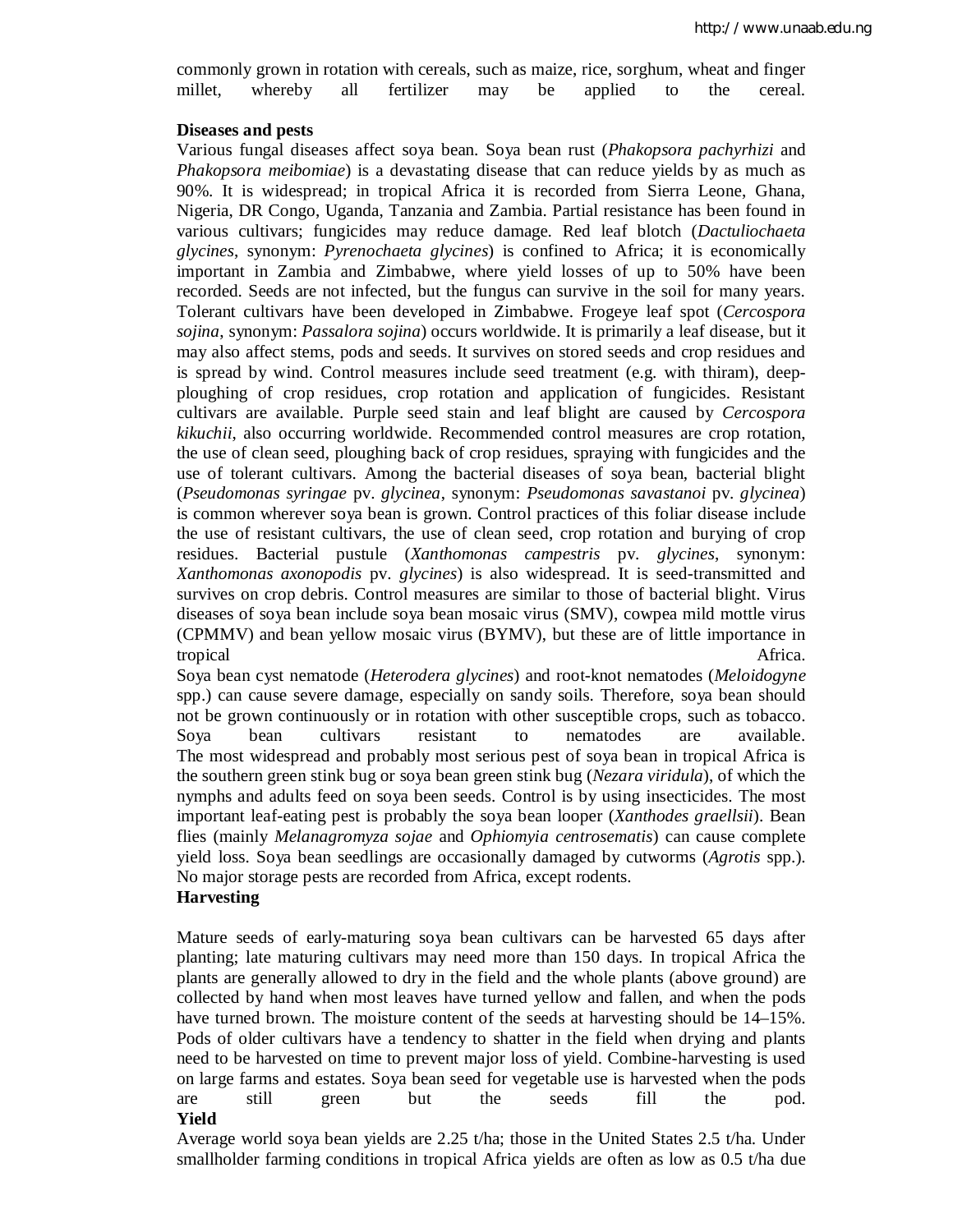to a combination of poor soil conditions and poor management. However, yields of more than 2 t/ha have been recorded on smallholder farms in Zimbabwe and Nigeria, particularly when farmers are growing soya bean as a cash crop to sell in urban food markets or for processing for oil and feed. The average yield of commercial, large-scale farmers hovers around 2 t/ha. Under optimal growing conditions yields of more than 4.5 t/ha have been recorded in Zimbabwe. In Nigeria and most of West Africa the yield potential of soya bean is about 3 t/ha.

#### **Handling after harvest**

The whole plants are dried in the sun. They are then threshed by beating with sticks. The seeds are winnowed, cleaned and prepared for store or market. For on-farm storage a seed moisture content of 10–12% must be maintained. Deterioration of seed in storage is a major problem in the humid tropics and is attributable to poor storage conditions and pests. In the savanna region of West Africa producers have developed appropriate seed handling methods that ensure good seed germination when they save their own seeds.

#### **Propagation and planting**

Soya bean is propagated by seed. The 1000-seed weight is 100–250 g. The seed can be sown before the start of the rainy season, or when the soil is moist. Seed rates are 40–120 kg/ha. Soya bean is sown in rows (20–)40(–75) cm apart. Within the rows, 2–3 seeds are sown in hills spaced at 7.5–10 cm intervals, at a depth of 2–5 cm. With intercropping, sowing rates are less than for sole cropping. In traditional agriculture the land is prepared by hand or animal traction before sowing. Soya bean is grown mainly on the flat, but sowing on hills or ridges may be practised where the soil is heavy, the water table high, or rainfall heavy. Small-scale farmers in tropical Africa grow soya bean as a sole crop or in mixed cropping with maize, sorghum or cassava.

#### **Management**

Soya bean is usually weeded 1–3 times during the first 6–8 weeks after planting, after which its canopy should be sufficiently developed to suppress weeds. Irrigation is uncommon except for dry season production. Basal fertilization with 20–25 kg P per ha is often required for adequate symbiotic  $N_2$ -fixation and general growth. Soya bean is commonly grown in rotation with cereals, such as maize, rice, sorghum, wheat and finger millet, whereby all fertilizer may be applied to the cereal.

## **Diseases and pests**

Various fungal diseases affect soya bean. Soya bean rust (*Phakopsora pachyrhizi* and *Phakopsora meibomiae*) is a devastating disease that can reduce yields by as much as 90%. It is widespread; in tropical Africa it is recorded from Sierra Leone, Ghana, Nigeria, DR Congo, Uganda, Tanzania and Zambia. Partial resistance has been found in various cultivars; fungicides may reduce damage. Red leaf blotch (*Dactuliochaeta glycines*, synonym: *Pyrenochaeta glycines*) is confined to Africa; it is economically important in Zambia and Zimbabwe, where yield losses of up to 50% have been recorded. Seeds are not infected, but the fungus can survive in the soil for many years. Tolerant cultivars have been developed in Zimbabwe. Frogeye leaf spot (*Cercospora sojina*, synonym: *Passalora sojina*) occurs worldwide. It is primarily a leaf disease, but it may also affect stems, pods and seeds. It survives on stored seeds and crop residues and is spread by wind. Control measures include seed treatment (e.g. with thiram), deep-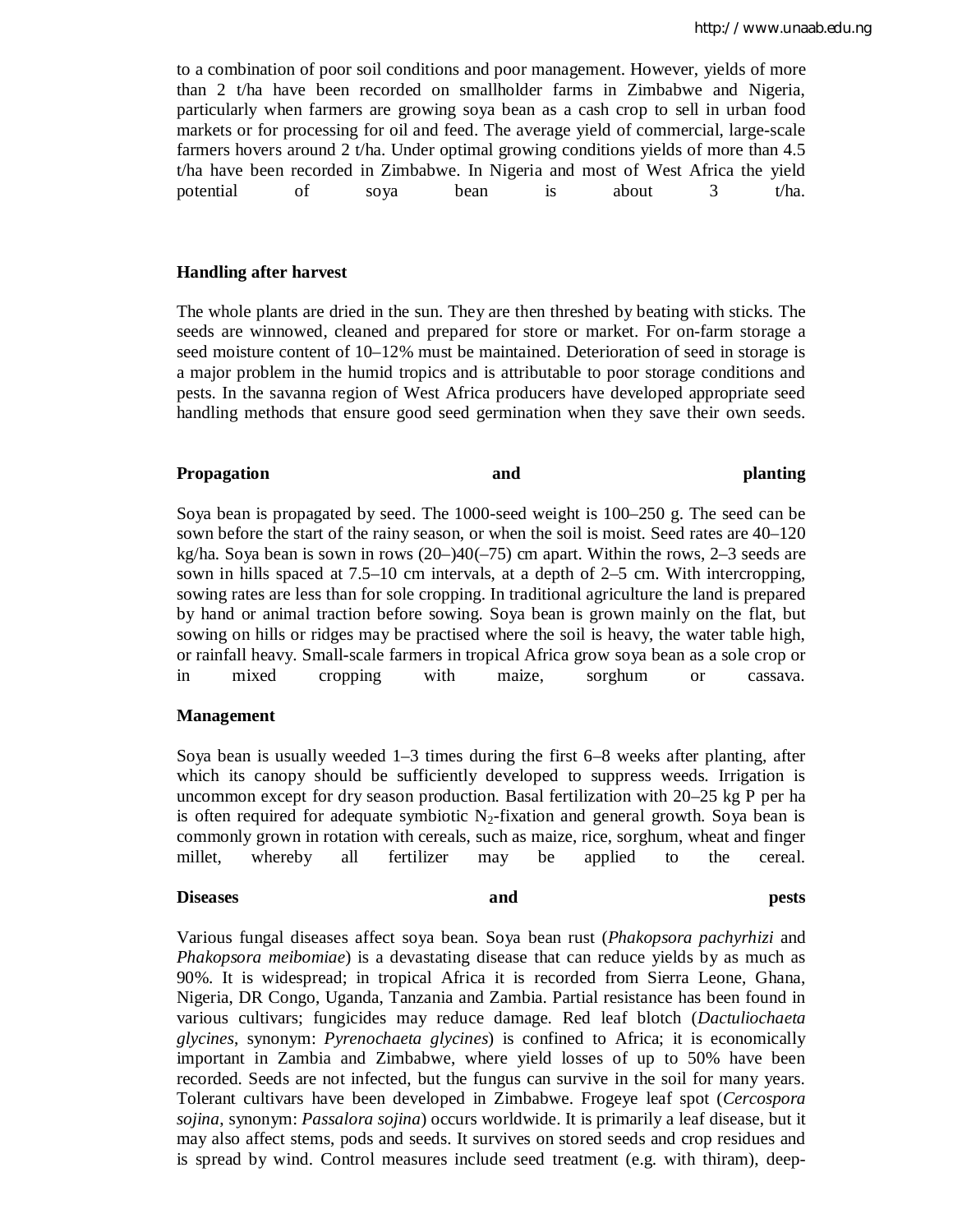ploughing of crop residues, crop rotation and application of fungicides. Resistant cultivars are available. Purple seed stain and leaf blight are caused by *Cercospora kikuchii*, also occurring worldwide. Recommended control measures are crop rotation, the use of clean seed, ploughing back of crop residues, spraying with fungicides and the use of tolerant cultivars. Among the bacterial diseases of soya bean, bacterial blight (*Pseudomonas syringae* pv. *glycinea*, synonym: *Pseudomonas savastanoi* pv. *glycinea*) is common wherever soya bean is grown. Control practices of this foliar disease include the use of resistant cultivars, the use of clean seed, crop rotation and burying of crop residues. Bacterial pustule (*Xanthomonas campestris* pv. *glycines*, synonym: *Xanthomonas axonopodis* pv. *glycines*) is also widespread. It is seed-transmitted and survives on crop debris. Control measures are similar to those of bacterial blight. Virus diseases of soya bean include soya bean mosaic virus (SMV), cowpea mild mottle virus (CPMMV) and bean yellow mosaic virus (BYMV), but these are of little importance in tropical and the state of the state of the state of the state of the state of the state of the state of the state of the state of the state of the state of the state of the state of the state of the state of the state of t

Soya bean cyst nematode (*Heterodera glycines*) and root-knot nematodes (*Meloidogyne* spp.) can cause severe damage, especially on sandy soils. Therefore, soya bean should not be grown continuously or in rotation with other susceptible crops, such as tobacco. Soya bean cultivars resistant to nematodes are available. The most widespread and probably most serious pest of soya bean in tropical Africa is the southern green stink bug or soya bean green stink bug (*Nezara viridula*), of which the nymphs and adults feed on soya been seeds. Control is by using insecticides. The most important leaf-eating pest is probably the soya bean looper (*Xanthodes graellsii*). Bean flies (mainly *Melanagromyza sojae* and *Ophiomyia centrosematis*) can cause complete yield loss. Soya bean seedlings are occasionally damaged by cutworms (*Agrotis* spp.). No major storage pests are recorded from Africa, except rodents.

## **Harvesting**

Mature seeds of early-maturing soya bean cultivars can be harvested 65 days after planting; late maturing cultivars may need more than 150 days. In tropical Africa the plants are generally allowed to dry in the field and the whole plants (above ground) are collected by hand when most leaves have turned yellow and fallen, and when the pods have turned brown. The moisture content of the seeds at harvesting should be 14–15%. Pods of older cultivars have a tendency to shatter in the field when drying and plants need to be harvested on time to prevent major loss of yield. Combine-harvesting is used on large farms and estates. Soya bean seed for vegetable use is harvested when the pods are still green but the seeds fill the pod.

### **Yield**

Average world soya bean yields are 2.25 t/ha; those in the United States 2.5 t/ha. Under smallholder farming conditions in tropical Africa yields are often as low as 0.5 t/ha due to a combination of poor soil conditions and poor management. However, yields of more than 2 t/ha have been recorded on smallholder farms in Zimbabwe and Nigeria, particularly when farmers are growing soya bean as a cash crop to sell in urban food markets or for processing for oil and feed. The average yield of commercial, large-scale farmers hovers around 2 t/ha. Under optimal growing conditions yields of more than 4.5 t/ha have been recorded in Zimbabwe. In Nigeria and most of West Africa the yield potential of soya bean is about 3 t/ha.

## **Handling after harvest**

The whole plants are dried in the sun. They are then threshed by beating with sticks. The seeds are winnowed, cleaned and prepared for store or market. For on-farm storage a seed moisture content of 10–12% must be maintained. Deterioration of seed in storage is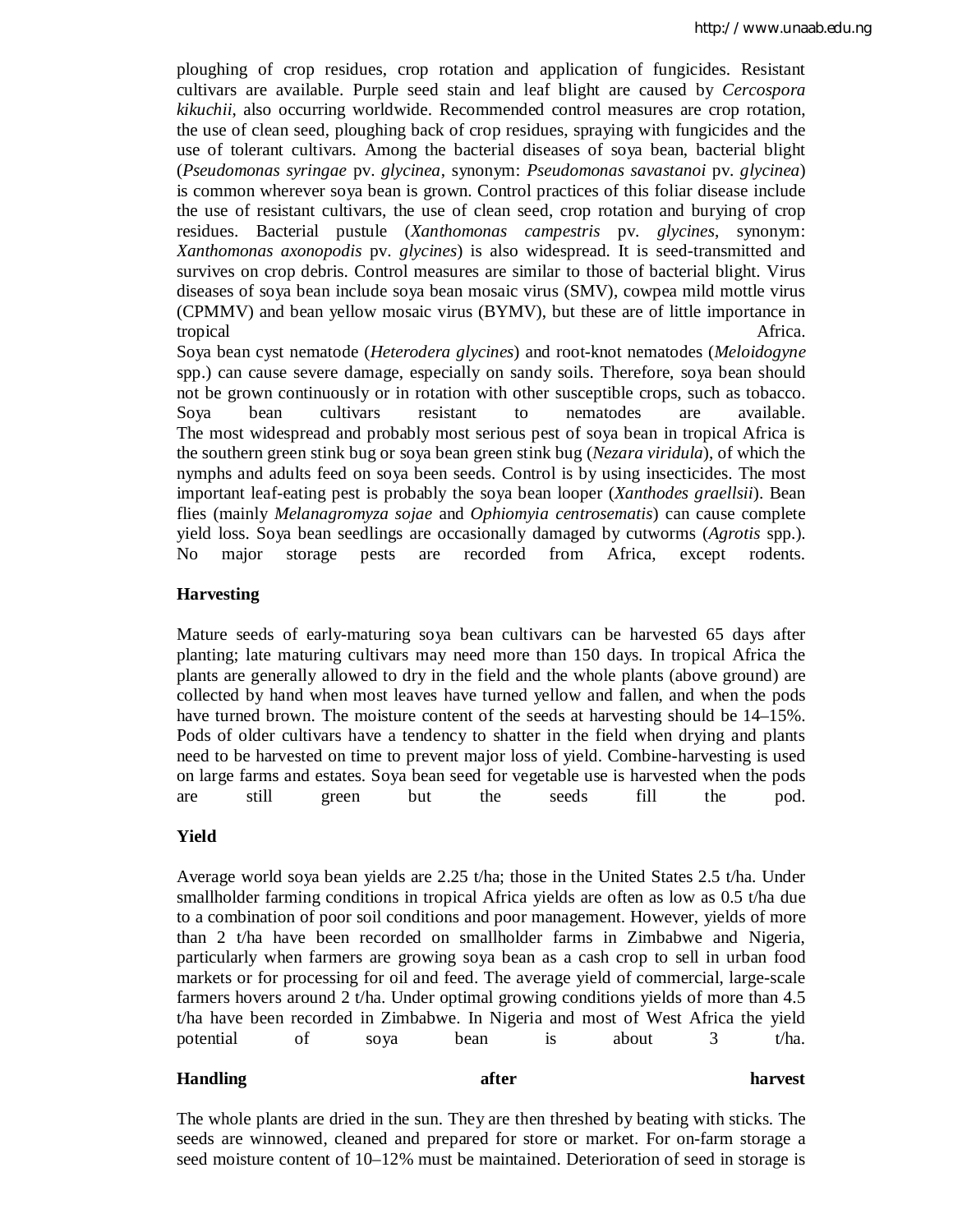a major problem in the humid tropics and is attributable to poor storage conditions and pests. In the savanna region of West Africa producers have developed appropriate seed handling methods that ensure good seed germination when they save their own seeds.

# **Cowpea (***Vigna unguiculata (L.) Walp*).

#### **Origin and geographic distribution**

*Vigna unguiculata* originated in Africa, where a large genetic diversity of wild types occurs throughout the continent, southern Africa being richest. It has been introduced in Madagascar and other Indian Ocean islands, where it is sometimes found as an escape from cultivation. The greatest genetic diversity of cultivated cowpea is found in West Africa, in the savanna region of Burkina Faso, Ghana, Togo, Benin, Niger, Nigeria and Cameroon. Cowpea was probably brought to Europe around 300 BC and to India 200 BC. As a result of human selection in China, India and South-East Asia, cowpea underwent further diversification to produce two cultivar-groups, Sesquipedalis Group with long pods used as a vegetable, and Biflora Group grown for the pods, dry seeds and for fodder. Cowpea was probably introduced to tropical America in the  $17<sup>th</sup>$  century by the Spanish and is widely grown in the United States, the Caribbean region and Brazil. Cowpea is the most important pulse crop in the savanna regions of West and Central Africa, where it is also an important vegetable and a valuable source of fodder. In East and southern Africa it is also important both as a vegetable and a pulse. Only in humid Central Africa is it less prominent.

#### **Ecology**

Wild types of *Vigna unguiculata* grow in savanna vegetation, often in disturbed localities or as a weed, up to 1500 m altitude, but some can be found in grassland subject to regular burning, sandy localities close to the coast, woodland, forest edges or swampy areas, occasionally up to 2500 m altitude. Cowpea grows best at day temperatures of  $25-35^{\circ}$ C; night temperatures should not be less than 15ºC and consequently cultivation is restricted to low and medium altitudes. At altitudes above 700 m growth is retarded. Cowpea does not tolerate frost, and temperatures above 35°C cause flower and pod shedding. It performs best under full sunlight but tolerates some shade. Cowpea is generally grown as a rainfed crop in sub-Saharan Africa, but in Asia it is sometimes grown on residual moisture after an irrigated rice crop. Short-duration determinate types can be grown with less than 500 mm rainfall per year; in experiments in Senegal 'Ein al Ghazal' produced 2400 kg/ha of seeds with only 450 mm rain. Long-duration types require 600–1500 mm. Yard-long bean tolerates high rainfall; a fully-grown crop has a water requirement of 6–8 mm per day. Cultivation in the dry season with ample irrigation is practiced, as well as cultivation during the rainy season, although sowing during the rainy season can result in damage to the emerging or young plants. Most cowpea cultivars are quantitative short-day plants, but day-neutral types also exist. Cowpea can be grown on a wide range of soil types with pH 5.5–6.5(– 7.5), provided they are well drained. It is moderately sensitive to salinity and exhibits greater salt tolerance during later stages of growth.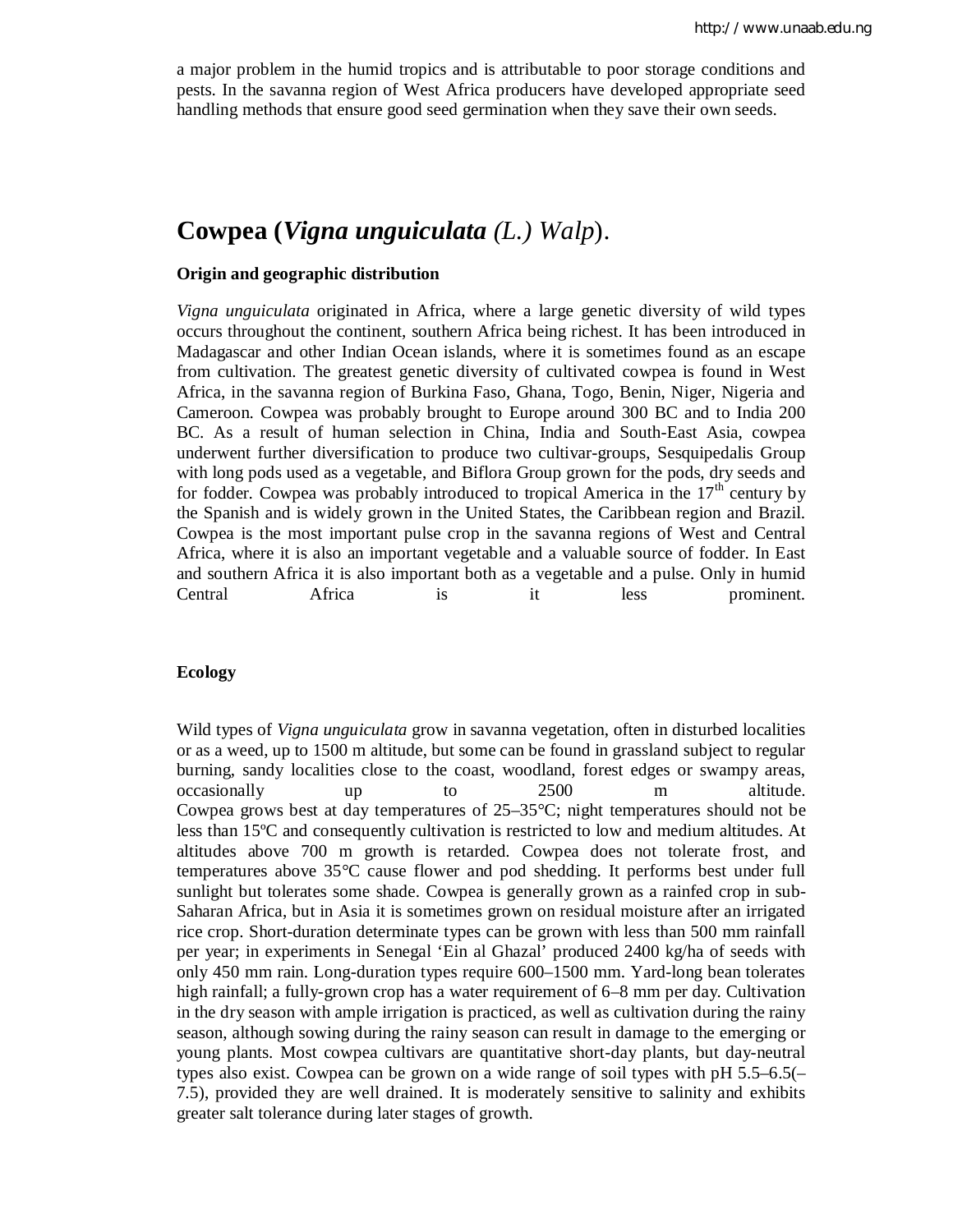#### **Botany**

Climbing, trailing or more or less erect annual or perennial herb, cultivated as an annual; taproot well developed, with many lateral and adventitious roots; stem up to 4 m long, angular or nearly cylindrical, slightly ribbed. Leaves alternate, 3-foliolate; stipules ovate,  $0.5-2$  cm long, spurred at base; petiole up to  $15(-25)$  cm long, grooved above, swollen at base, rachis (0.5–)2.5–4.5(–6.5) cm long; stipels small; leaflets ovate or rhombic to lanceolate,  $(1.5-7-14(-20)$  cm  $\times$   $(1-4-10(-17)$  cm, basal ones asymmetrical, apical one symmetrical, entire, sometimes lobed, glabrous or slightly pubescent, 3-veined from the base. Inflorescence an axillary or terminal false raceme up to 35 cm long, with flowers clustered near the top; rachis tuberculate. Flowers bisexual, papilionaceous; pedicel 1–3 mm long, with spatulate, deciduous bracteoles; calyx campanulate, tube c. 5 mm long, lobes narrowly triangular, c. 5 mm long; corolla pink to purple, sometimes white or yellowish, standard very broadly obovate, hood-shaped, c. 2.5 cm long, wings obovate, c. 2 cm long, keel boat-shaped, c. 2 cm long; stamens 10, 9 fused and 1 free; ovary superior, c. 1.5 cm long, laterally compressed, style upturned, with fine hairs in upper part, stigma obliquely globular. Fruit a linear-cylindrical pod 8–30(–120) cm long, straight or slightly curved, with a short beak, glabrous or slightly pubescent, pale brown when ripe, 8– 30-seeded. Seeds shapes are oblong to almost globose, often laterally compressed, 0.5–1 cm long, black, brown, pink or white; hilum oblong, covered with a white tissue, with a blackish rim-like aril. Seedling with epigeal germination; cotyledons oblong or sickle-shaped, thick; first two leaves simple and opposite, subsequent leaves alternate, 3-foliolate.

### **Growth and development**

Germination of cowpea takes  $3-5$  days at temperatures above  $22^{\circ}$ C. The optimum temperature for germination is about 35°C. Flowers open in the morning and close before noon; they fall the same day. In dry climates cowpea is almost entirely self-pollinated, but in areas with high air humidity cross-pollination by insects may amount to 40%. Only fairly large insects are heavy enough to open the keel. The length of the reproductive period is very variable, with the earliest cultivars taking 30 days from planting to flowering, and less than 60 days to mature seeds. When leaves are harvested during the early growth stages, senescence starts 1.5–2 months after sowing and the plant dies after 3–4 months, depending on crop health and intensity of harvesting. Late cultivars with indeterminate growth take 90–100 days to flower and up to 240 days for last pods to mature. Cowpea forms N-fixing nodules with *Sinorhizobium fredii* and several *Bradyrhizobium* species.

## **Propagation and planting**

Farmers normally use farm-saved seed for planting. The 1000-seed weight of cowpea is 150–300 g. The seed rate for pure stands is 15–30 kg/ha. Seed dressing with an insecticide and a fungicide (e.g. thiram) prior to planting is recommended. In tropical Africa cowpea is mostly grown intercropped or in relay with other crops such as yam, maize, cassava, groundnut, sorghum or pearl millet. Pure stands are not common except in the coastal areas of East Africa, and also in Asia and Western countries. In the forest and Guinea savanna zones of West Africa cowpea is mainly intercropped with maize, cassava, yam or groundnut, at a very low density (1000–5000 hills/ha). In the northern Guinea savanna zone cowpea is intercropped with groundnut and/or sorghum. The component crops are normally planted in rows with systematic intercropping patterns, which may vary from alternate row intercropping to within-row intercropping with varying distance, giving a grid of groundnut or sorghum rows crossed by the cowpea rows every 2–3 m. The cowpea population is low, with individual plants spread over a 2– 3 m radius. In the Sudan savanna cowpea is intercropped with pearl millet, sorghum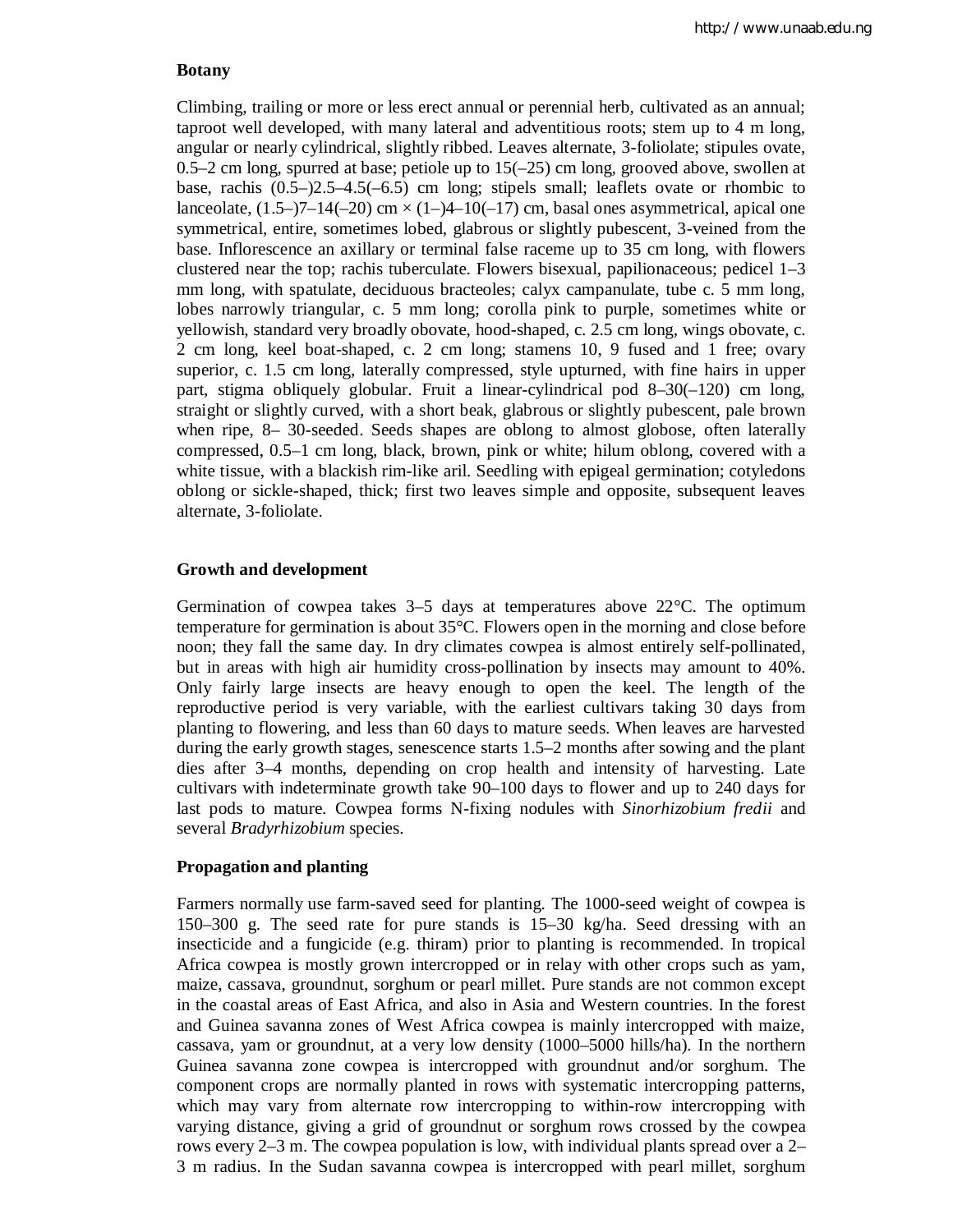and/or groundnut, in diverse and complex traditional intercropping patterns with varying interplant distances and planting sequences of component crops. For instance, in some areas of Kano state in Nigeria (Minjibir and Gezawa areas) pearl millet is planted first in rows 1.5–3 m apart at the onset of the rains (May–June), with 1 m distance within the row, resulting in 4000–6000 hills/ha. When the rains become more stable towards the end of June, pulse-type early cowpea cultivars are planted between alternate pearl millet rows at a distance of 1 m. Fodder-type, late-maturing cowpea is planted later, in mid-July, in the remaining rows. When grown as a sole crop, cowpea is sown at densities ranging from 22,000 plants/ha for prostrate types to 100,000 plants/ha for erect types. Recommended planting distances for sole-cropped cowpea in Kenya are 60 cm between rows and 20 cm within the row. In Swaziland spacings are 50 cm between rows and 15 cm within the row for erect cultivars. For landraces the spacings are much wider, especially for the dual purpose types. Often 2–3 seeds are sown per pocket, with thinning afterwards, e.g. during weeding. The sowing depth is 4–5 cm. Cowpea requires soil with fine tilth for good root growth. Generally, deep ploughing followed by harrowing provides an adequate tilth. In intercropping systems, tillage normally follows the crop in which cowpea is interplanted. Peri-urban vegetable farmers use special cultivars for ratoon cropping of the leaves. They broadcast the seed on raised beds, made on well-manured soil, aiming at a dense stand of about 25 plants per  $m^2$  $m^2$ . Farmers in Africa use yard-long bean seed harvested from a previous crop, in contrast to South-East Asia, where many farmers procure healthy seed from improved cultivars. The 1000-seed weight of yard-long bean is lower than that of cowpea, 100–150 g. Seed is sown in pockets of 2–4 seeds. Cultivation is usually on raised beds for good drainage and easy surface irrigation and for easy staking and harvesting. Earthing-up the young plants protects the shallow root system and gives support to the seedlings. Some farmers apply mulch of rice straw, but this is not a common practice.

### **Management**

Cowpea derives a significant amount of its nitrogen requirements from the atmosphere and may leave 75–150 kg/ha in the soil for the benefit of the succeeding crop. If cowpea is grown in localities where it has not been grown recently, inoculation with nitrogenfixing bacteria has been found to be beneficial. Cowpea requires phosphorus for nodulation and root growth. Incorporation of 25 kg/ha P is adequate for plant growth in phosphorus-deficient soils. In soils known to be deficient in potassium, application of 25 kg/ha K is recommended. Cowpea must be kept weed free during the early stages of growth. Two to three weedings during the first 6 weeks after planting are recommended; once the crop is established it outcompetes weeds. Weeding is usually done by superficial hoeing.

Cowpea grown as a vegetable and yard-long bean have a high mineral uptake. In soils of average fertility an application is recommended of 5–10 t/ha of farmyard manure during soil preparation, together with N 20 kg/ha, K 25 kg/ha and P 40 kg/ha. Three weeks after emergence a top dressing of 50 kg/ha urea is given. In yard-long bean, 2–2.5 m long stakes are inserted near the seed beds before sowing or during the first two weeks after emergence, before the plants have reached a height of 30 cm. A cheap method of staking is to relay-plant yard-long bean next to the stems of maize before or just after the cobs are harvested.

#### **Diseases and pests**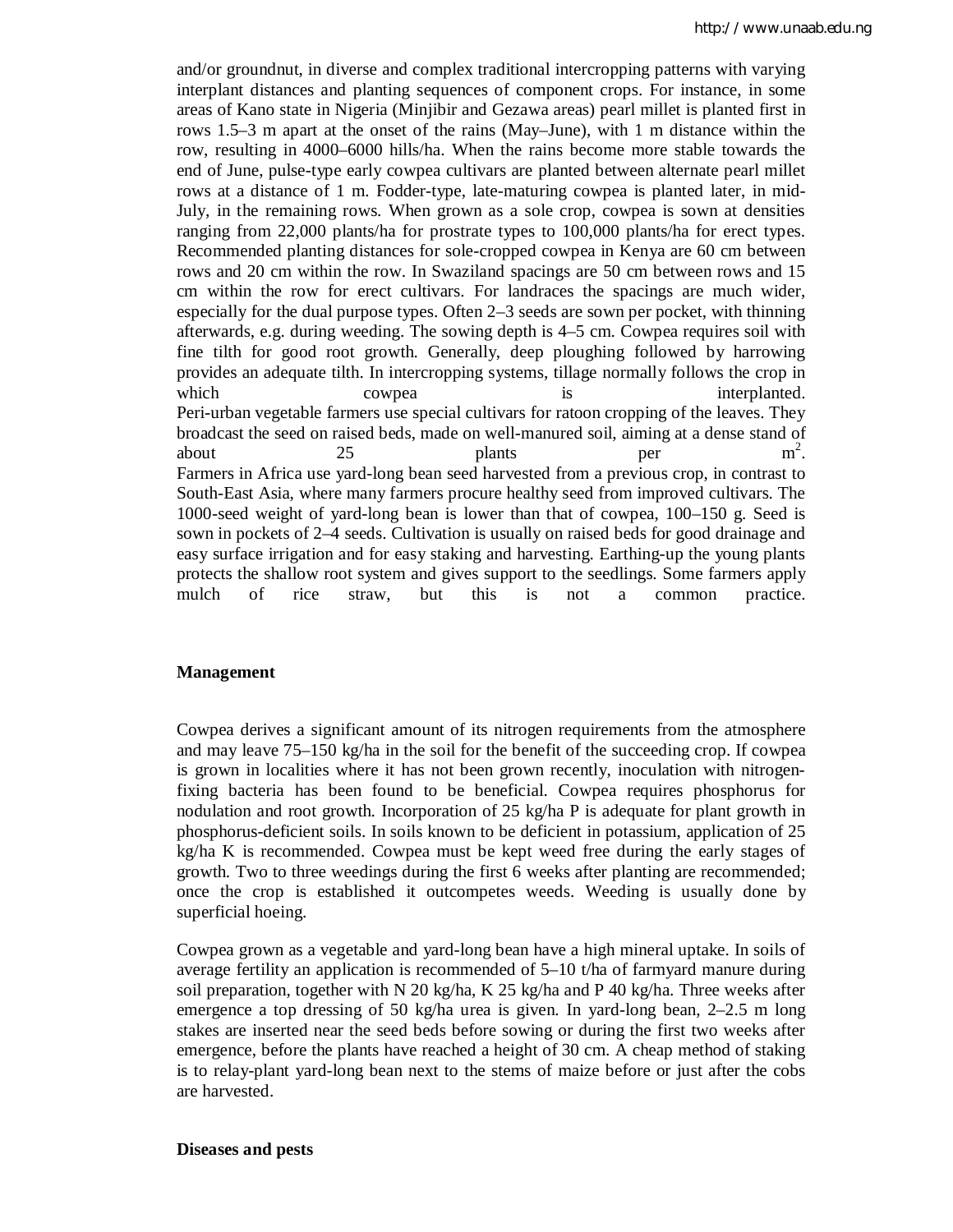Cowpea is susceptible to a wide range of diseases and pests. Yard-long bean suffers from the same diseases and pests as cowpea but seems less susceptible than cowpea under humid conditions. Fungal diseases are more troublesome during the rainy season, whereas insect and mite pests and virus diseases cause more damage during the dry season.

The major fungal diseases are anthracnose (*Colletotrichum lindemuthianum*), Ascochyta blight (*Phoma exigua*), brown blotch (*Colletotrichum truncatum*), leaf smut (*Protomycopsis phaseoli*), leaf spot (*Cercospora canescens*, *Septoria vignae*, *Mycosphaerella cruenta* synonym: *Pseudocercospora cruenta*), brown rust (*Uromyces appendiculatus*), scab (*Elsinoë phaseoli*), powdery mildew (*Erysiphe polygoni*), pythium soft stem rot (*Pythium aphanidermatum*), stem canker (*Macrophomina phaseolina*) and web blight (*Thanatephorus cucumeris*, synonym *Rhizoctonia solani*). Crop rotation and the use of chemicals and resistant cultivars are necessary for integrated disease control. Bacterial diseases include bacterial blight (*Xanthomonas campestris* pv. *vignicola*), which occurs worldwide, and bacterial pustules (*Xanthomonas axonopodis* pv. *glycines* synonym: *Xanthomonas campestris* pv. *vignaeunguiculatae*) reported from Nigeria. These bacteria are seed-transmitted and secondary spread occurs by wind-driven rain. Control measures include the use of pathogen-free seeds, seed treatment with a mixture of antibiotics and fungicides such as streptocycline plus captan, and strict crop rotation. Resistance genes are available for bacterial blight and bacterial pustules. Many viruses attack *Vigna unguiculata*. Some viruses of economic importance are cowpea aphid-borne mosaic potyvirus (CABMV), cowpea mottle carmovirus (CPMoV), cowpea yellow mosaic virus (CYMV), black eye cowpea mosaic potyvirus or bean common mosaic potyvirus (BCMV), cucumber mosaic cucumovirus (CMV-CS) and cowpea golden mosaic virus (CPGMV). Some of the viruses are seedborne, while aphids, white flies and beetles perform field transmission. Control measures include use of healthy seed of resistant cultivars if available, and weeding to remove alternative hosts. In poor sandy soils, cowpea is attacked by root-knot nematodes (*Meloidogyne* spp.). It is also a host plant of, among others, reniform nematodes (*Rotylenchus* spp.), root-lesion nematodes (*Pratylenchus* spp.) and lance nematodes (*Hoplolaimus* spp.). Crop rotation and resistant cultivars are used to control nematodes.

Insect pests are also a major factor limiting cowpea production and may even cause total seed loss. In tropical Africa much damage is caused by cowpea aphids (*Aphis craccivora*), flower thrips (*Megalurothrips sjostedti*), legume pod borers (*Maruca vitrata*, *Etiella zinckenella*), pod bugs and seed suckers (e.g. *Clavigralla tomentosicollis*, synonym: *Acanthomia tomentosicollis*). Lygus beetle (*Lygus hesperus*), cowpea curculio (*Chalcodermus aeneus*) and green leafhoppers (*Empoasca* spp.) are of less importance. Yard-long bean is especially attractive to aphids (*Myzus persicae*, *Aphis gossypii*), green stink bug (*Nezara viridula*) and red spider mite (*Tetranychus* spp.); greasy cutworms (*Agrotis ipsilon*) often cause damage just after emergence. The bean shoot fly (*Ophiomyia phaseoli*) is a common pest; the larvae tunnel in the leaves and stems, and severely attacked young plants will die, whereas older plants will suffer from hampered growth and serious yield reduction. Lodging incidence is generally high in infested fields; tolerant cultivars may produce aerial roots above the wound. Another common pest is the bean pod fly (*Melanagromyza sojae*). The larvae damage the petioles and young pods. Control of insect pests involves protecting the seed with a systemic insecticide (e.g. carbofuran) at sowing or applied as a solution to the emerging seedlings in the planting holes. Plant debris and affected plants must be burned. Cowpea seeds are extremely vulnerable to storage pests, with the cosmopolitan cowpea weevil (*Callosobruchus maculatus*) being the major storage pest. Measures to reduce pest damage include application of inoffensive vegetable oil, neem (*Azadirachta indica* A.Juss.) oil or wood ash, roasting and bagging the seeds in airtight plastic bags, and storing as as whole pods. Use of chemicals, resistant cultivars, biological control and proper crop management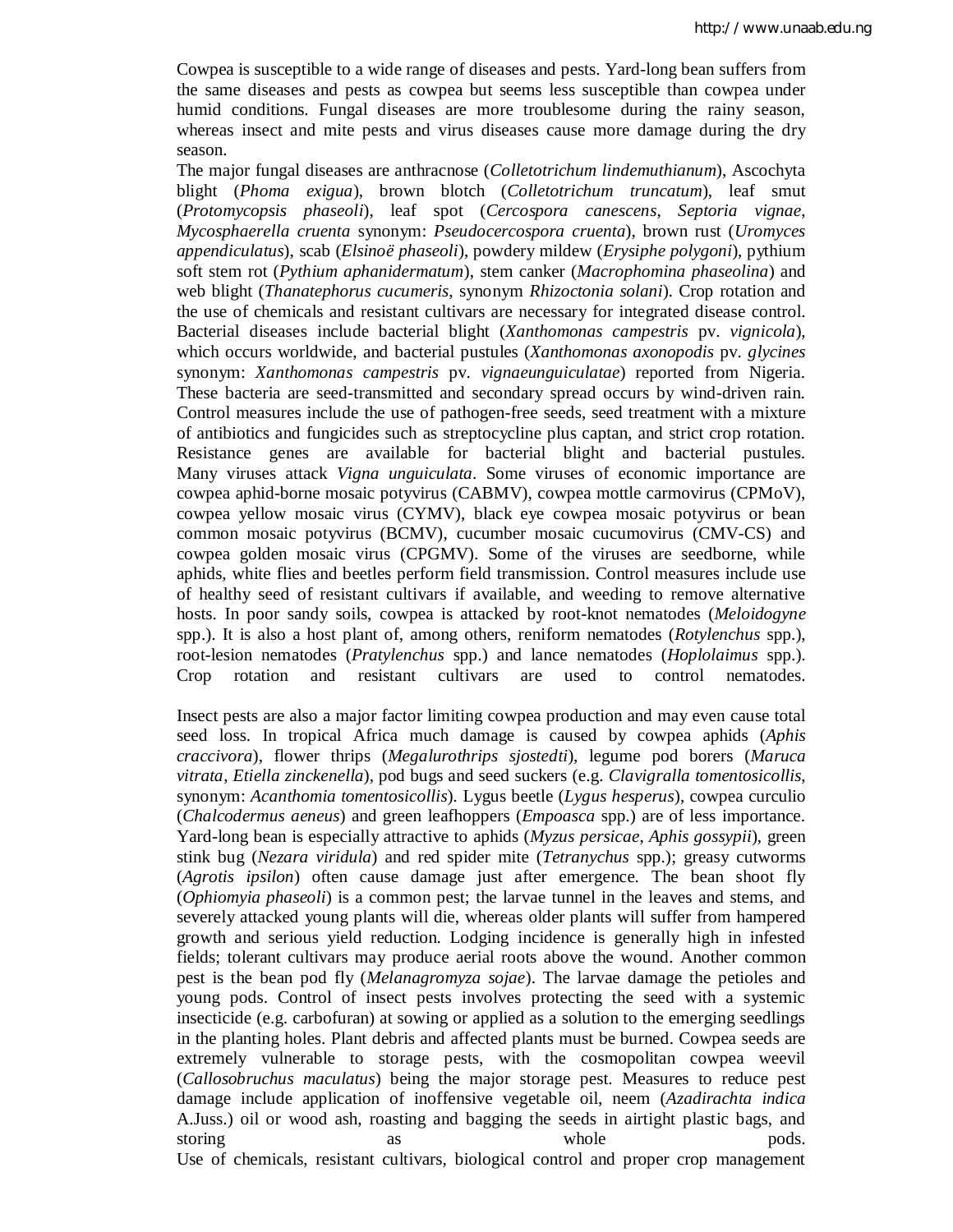such as intercropping and weeding are necessary for integrated pest management. Chemical control of insects is common practice on yard-long bean, but not on cowpea. Because of the risks for farmer and consumer (especially when leaves are harvested), these sprayings must be reduced to the strict minimum. Two parasitic weeds are a serious problem: *Alectra vogelii* Benth. prevalent in the southern savanna regions of West Africa, East Africa and southern Africa, and *Striga gesnerioides* (Willd.) Vatke prevalent in the savanna regions of West and Central Africa. Crop rotation, deep cultivation, intercropping, early planting and use of resistant cultivars reduce infestation by these parasitic weeds.

#### **Harvesting**

Cowpea leaves are picked in a period from 4 weeks after emergence of the seedlings to the onset of flowering. In crops grown for the seed, farmers often harvest 10–20% of the leaves before the start of flowering with little detrimental effect on the seed yield. Stronger defoliation increasingly reduces flowering, fruiting and seed yield. Growers of leafy cowpea types cut the plants at about 10 cm above the ground for a succession of new shoots (ratooning). Green pods are harvested when the seed is still immature, 12–15 days after flowering. Harvesting of dry seed is done when at least two-thirds of the pods are dry and yellow. In indeterminate types harvesting is complicated by prolonged and uneven ripening; for some landraces harvesting may require 5–7 rounds. Mature seeds are usually harvested by hand. Sometimes plants are pulled out when most of the pods are mature. In the complex traditional intercrop patterns of Kano state (Nigeria), early cowpea and sorghum cultivars are harvested at the end of August or the beginning of September. The late cowpea and sorghum cultivars are harvested after the onset of the dry season, between October and November, when the leaves show signs of wilting. The fodder types are uprooted or cut from the base and rolled into bundles with the leaves intact. These bundles are then kept on roof tops or in tree forks for drying, and are used or sold in the peak dry season.

The first picking of yard-long bean pods in the desirable stage takes place 6–7 weeks after planting, depending on cultivar and market requirements. Normally the pods are picked when the outline of the seeds is just visible. Picking must be meticulous, because pods which are passed over until the next harvest will become tough and discoloured, with swollen seed, and may exhaust the plant. Successive harvests take place at least once a week (twice a week for a better tuned grading) during 4–8 weeks.

#### **Yield**

Farmers may harvest up to 400 kg/ha of cowpea leaves in a few rounds with no noticeable reduction of seed yields. In Nigeria climbing cultivars yielded 9–17 t/ha of fresh pods, whereas decumbent cultivars yielded 6–15 t/ha. The mean dry seed yield of the same cultivars was 1.4–1.7 t/ha. The world average yield of dry cowpea seed is low, 240 kg/ha, and for fodder it is 500 kg/ha (air-dried leafy stems). Average yield of dry cowpea seeds under subsistence agriculture in tropical Africa is 100–500 kg/ha. The average seed yield in Niger is 120 kg/ha, in Nigeria 400 kg/ha, and in the United States 900 kg/ha. Apart from the effects of diseases and pests, the low yields are partly explained by the fact that the crop is mostly grown at low densities in intercropping systems, shaded by taller cereals. Furthermore, cowpea is often sown later in the rainy season, which results in a shorter crop duration due to photoperiod-sensitivity. A yield potential of 3 t/ha of seed and 4 t/ha of hay can be achieved in sole-cropping with good management. In the United States seed yields up to 7 t/ha have been obtained. For yard-long bean, a total yield of 15 t/ha in a harvest period of at least one month is considered satisfactory, but yields as high as 30 t/ha have been reported.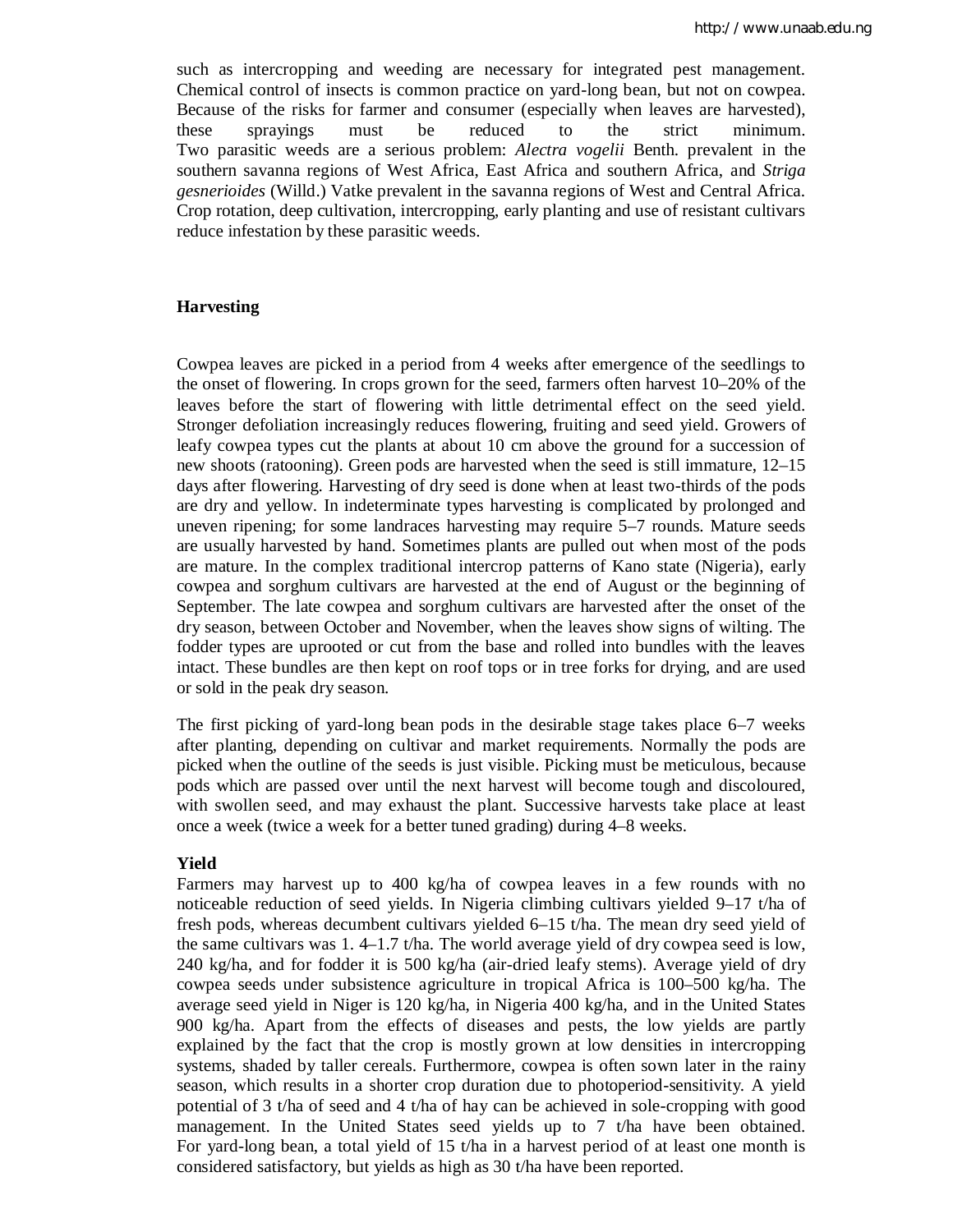### **Handling after harvest**

Harvested leaves cannot be kept for long; they have to be sold within 2 days. The shoots can be kept longer by putting them in a basin with water. Cowpea leaves are frequently dried in the sun for preservation, either after boiling and squeezing to black balls, or directly as whole or broken leaves, or as powder. Green yard-long bean pods are tied in bundles of 20–40 and packed in baskets or crates for transport to the market. Yard-long bean is less susceptible to loss of weight by transpiration and to transport damage than most other vegetables. In cool storage (8ºC) the pods will keep for 4 weeks. Immature fresh cowpea seeds have a limited shelf life if stored at ambient temperatures, but at 8°C they can stay fresh for 8 days. In Europe, the United States and Japan, immature tender green pods are sometimes frozen or canned. As a pulse, the threshed seed should be dried thoroughly to a moisture content of 14% or less for good storability.

#### **Uses**

Cowpea is the preferred pulse in large parts of Africa. The mature seeds are cooked and eaten alone or together with vegetables, spices and often palm oil, to produce a thick bean

soup, which accompanies the staple food (cassava, yam, plantain). In West Africa the seeds are decorticated and ground into a flour and mixed with chopped onions and spices and made into cakes which are either deep fried ('akara balls'), or steamed ('moin moin'). In Malawi the seeds are boiled with their seed coat, or the latter is removed by soaking and leaving the seeds in the soil for a few hours. Small quantities of cowpea flour are processed into crackers, composite flour and baby foods in Senegal, Ghana and Benin.

The leaves and the immature seeds and pods of cowpea are eaten as vegetables. Cowpea leaves are served boiled or fried and are usually eaten with a porridge. The leaf may be preserved by sun-drying or boiling and then sun-drying to be used during the dry season. Leaves to be preserved for later use are generally plucked towards the end of the season. It is believed that leaves developed towards the end of the season are tastier as they tend to grow under conditions of stress. In Botswana and Zimbabwe boiled cowpea leaves are kneaded to a pulp and squeezed into small balls, which are dried and stored. Immature, green and still soft seeds are cooked to a thick soup and used as relish. The tender seedless cowpea pods are sometimes used as a cooked vegetable, as are young pods of yard-long bean. In Asia this is the most important use of cowpea, in Africa it is uncommon. In Benue State, Nigeria, the stringless coiled pods with little parchment of a landrace called 'Eje-O'Ha' are parboiled for a few minutes, opened and split in half. The seeds are eaten directly while the pod walls are dried and preserved for later use. Pods are also eaten locally in Benin. The roots are sometimes eaten, e.g. in Ethiopia and Sudan.

Cowpea is used as fodder in West Africa, Asia (especially India) and Australia; it is used for grazing or cut and mixed with dry cereals for animal feed. In the United States and elsewhere cowpea is grown as a green manure and cover crop. In Nigeria special cultivars are grown for the fibre extracted from the peduncle after retting; the strong fibre is especially suitable for fishing gear, and produces a good-quality paper. The dry seeds have been used as coffee substitute.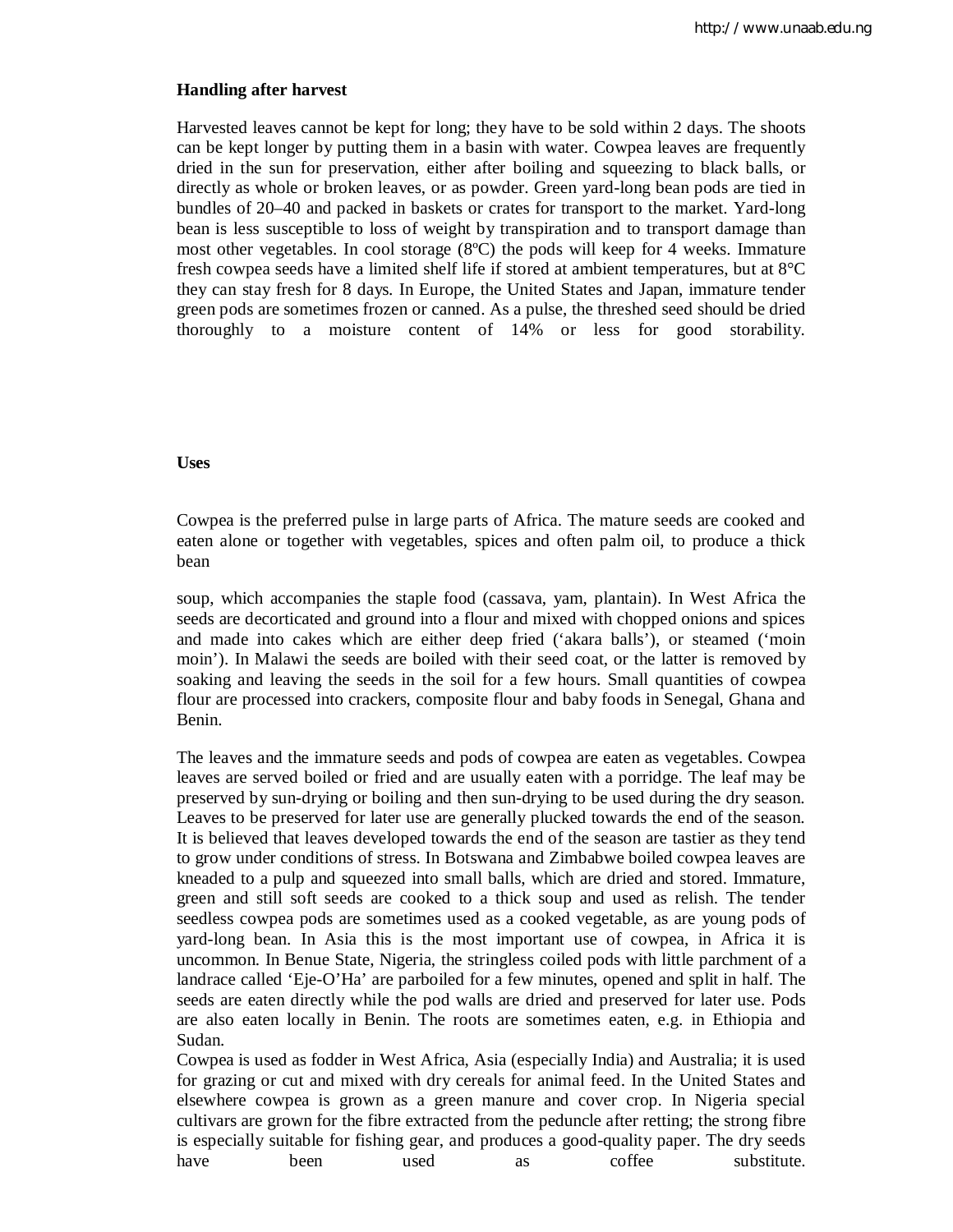Various medicinal uses of cowpea have been reported: leaves and seeds are applied as a poultice to treat swellings and skin infections, leaves are chewed to treat tooth ailments, powdered carbonized seeds are applied on insect stings, the root is used as an antidote for snakebites and to treat epilepsy, chest pain, constipation and dysmenorrhoea, and unspecified plant parts are used as a sedative in tachycardia and against various pains.

## **Ground nut (***Arachis hypogaea L*.)

#### **Botany**

Annual herb, with erect or prostrate stem up to 70 cm long; root system consisting of a well-developed taproot with many lateral roots, up to 135 cm deep, but generally restricted to the upper layers of the soil. Leaves arranged spirally, 4-foliolate with two opposite pairs of leaflets; stipules 1.5–4 cm long, with a slender free tip, but fused to the petiole for about half their length; petiole 1.5–7 cm long; petiolules 1–2 mm long; leaflets obovate or elliptical,  $1-7$  cm  $\times$  0.5–3 cm, cuneate-rounded at base, rounded or emarginate and mucronate at apex. Inflorescence an axillary, 2–5-flowered spike. Flowers bisexual, papilionaceous, sessile; receptacle long and slender, pedicel-like, up to 4 cm long; calyx with 4 upper lobes joined, lower lobe free; corolla pale yellow to orange-red, rarely white, standard rounded, c.  $1.5 \text{ cm} \times 1.5 \text{ cm}$ , wings shorter, keel incurved; stamens (8–)10, alternately with small, globular anthers and larger, oblong anthers, joined at base; ovary superior but situated at base of receptacle tube, style free within the tube, very long, ending in a minute club-shaped stigma. Fruit an oblong or sausage-shaped pod, borne at the tip of an elongated fruit stalk ('peg') up to 20 cm long,  $1-8$  cm  $\times$  0.5–2 cm, surface constricted to varying degrees between the seeds and reticulately veined, 1– 6-seeded. Seeds cylindrical to ovoid,  $1-2 \text{ cm} \times 0.5-1 \text{ cm}$ , with pointed or flattened ends, enclosed in a thin papery seed coat ranging in colour from white to deep purple. Seedling with epigeal germination; cotyledons thick and fleshy.

#### **Growth and development**

Seeds of 'Virginia' types have a dormancy period of 1–3 months, whereas 'Spanish' and 'Valencia' types are without dormancy. The optimum soil temperature for seed germination is 25–30°C. Low temperatures retard germination and development and increase the risk of seedling diseases. Upon germination, the primary root elongates rapidly, reaching 10–12 cm before lateral roots appear. As growth proceeds, the outer layer of the primary root of a seedling is sloughed off so that root hairs do not form. Branching is dimorphic, with vegetative branches and reduced reproductive branches. Secondary and tertiary vegetative branches can develop from the primary vegetative branches. Flowering may start as early as 20 days after planting, but 30–40 days after planting is more usual. The number of flowers produced per day decreases as the seeds mature. Up to 50% of the embryos may abort even under ideal environmental conditions, but this percentage becomes much higher during times of drought or other environmental stress. However, plants can produce a 'second crop' of seeds if adequate moisture becomes available again. Groundnut is self-pollinating, but outcrossing can occur when bees pollinate the flowers. Groundnut generally produces more flowers under long day conditions, but reproductive efficiency is greater under short days. Only one of the flowers in an inflorescence opens at a given time. Flowers wither within 24 hours after anthesis. Fertilization usually occurs within 6 hours after pollination, when the basal part of the ovary starts elongating into a structure called 'peg'. The embryo initiates a growth phase until it reaches an 8–16-cell stage. It then becomes quiescent during the 5–15 days required for the 'peg' to enter the soil. The 'peg' stops elongating within a day or two after soil penetration, the embryo then restarting growth. In wild *Arachis* species the 'peg' may continue to grow to a length of nearly 2 m. Seeds in 'Spanish'-type cultivars usually mature within 90–120 days after planting, whereas 'Virginia'-type cultivars take 130 days or more. Pods of the same size may differ significantly in maturity and seed weight.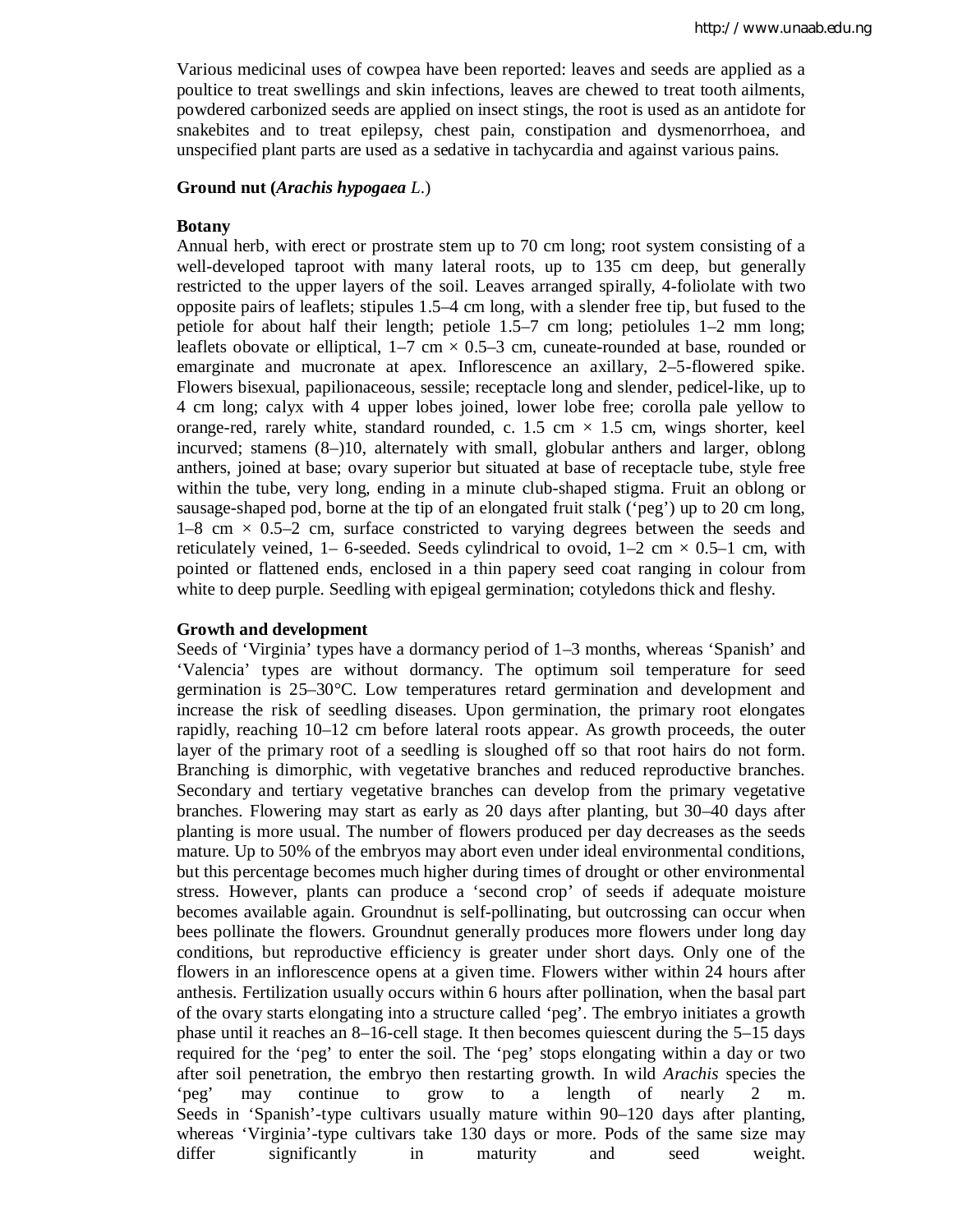Groundnut is usually effectively nodulated by N2-fixing *Bradyrhizobium* bacteria. Because root hairs are absent, the bacteria infect the root through cracks in the epidermis near multicellular hairs at the basis of the root.

## **Ecology**

The optimum mean daily temperature for groundnut growth is 27–30°C; growth ceases when temperature drops below 15°C. Groundnut is mainly grown in areas with an average annual rainfall of 500–1000 mm; 500–600 mm of rain reasonably well distributed over the growing season allows satisfactory production. Nevertheless, groundnut is drought-tolerant and can withstand severe lack of water, though yield is generally reduced. A dry period is required for ripening and harvesting. The phenology of groundnut is determined primarily by temperature, with cool temperatures delaying flowering. In controlled environments, photoperiod has been shown to influence the proportion of flowers producing pods and distribution of assimilates between vegetative and reproductive structures (harvest index) in some cultivars. Long photoperiods (greater than 14 hours) generally increase vegetative growth and short photoperiods (less than 10 hours) increase reproductive growth. Groundnut can be grown up to 1500 m altitude. The best soils for groundnut are deep (at least 30–40 cm), friable, well-drained sandy loams, well-supplied with calcium and a moderate amount of organic matter. It is important to maintain near to neutral soil pH levels and Ca:K ratios lower than 3.

## **Propagation and planting**

Groundnut is propagated by seed, but vegetative propagation using cuttings is possible. The 1000-seed weight ranges from 150 g to more than 1300 g. Sowing high-quality seed in a well-prepared, moist seedbed is essential for crop establishment. Groundnut seeds are often planted at a depth of 4–7 cm at a rate of 60–80 kg/ha. Groundnut pods intended for sowing are often hand-shelled 1–2 weeks before sowing. Only fully mature pods are selected. Before sowing, groundnut seed may be treated with a fungicide to control seedling diseases. In general, early sowing improves yields and seed quality. Early sown crops also suffer less risk of disease such as groundnut rosette virus. However the appropriate sowing date depends on the maturity period of the cultivar. Small-seeded 'Spanish' types are spaced at 60–75 cm between rows and 10 cm within the row. This gives an optimum plant population of 133,000–167,000 plants per ha. Large-seeded 'Virginia' types are spaced at 75 cm between rows and 15 cm within the row, giving an optimum plant population of 89,000 plants per ha. Groundnut can be grown on the flat, or on ridges as is often the case in Malawi. Groundnut grown on ridges tends to give higher yields, probably because of more loose soil favourable for pod development and easier uproofing.

In tropical Africa groundnut is grown as a sole crop or intercropped between rows of cereals such as maize, sorghum or pearl millet.

## **Management**

Groundnut does not compete effectively with weeds, particularly in the early stages of development. The crop should be thoroughly weeded within the first 45 days. Once the development of the 'peg' begins, earthing-up is kept to a minimum. Weeds at this stage are hand pulled. Pre-and post-emergence herbicides may be used to eradicate weeds, but they are too expensive for most small-scale farmers in Africa. In sound rotation systems, groundnut benefits from residual fertility; in general no additional fertilizer is given if the crop is sown on a well-managed soil previously treated with a balanced fertilizer. However, in order to ensure good crop establishment, high yield and good seed quality, a fertilizer containing Ca, such as gypsum or single superphosphate, should be applied. Calcium is absorbed directly by the pods if soil moisture is adequate. A shortage of Ca in the zone where the pods develop will result in empty pods, particularly in cultivars of the 'Virginia' type. Groundnut is normally a rainfed crop, but it is grown under irrigation in Sudan.

Groundnut should preferably not be grown in the same field more than once in 3 years to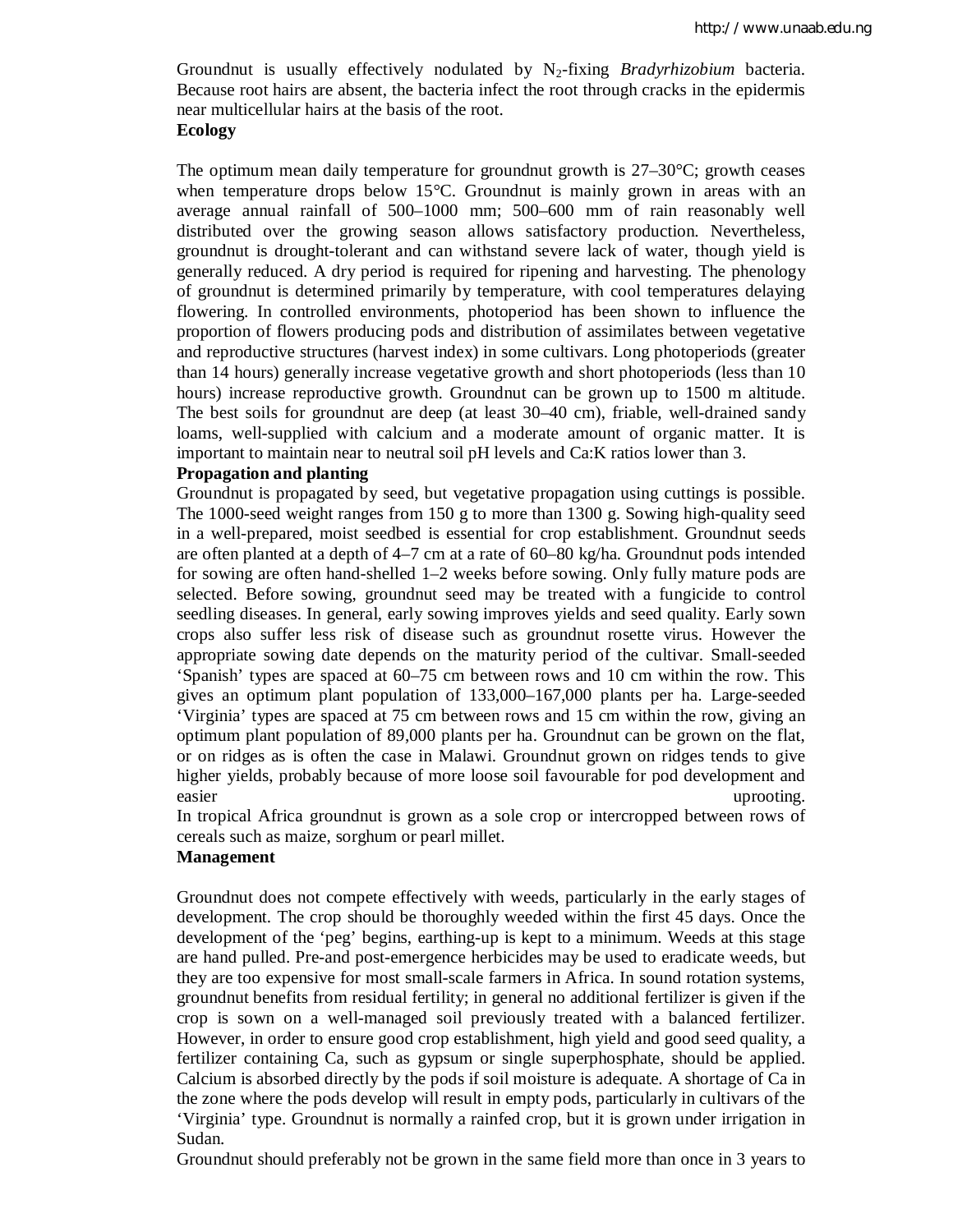limit damage by soil-borne diseases, nematodes and weeds. It fits into a wide range of rotations and it can follow any clean-weeded crop, e.g. maize, sorghum, pearl millet, cassava, sweet potato or sunflower. To reduce the incidence of diseases and pests, groundnut should not be sown after cotton or tobacco. Groundnut does well on virgin land or immediately following a grass ley or well-fertilized crop such as maize.

The intensity of management of groundnut varies considerably around the world, depending on the economic return for the crop or the role of groundnut in the farming system. In the United States, Australia and parts of South America the crop is grown with intensive management, generally with high levels of mechanical and chemical inputs. In many countries groundnut is grown as a cash crop primarily for export.

#### **Diseases and pests**

Groundnut is susceptible to a number of diseases, such as early leaf spot (*Cercospora arachidicola*), late leaf spot (*Cercosporidium personatum*, synonym: *Cercospora personata*), rust (*Puccinia arachidis*), groundnut rosette (caused by a complex of 3 agents: groundnut rosette virus (GRV), groundnut rosette assistor virus (GRAV) and a satellite RNA) and aflatoxin contamination caused by *Aspergillus* fungi. Foliar diseases of groundnut are among the most important yield-limiting factors in groundnut production. Early and late leaf spots and rust together may cause up to 70% yield losses; even where fungicides are applied significant yield reductions occur. Spraying with fungicide when the disease appears controls both leaf spots effectively. Dusting groundnut leaves with sulphur, early in the morning when there is still dew on the leaves, has been reported to control both early and late leaf spots. The use of sulphur has also been observed to increase leaf retention, thus increasing the quantity of leafy stems available for livestock feed. Cultural practices to control leaf spots include crop rotation and burning of crop residues. Cultivars with partial resistance to leaf spots have been developed. Rust generally occurs sporadically and at low severity, although it can cause crop losses up to 40% when an epidemic occurs. The cultural practices and fungicidal control measures recommended for leaf spots are also applicable to rust. Resistant cultivars are available. Groundnut rosette virus, transmitted by the aphid *Aphis craccivora*, is endemic to sub-Saharan Africa and widely prevalent in Ghana, Nigeria, Malawi and Zambia. It is the most destructive disease of groundnut leading to 30–100% yield loss. Early sowing at high plant populations controls the spread of groundnut rosette by giving complete soil coverage as quickly as possible and restricting the movement of aphids. Cultivars resistant to groundnut rosette are widely grown in Africa. In Malawi it is common practice for farmers to interplant groundnut and cowpea to control groundnut rosette. *Aspergillus* fungi can invade groundnut pods and seeds, producing toxic compounds known as aflatoxin. Contaminated produce can be poisonous to people and livestock, and cannot be exported. Aflatoxin contamination also affects groundnut seed, leading to low germination percentage and poor seedling establishment. It can occur before harvest, during field drying and curing, and in storage. Pre-harvest contamination is likely to be most serious under drought. Post-harvest contamination occurs if groundnut pods or seeds become moist and/or damaged. Various methods are used to control aflatoxin. They include avoiding mechanical damage to pods or seeds during weeding, harvesting and storage, harvesting as soon as the pods are mature, proper drying and curing, and storing in the shell at low temperature under moisture-free conditions.

Root-knot nematodes (*Meloidogyne* spp.) may cause considerable yield loss in groundnut; they can be controlled by crop rotation. On a global scale the most important insect pests include aphids (*Aphis craccivora*), thrips (*Frankliniella* spp.), jassids (*Empoasca dolichi*), white grubs (larvae of various beetles), termites (mainly *Microtermes* sp.) and the red tea bug *Hilda patruelis*. False wireworms and millipedes seem to occur less frequently. In general, soil pests cause more damage than foliage feeders or sucking pests. However, aphids are particularly harmful because they transmit groundnut rosette virus. In Asia and Africa white grubs, termites, millipedes and ants are important pests; in the United States the lesser cornstalk borer (*Elasmopalpus*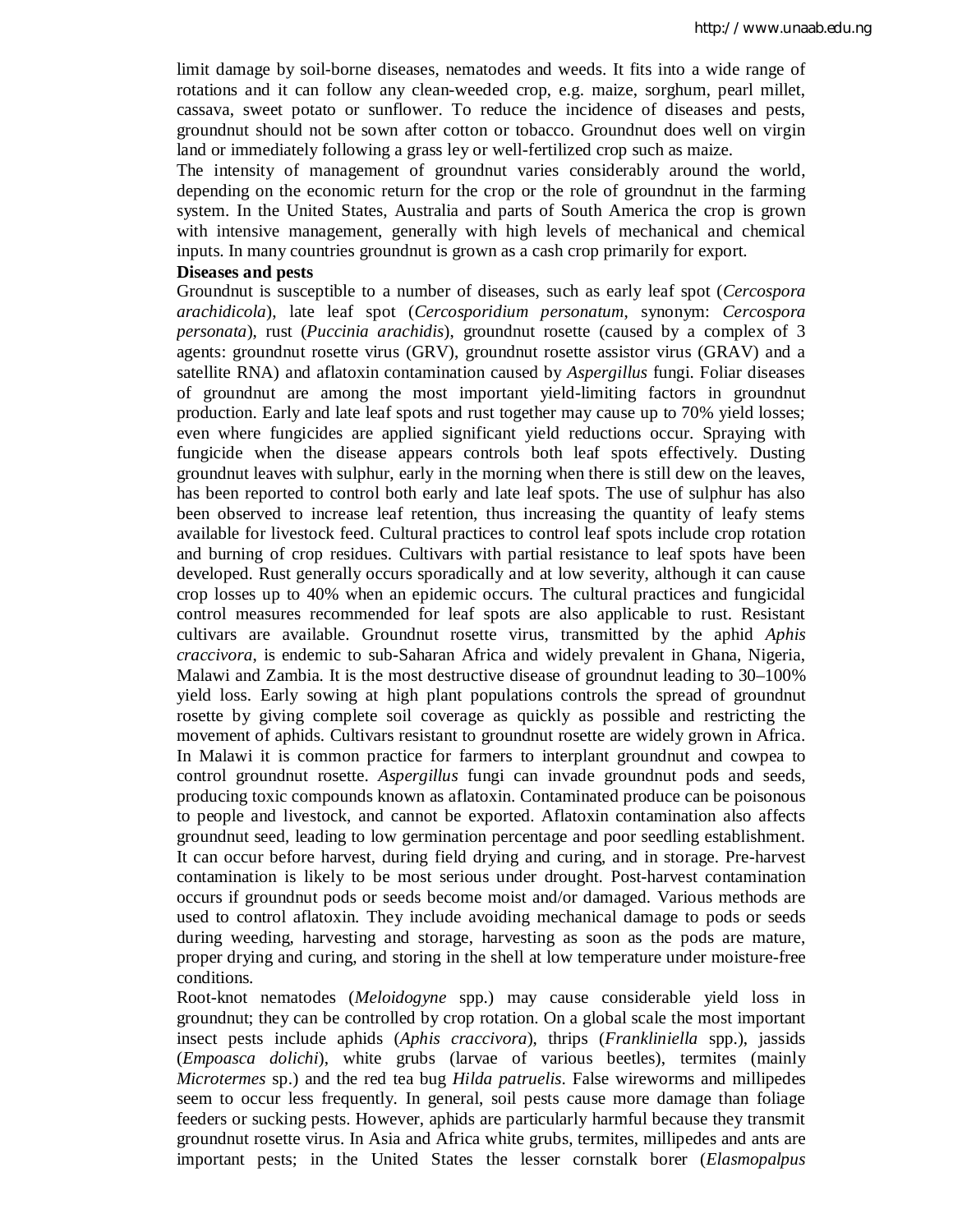*lignosellus*) and the southern corn rootworm (*Diabrotica undecimpunctata*) are the main insect pests of groundnut. Pests attacking stored groundnut pods and seeds include bruchids (*Caryedon serratus*, *Callosobruchus* spp., *Acanthoscelides* spp.) and flour beetles (*Tribolium* spp.). Parasitic plants (*Alectra vogelii* Benth. and *Striga* spp.) are recorded as causing damage to groundnut in various African countries.

## **Harvesting**

The indeterminate flowering pattern of groundnut makes proper timing of harvest difficult, even though such timing is crucial for obtaining maximum yield and quality. Harvest at the proper time ensures that the maximum number of pods have attained their greatest weight and that pods are not falling off. Methods to determine the proper time for harvesting groundnut are available, but some are environment-specific or are prohibitively expensive. Presently only the shell-out method and the hull-scrape method are widely used for groundnut maturity determination. The shell-out method is based on colour changes within the pod wall ('hull') that occur as the pod matures. The internal pod wall surface of most cultivars changes from white to brown or black blotches covering a large percentage of the area. The colour of the seed coat changes from white to dark pink or tan at the same time. A sample of plants is taken and pods opened. The percentage of pods with dark colour inside the pod wall is determined. Harvesting should begin when the percentage is 60–80, but recommendations vary. The shell-out method is widely used because it can directly be used in the field without further handling of pods, requires no equipment and provides an immediate answer. The hull-scrape method, developed in the early 1990s, is currently accepted as the most accurate means of assessing the maturity of 'runner'-type groundnuts. The method is based on the fact that the pod mesocarp (the area just beneath the pale brown coloured exterior of the groundnut pod) changes from white to yellow to orange to brown to black as the crop matures. The method requires colour charts and a pocket knife to scrape the pod surface. Harvesting is carried out manually in most parts of Africa, as well as Asia. In the United States harvesting is normally done using a digger shaker inverter. When plants are harvested manually, they are loosened with a hoe and pulled out of the ground, after which they are turned to expose the pods to the sun to facilitate drying. When dry, the pods are ripped off the plants. With mechanical harvesting, the plants are cleanly removed from the soil and deposited in inverted windrows. Pods have to remain in the windrows until the average moisture content is 18–24%. Pods are then picked using a combine. Rainfall during windrowing may promote mould growth resulting in reduced milling quality.

### **Yield**

In tropical Africa the average yield of groundnut pods in the early 2000s was about 850 kg/ha, which is only slightly higher than the average yield in the 1970s (730 kg/ha). National average yields of groundnut pods in tropical Africa range from 300–1000 kg/ha. Average world yields of groundnut pods increased from 0.9 t/ha in the 1970s to 1.4 t/ha in the early 2000s. With good management practices and proper disease control, yields up to 5 t/ha can be achieved. On average 100 kg of pods yield 70 kg of seeds, containing 35 kg oil.

### **Handling after harvest**

Produce quality is closely related to proper harvesting date, harvesting method and drying; every step is critical to obtaining or maintaining quality. Groundnut pods are dried to an average moisture content of about 10%. Removing foreign materials early helps to maintain quality during storage. Cleaning equipment to remove the foreign material has been developed and includes sand screens and belt screens. Groundnut pods are stored in granaries, tanks, bins, concrete silos, warehouses or in the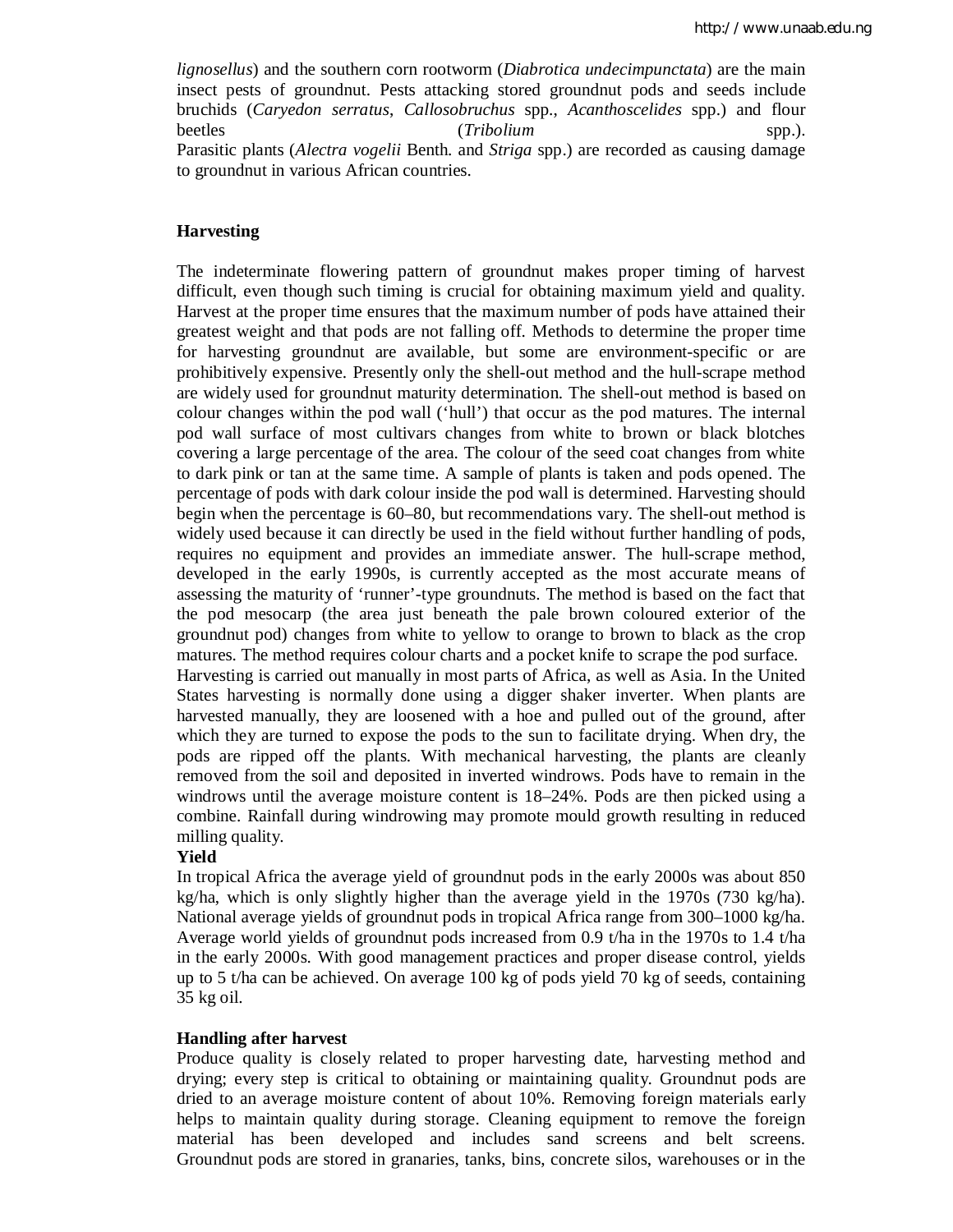open. In storage, ventilation is crucial to prevent moisture build up which can promote mould growth and aflatoxin production. Excessive heat should be avoided. Storage structures should be examined frequently for moisture and insect problems as these can greatly reduce quality. Seeds can be protected from mechanical damage by storage and transport in the pods. In many areas groundnut is only shelled when it is to be used or sold; in local markets unshelled pods are often offered for sale. Both mechanical and manual shelling are common. Groundnut removed from storage is transported to shelling centres where the pods are graded, cleaned and shelled, and the seeds are separated into commercial grade sizes. Shelling operations may damage the seeds. Shelling of 100 kg of groundnut pods yields 60–80 kg of seeds. Generally groundnut seeds can be stored at  $1-5^{\circ}$ C and  $50-70\%$ relative humidity for 1 year without loss of quality. Groundnut seeds tend to absorb gases and off-flavours, which should be avoided. Oil is extracted from groundnut seed by expeller pressing, hydraulic pressing, solvent extraction, or a combination of these methods. Expeller pressing is most widely used.

#### **Uses**

Groundnut seed is mainly used as food and for oil extraction. The seeds are eaten raw, boiled or roasted, made into peanut butter, confectioneries and snack foods, and are used for thickening soups or made into sauces to be eaten with meat and rice. In northern Nigeria groundnut flour is mixed with 'gari' (coarse fermented cassava meal) and made into balls that are eaten as a snack. In the United States and Argentina most of the crop is used as food, but in most other countries the primary use of groundnut is for the oil market. Worldwide, more than 50% of groundnut production is crushed into oil for human consumption or industrial use (e.g. in cosmetics). In countries such as Senegal, Gambia and Nigeria oil extraction has been an important cottage industry for years. The use of groundnut in confectionery and for oil and meal production is increasing, and there is gradual shift taking place from oil and meal to confectionery use, especially in Latin America and the Caribbean. In South America groundnut seeds are fermented into alcoholic drinks.

The press cake from oil extraction is a feed rich in protein, but it is also made into groundnut flour, which is used in many human foods. Fermented groundnut cake is eaten fried in Indonesia. The cake finds industrial application in the production of glues, sizes for paper and starches for laundering and textile manufacture. Protein from groundnut cake is made into a wool-like fibre, which can be blended with wool or rayon. Groundnut shells are used as roughage in fodder, as fuel, fertilizer, mulch, in the manufacture of particle board and building blocks, and can be used as a source of activated carbon, combustible gases, organic chemicals, reducing sugars, alcohol and extender resins.

Young groundnut pods and leaves are consumed as a vegetable; in West Africa the leaves are added to soups. The foliage is an important fodder, especially in the Sahel; it may be eaten fresh or as hay or silage. In southern India the haulms are sometimes applied as a a green manure. Groundnut has a range of uses in traditional African medicine. Pod extracts are taken as a galactagogue, and used as eye-drops to treat conjunctivis. Macerations of peeled seeds are drunk to treat gonorrhoea, macerations of the seed coats against syphilis, while macerations of the seed coats and shells are applied against ophthalmia. Sap of ground leaves and seeds is used for ear-drops against ear discharge. Leaf macerations are drunk as a diuretic. Leaf infusions are drunk against female infertility, and used for eye-drops to treat eye injuries and cataract. Plant ash with salt is applied in case of caries. Pod extracts and young plants are credited with aphrodisiac properties. The plant is also used to relieve cough and is considered emollient and demulcent; emulsions are taken to treat pleurisy, enteritis (including colitis), and dysuria. Agglutinins (lectins) from groundnut seeds are often used in medical research for histochemical investigations.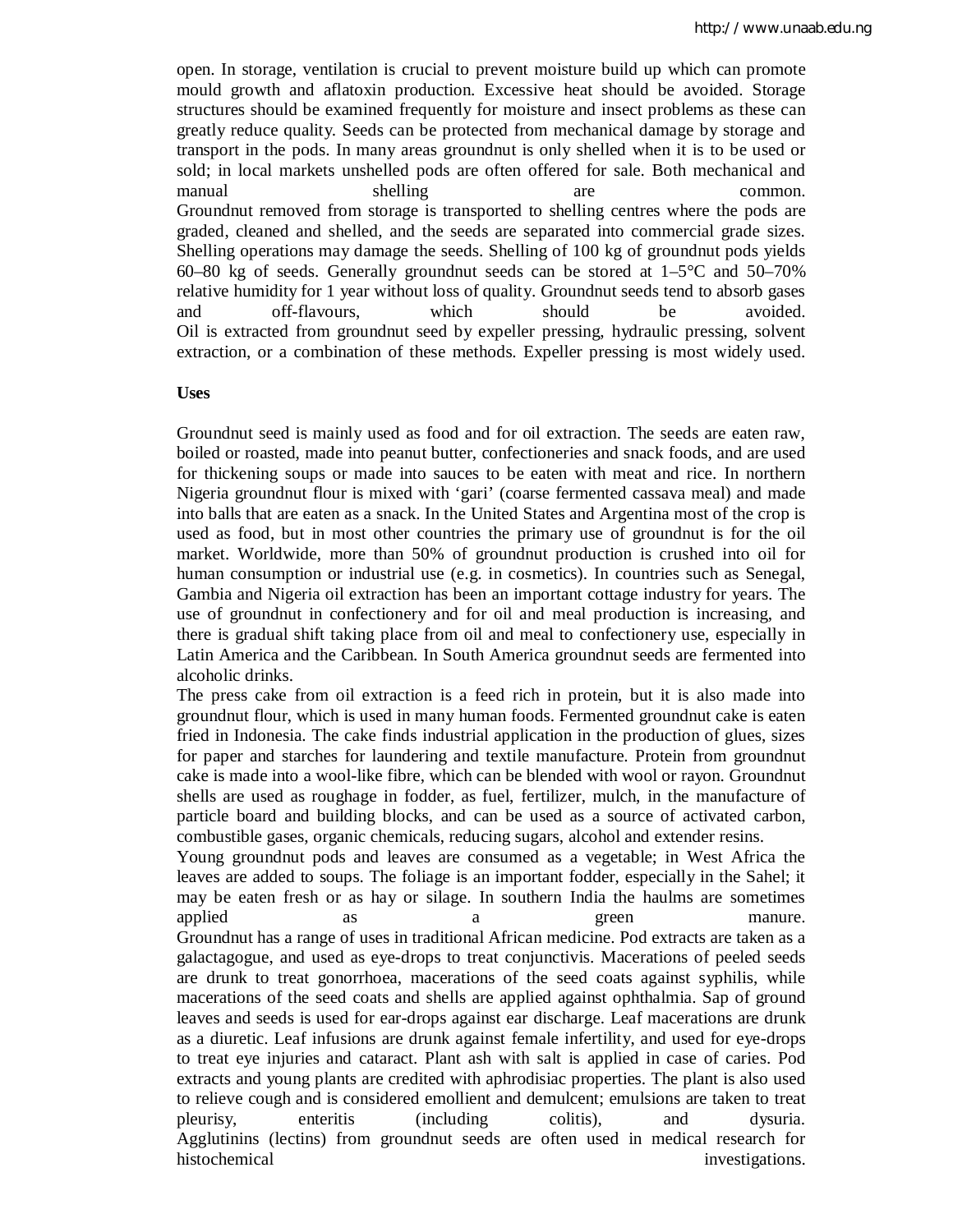#### **General characteristic of Fibre crops**

Vegetable fibres have served mankind since our beginnings. Early in the prehistoric epoch man learned to process them into textiles by weaving. Some of the plants were among the first cultivated plants (fax, sunn hemp, cotton, kenaf). The most important fibres are those that can be processed to make the finest fabrics for clothing and bedlinen; of these, cotton has been by far the most important since the  $19<sup>th</sup>$  century. Other fibres are of greater economic importance too, such as those that are used for the production of bags and other packaging materials for curtain materials and floor covering (jute, kenaf, agave fibre), and those fibres which are indispensable for tear-proof paper. Finally some plant fibres are irreplaceable for doormats (coir), brooms (piassava, sorghum and others), and for basket-work and binding materials (raffia and other palm fibre, agave fibres). The tropics and subtropics have almost a monopoly in the production of plant fibres. In terms of value they provide 96% of the world's production

In spite of competition from the development of the synthetic fibre industry, plant fibres have retained their dominant role. Cotton alone supplies 46% of all fibres, the total for all plant fibres is 65%, animal fibres (wool and silk) supply 5% and artificial fibres (cellulose and synthetic) fibres) provide 30% of the world's production.

Quantitatively dominant role of plant fibres is based on their low price compared to animal and some synthetic fibres as well as their technical characteristics (e.g. high capacity for the absorption of moisture, which is indispensable for under wear and bedding, or for packaging materials). Other fibres are superior for other purposes (eases of dyeing and warming effect of wool and silk, tensile strength, shrink resistance and non-creasing qualities of many synthetic fibric).

From the view point of environmental effects, the biodegradability of natural fibres is to their advantage, especially for packing materials. The major share of the market will always remain with plant fibres. In the field of utilization, where they are in competition with the synthetic fibres, their market position is also relatively good, as long as efficient production methods are used, and as long as they are available at a maintained quality and in sufficient quantity.

The only fibre for which the production has risen further in the last decade is cotton, which provides 78% of the plant fibres. Jute, kenaf, and similar fibres provide 14%, sisal 2%. Then follow the two fibres which are predominantly produced in the temperate zone: flax 3% and hemp 1%. The remainder is extracted from a large number of other fibre plants moast of which are of only locally importance.

#### **Cotton** (*Gossypium spp*.)

The cultivated forms of cotton are divided into four species of genus Gossypium, Malvaceae.

1) G. herbaceum L, 2) G. arboretum L (old world species) 3) G. hirsutum L and 4) G. barbadense Mill (New world species). The origin of cotton are found in Africa (forms of G,herbaceum). Very early in prehistoric time, G.herbaceum reached South Asia and America, where the hybridization with indigenous Gossypium species took place.

#### Morphology and Anatomy

All cotton species are potentially perennial even though they are normally grown for only one year in modern agriculture. They form strong tap root, which develops even at the seedling stage, and which can reach depth of 3 meters. The shoot system is dimorphic: main axis and lower branches are monopodial and vegetative (that is no flower form on the leaf axils), the fruiting branches are sympodial (each flower stands at the end of the shoot, further occurs from the axil of the subtending leaf, so that the fruit appears to be inserted opposite the leaf). Leaves and stems are mostly hairy. All parts of the plant usually bear glands which are visible as dark spots, abnd gossypol is formed in these. Each flower is surrounded by three deeply divided bracts (epicalyx). The fibres themselves are single-celled hairs, which develop from the outer epidermis cells of the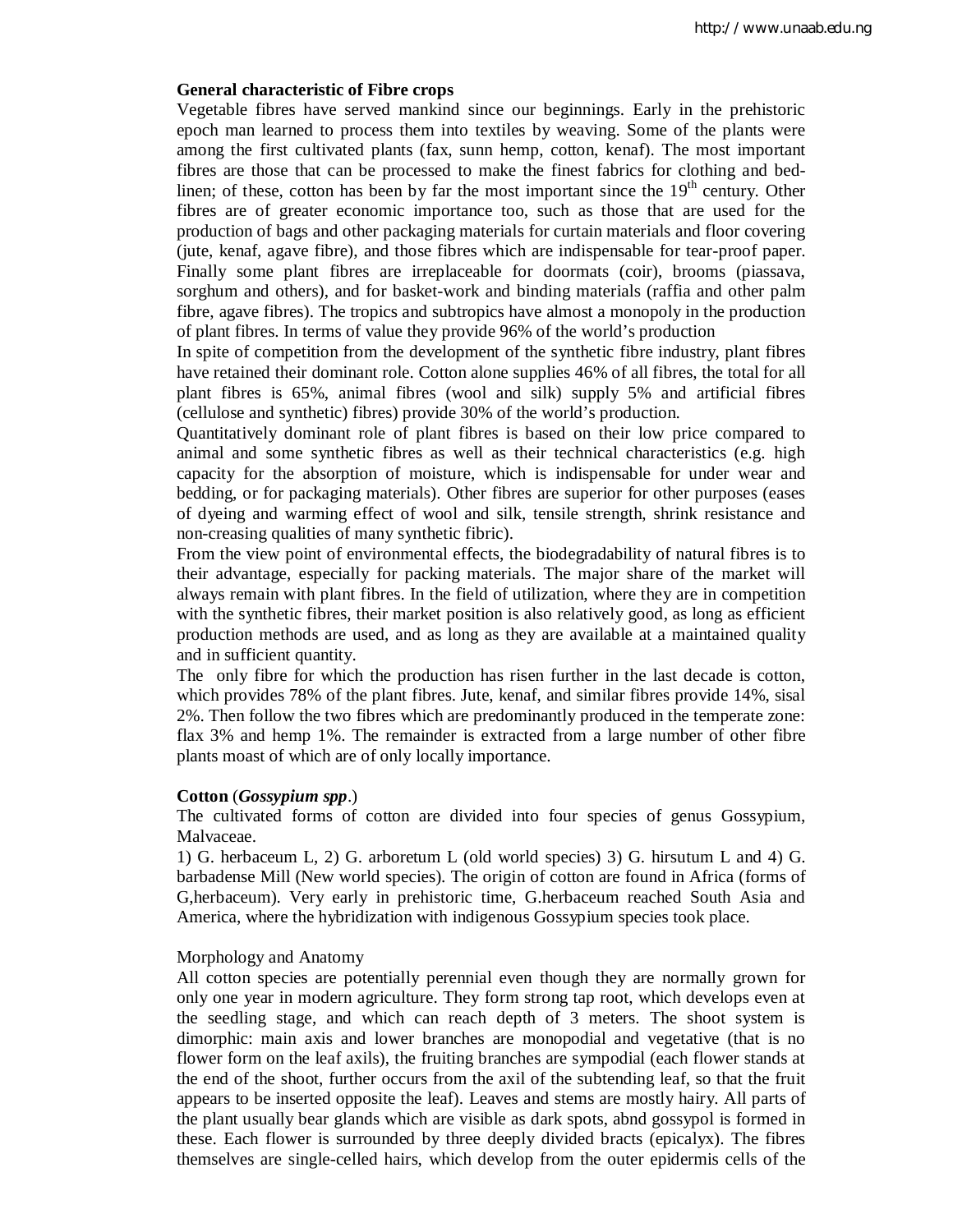integument. Some of the hairs remain short, and form the fuzz covering the ripe seeds (linters). The most useful ones are the long hairs (lint), which are more than 20 mm long in modern cultivars, in primitive types more than 9.5 mm.

The fruits (bolls) grow very quickly after pollination. After 20 days they reach their final size, and they are ripe after a further 25-45 days. With most species, the dry walls open in the middle of each carpel, and the fibre-mass emerges. However, the seeds remain clinging to the placenta, and are first separated from the fruit by picking (in unfavourable weather, this can also occur with strong winds). When the seed ripen, the hairs die and their wall collapses so that only a narrow cavity remains inside, which still contains the remainder of the protoplasm. The wall of the hairs is composed of many layers of cellulose fibres, which run spirally. The direction of the spiral bands reverses at certain points and changes from layer to layer. This explains the twisting which is characteristic for dry cotton fibre. As part of the epidermis, the hairs are covered with a cuticle. Because of the layer of wax, unprocessed cotton fibres feel fatty to the touch and repel water. Species and cultivar differences are found in the type of branching in the leaf shape of the bracts, in the length and shape of the bolls and in the amount and quality of the fibre. Modern cultivars are often difficult to identify on the basis of vegetative characteristics Reliable seed propagation methods are therefore especially important for the cultivation of cotton.

#### **Ecophysiology**

Cotton is a decidedly warmth –loving plant. The seed should not be sown at soil temperature under 18  $^{\circ}$ C and 35  $^{\circ}$ C is optimal. Further development, 27oC is the optimum. At temperatures over 40 oC, and strong insolation, the bolls will be damaged and fall. Cotton is extremely sensitive to frost. Its cultivation is only possible where 200 frost free days can relied on. G. hirsutum is mostly day-neutral, the flowering time being primarily governed by the temperature. But short daya accelerate the development if the temperature liessubstantially below the optimum. A lot of sunshine promotes flowering and fruit-setting. Therefore the highest yield are achieved in dry areas underirrigation.

Cotton originated in the semi-arid summer rainfall region. Cultivation is possible with rainfall of between 600-1500 mm. The ripening time should occur in a rainless period, because rainfall after opening of bolls damages the quality of the fibres, and can lead to considerable losses. The plants are drought tolerant due to their deep-reaching root systems. However, prolonged dryness during flowering and boll development leads to noticeable decreases in the yield. Strong winds can damage the seedlings, and can blow away the fibres after the opening of bolls

Cotton needs deep soil with sufficient drainage. Otherwise, its demands are slight. The pH should be lie between 6-8. It is relatively salt tolerant and salt content of 0.5- 0.6% generally causes no damage, although there are considerable difference among cultivars with regard to sensitivity to salt. The nutrient uptake ability is strong, and the nutrient requirements are moderate. Too much N fertilization encourage vegetative growth and extends the the vegetation period. Sufficient supplies of K are important for attaining good fibre quality and for disease resistance. The requirement for Ca is decidedly high. Deficiencies of B have been reported from various countries, and can be eliminated by spraying at the correct time. On the other hand, cotton withstands relatively high B concentration in the soil

#### **Cultivation**

Good preparation of the land is especially important before sowing cotton, because the seedlings which germinate epigeally, can only penetrate hard or crusted soils with difficulty and until they are three weeks old, they have little ability to compete with weeds. Sowing is carried out by hand in many countries. For mechanical sowing the fuzz must be removed from the seeds either mechanically or chemically because the seeds otherwise cling together. The density of sowing varies within wide limits, depending on the cultivar, soil fertility, cultivation and harvest methods. The row spacing lies between 50 and 120 cm, the spacing within the row between 20 and 60 cm. For mechanical harvesting, types which are weak branching are densely sown in order to achieve an early